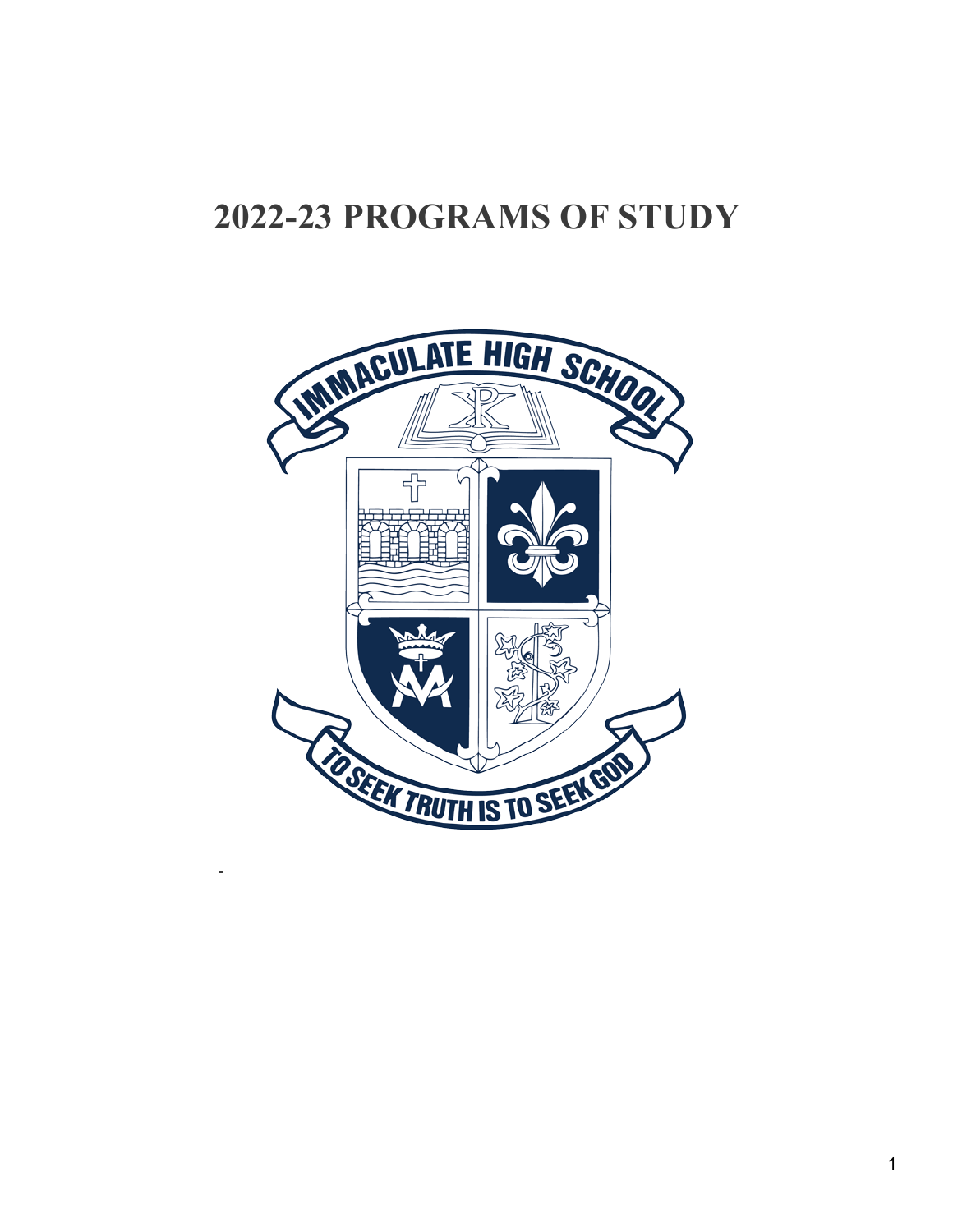## **Requirements for Immaculate High School Diploma**

Students are required to earn a minimum of 25 credits to graduate from Immacualte High School. The charts below reflect the minimun core course requirements. Please consult with your school counselor for the recommended distribution of courses and credits most suited to your educational and career goals.

| <b>Content Area</b>                                                                                                      | <b>Years</b>                                                                                            | <b>Credits</b> |
|--------------------------------------------------------------------------------------------------------------------------|---------------------------------------------------------------------------------------------------------|----------------|
| Theology                                                                                                                 |                                                                                                         | 4.0            |
| English                                                                                                                  |                                                                                                         | 4.0            |
| Mathematics                                                                                                              | 4                                                                                                       | 4.0            |
| Science                                                                                                                  | 3                                                                                                       | 3.0            |
| <b>Social Studies</b>                                                                                                    | 3                                                                                                       | 3.0            |
| <b>World Language</b>                                                                                                    | $\mathfrak{I}% _{T}=\mathfrak{I}_{T}\!\left( a,b\right) ,\ \mathfrak{I}_{T}=C_{T}\!\left( a,b\right) ,$ | 2.0            |
| Fine Arts                                                                                                                |                                                                                                         | 1.0            |
| <b>Physical Education</b>                                                                                                |                                                                                                         | 1.0            |
| <b>Career and Technology</b><br>ONE course in Business OR<br>Technology OR a 3 <sup>rd</sup> course<br>in World Language |                                                                                                         | 1.0            |
| Senior Seminar<br>(Health / Personal<br>Finance)                                                                         |                                                                                                         | 1.0            |
| <b>Community Service</b><br>$(25 \text{ hours/year})$                                                                    | 4                                                                                                       | 1.0            |
| <b>Total Credits for Graduation</b>                                                                                      |                                                                                                         | 25             |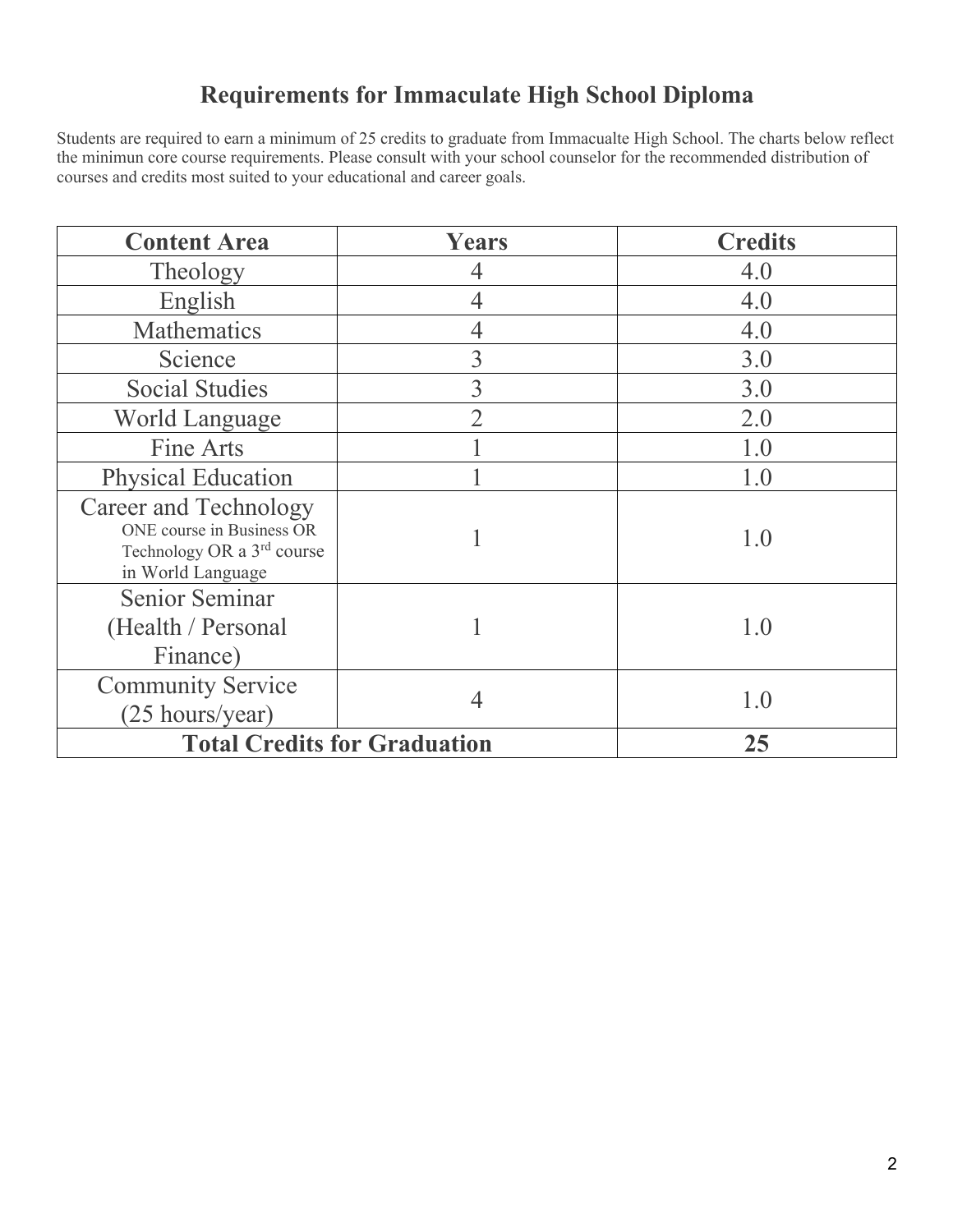| <b>Subject Area</b>                            | Freshman                                                              | Sophomore                                                                                                             | <b>Junior</b>                                                                                                                                                                                                                                                                                                                          | <b>Senior</b>                                                                                                                                                                                                                                                                                                                               |  |
|------------------------------------------------|-----------------------------------------------------------------------|-----------------------------------------------------------------------------------------------------------------------|----------------------------------------------------------------------------------------------------------------------------------------------------------------------------------------------------------------------------------------------------------------------------------------------------------------------------------------|---------------------------------------------------------------------------------------------------------------------------------------------------------------------------------------------------------------------------------------------------------------------------------------------------------------------------------------------|--|
| <b>English</b><br>(4 Credits)                  | English I (CP/H)                                                      | English II (CP/H)                                                                                                     | English III (CP/H)<br>AP English Language<br>& Composition                                                                                                                                                                                                                                                                             | Text & Context/CC (CP)<br>Sci Fi & Fantasy/CC (CP)<br>Public Speaking/CC (CP)<br>English IV $(H)$<br>AP English Literature &<br>Composition                                                                                                                                                                                                 |  |
| <b>Mathematics</b><br>(4 Credits)              | Foundations of Algebra<br>(CP)<br>Algebra I (CP/H)<br>Geometry (CP/H) | Algebra I (CP)<br>Geometry (CP/H)<br>Algebra II                                                                       | Geometry (CP)<br>Algebra II (CP/H)<br>Precalculus (CP/H)                                                                                                                                                                                                                                                                               | Algebra II (CP)<br>Precalculus Essentials (CP)<br>Precalculus (CP/H)<br>Intro to Stats (CP)<br>Calculus (H)                                                                                                                                                                                                                                 |  |
| <b>Science</b><br>(3 Credits)                  | Biology (CP/H)                                                        | (CP/H)<br>Intro to<br>Biomedical<br>Science (CP)<br>Chemistry<br>(CP/H)                                               | AP Calculus/ AB ECE<br>Forensic Science (CP)<br>Human Anatomy & Physiology (CP/H)<br>Physics (CP/H)<br>Adv. Health Care & Bioscience/CAN Clinical (H)<br>AP Biology/UCONN ECE<br>AP Chemistry<br>AP Physics 1/UCONN 1201Q ECE<br>AP Physics 2/UCONN 1202Q ECE<br>Environmental Studies (CP)<br>Introduction to Sports Medicine (CP) .5 |                                                                                                                                                                                                                                                                                                                                             |  |
| <b>Social</b><br><b>Studies</b><br>(3 Credits) | Modern World History<br>(CP/H)                                        | American<br>Government<br>(CP/H)<br>$\&$<br>Principles of<br>Economics<br>(CP/H)<br>AP US<br>Government &<br>Politics | US History Since 1877<br>(CP/H)<br>AP US<br>History/UCONN ECE<br>AP Modern World History                                                                                                                                                                                                                                               | <b>No Required Senior Year SS</b><br>Course<br><b>See Electives Below</b><br>Trial Law (CP) .5<br>Criminal Justice (CP) .5<br>African American/Black & Puerto Rican/Latino Studies<br>AP US History/UCONN ECE<br>AP US Government & Politics<br>AP Psychology<br>AP Principles of Macroeconomics/UCONN ECE<br>AP European History/UCONN ECE |  |
|                                                |                                                                       |                                                                                                                       |                                                                                                                                                                                                                                                                                                                                        |                                                                                                                                                                                                                                                                                                                                             |  |

 $\mathsf{L}$ 

## **2022 - 23 CURRICULUM PATHWAY (SAMPLE GUIDE)**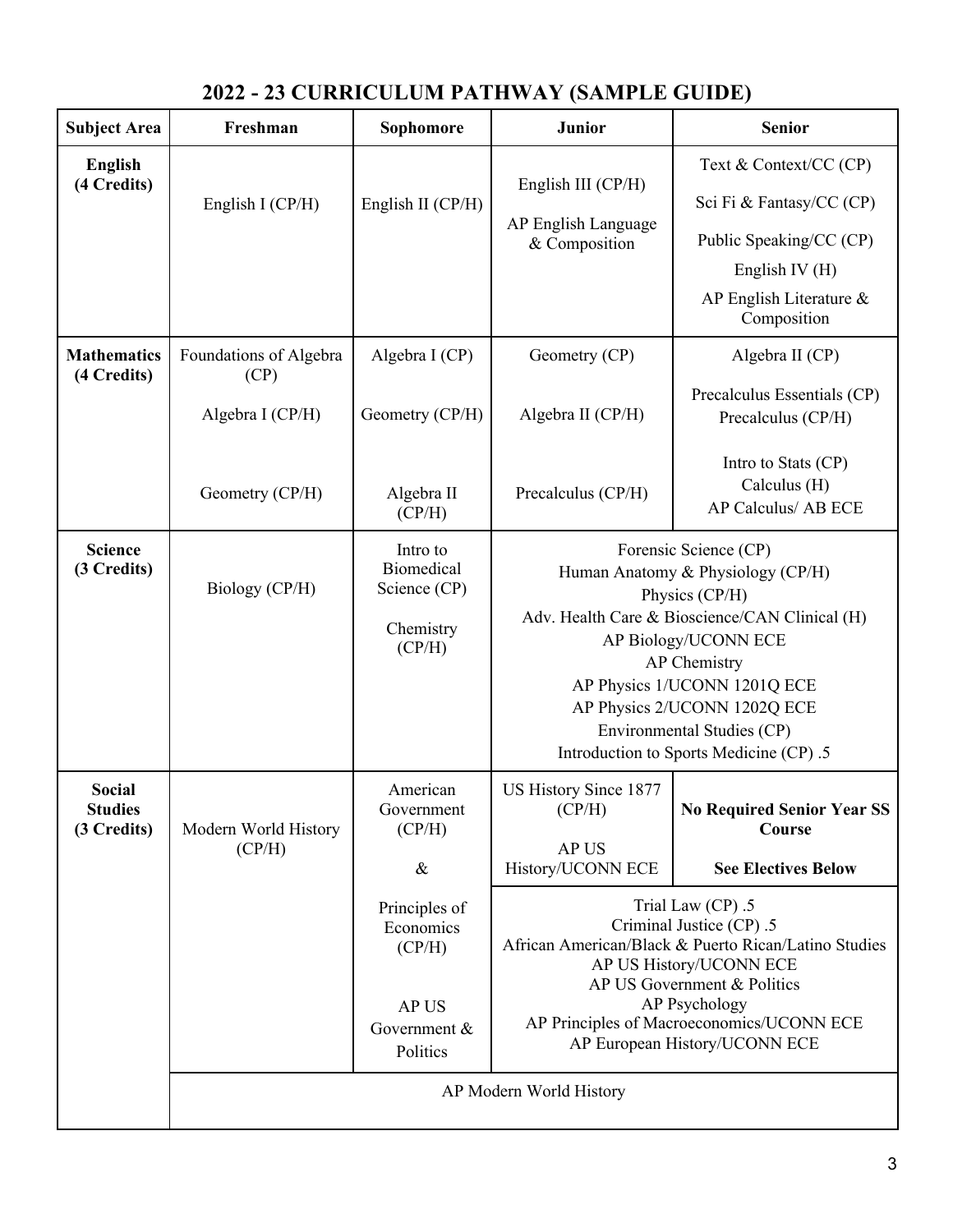| <b>Subject Area</b>              | Freshman                                       | Sophomore                                                | <b>Junior</b>                                                                        | <b>Senior</b>                                                                                                                                                                                                            |  |
|----------------------------------|------------------------------------------------|----------------------------------------------------------|--------------------------------------------------------------------------------------|--------------------------------------------------------------------------------------------------------------------------------------------------------------------------------------------------------------------------|--|
| <b>Theology</b><br>(3 Credits)   | Religion I (CP)                                | Religion II (CP)                                         | Religion III (CP)                                                                    | Christian Lifestyle (CP) .5<br>$\&$<br>Social Teachings of the<br>Catholic Church (CP) .5<br>or<br>World Religions (CP) .5<br>Christian Lifestyle (H) .5<br>Mariology (H) .5<br>or<br>Current Catholic Culture (H)<br>.5 |  |
| World<br>Language<br>(2 Credits) | Spanish I (CP/H)                               | Spanish II<br>(CP/H)                                     | Spanish III (H)                                                                      | Spanish IV (H)<br>AP Spanish Virtual                                                                                                                                                                                     |  |
|                                  |                                                |                                                          | Spanish for the Professional (CP)                                                    |                                                                                                                                                                                                                          |  |
|                                  | French I (CP)                                  | French II (CP/H)                                         | French III (H)                                                                       | French IV (H)                                                                                                                                                                                                            |  |
|                                  | Chinese I (CP)                                 | Chinese II (H)                                           | Chinese III (H)                                                                      | Chinese IV (H)                                                                                                                                                                                                           |  |
|                                  | American Sign<br>Language I (CP)               | American Sign<br>Language II (CP)                        | American Sign<br>Language III (H)                                                    | American Sign Language IV<br>(H)                                                                                                                                                                                         |  |
| <b>Fine Arts</b><br>(1 Credit)   |                                                |                                                          | 3D Sculpture & Design $(CP)$<br>AP Studio 2D Art & Design<br>Drawing & Painting (CP) |                                                                                                                                                                                                                          |  |
|                                  | Introduction to Art (CP)                       |                                                          | Portfolio Development & Individual Study (H)                                         |                                                                                                                                                                                                                          |  |
|                                  | Graphic Design I (CP)                          | Graphic Design<br>II(H)                                  | Visual Design (ECP)                                                                  | Digital Graphic Design IV<br>(H)                                                                                                                                                                                         |  |
|                                  | Introduction to Engineering Design for Art (H) |                                                          |                                                                                      |                                                                                                                                                                                                                          |  |
|                                  | Concert Band (CP)<br>Beginning Piano (CP)      | Concert Band (H)<br>Piano II (CP)<br>Guitar Ensemble (H) |                                                                                      |                                                                                                                                                                                                                          |  |
|                                  | Guitar Ensemble (CP)<br>Mixed Chorus (CP)      | <b>Concert Chorus</b>                                    | Treble Chorus (CP)                                                                   | Concert Choir (H)                                                                                                                                                                                                        |  |
|                                  |                                                | Podcast 101 (CP)<br>Music Appreciation UCONN ECE         |                                                                                      |                                                                                                                                                                                                                          |  |
|                                  |                                                |                                                          | Musical Theater (H)<br>Music Theory and Digital Composition (H)                      |                                                                                                                                                                                                                          |  |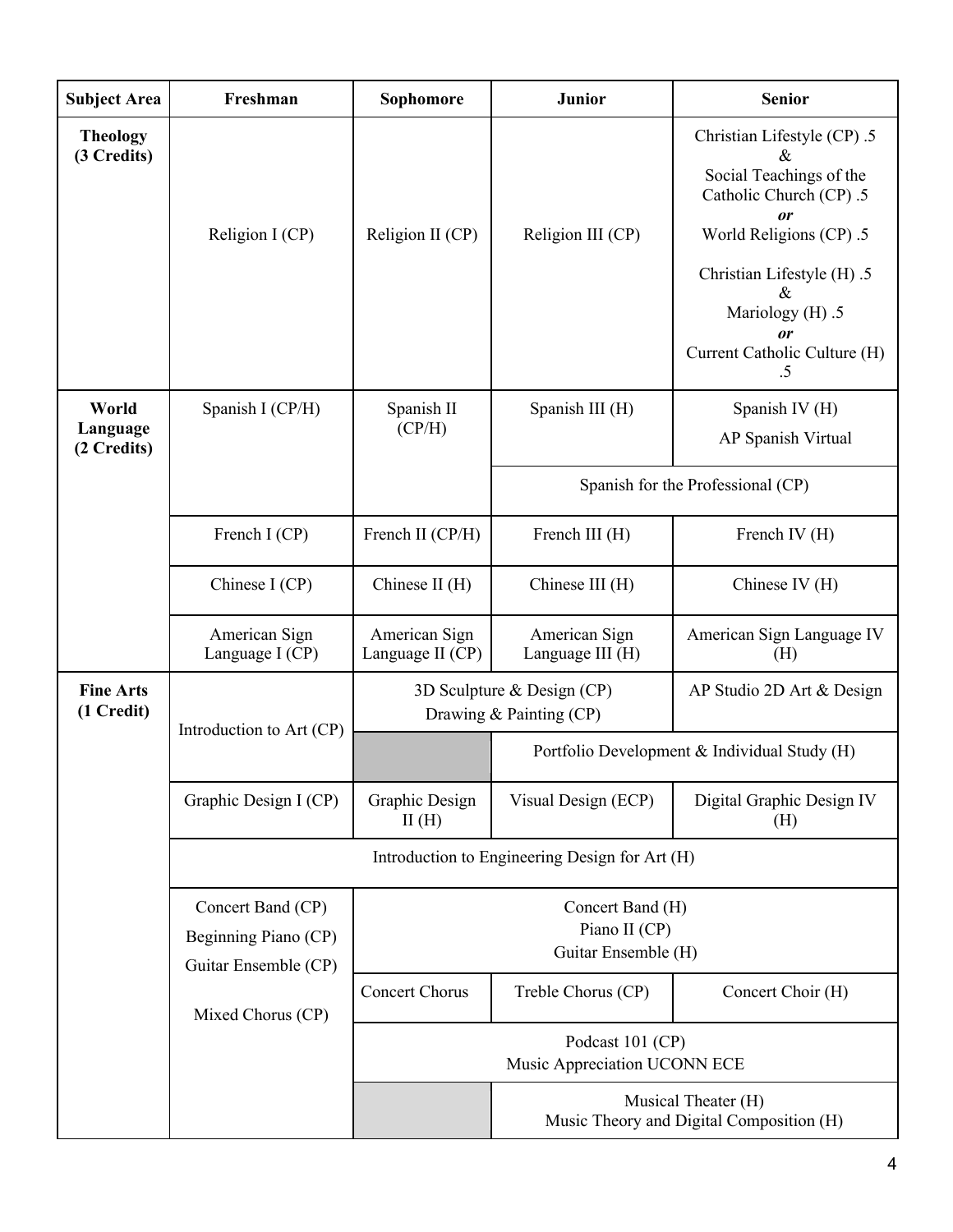| <b>Subject Area</b>                                    | Freshman                                                              | Sophomore                                                                | <b>Junior</b>                             | <b>Senior</b>                                           |
|--------------------------------------------------------|-----------------------------------------------------------------------|--------------------------------------------------------------------------|-------------------------------------------|---------------------------------------------------------|
| Career &<br><b>Technology</b><br>(1 Credit)            | Principles of<br>Information<br>Technology (CP)<br>IT Essentials (CP) | AP Computer Science<br>Introduction to Networks (H)                      |                                           |                                                         |
|                                                        | Introduction to Engineering Design (H)                                | Prin. of Engineering<br>Civil Engineering $&$<br>Architecture (H)<br>(H) |                                           |                                                         |
|                                                        | Graphic Design for<br>Business I (CP)                                 | Graphic Design<br>for Business II<br>(H)                                 | Graphic Design for<br><b>Business ECP</b> | Graphic Design for Business<br>IV(H)                    |
|                                                        |                                                                       | Introduction to Business and Marketing (CP)                              |                                           |                                                         |
|                                                        |                                                                       | Fundamentals of Accounting (H)                                           |                                           |                                                         |
|                                                        |                                                                       | Sports and Entertainment Management (CP)                                 |                                           |                                                         |
| Physical<br><b>Education</b><br>(1 Credit)             | Physical Education<br>(CP)                                            | Physical<br>Education (CP)                                               |                                           |                                                         |
| <b>Senior</b><br><b>Seminar</b><br>(1 Credit)          |                                                                       |                                                                          |                                           | Personal Finance (CP) .5<br>Health and Wellness (CP) .5 |
| Community<br><b>Service</b><br>100 Hours<br>(1 Credit) | <b>Community Service</b><br>25 hours<br>.25                           | Community<br>Service<br>25 hours<br>.25                                  | Community Service<br>25 hours<br>.25      | <b>Community Service</b><br>25 hours<br>.25             |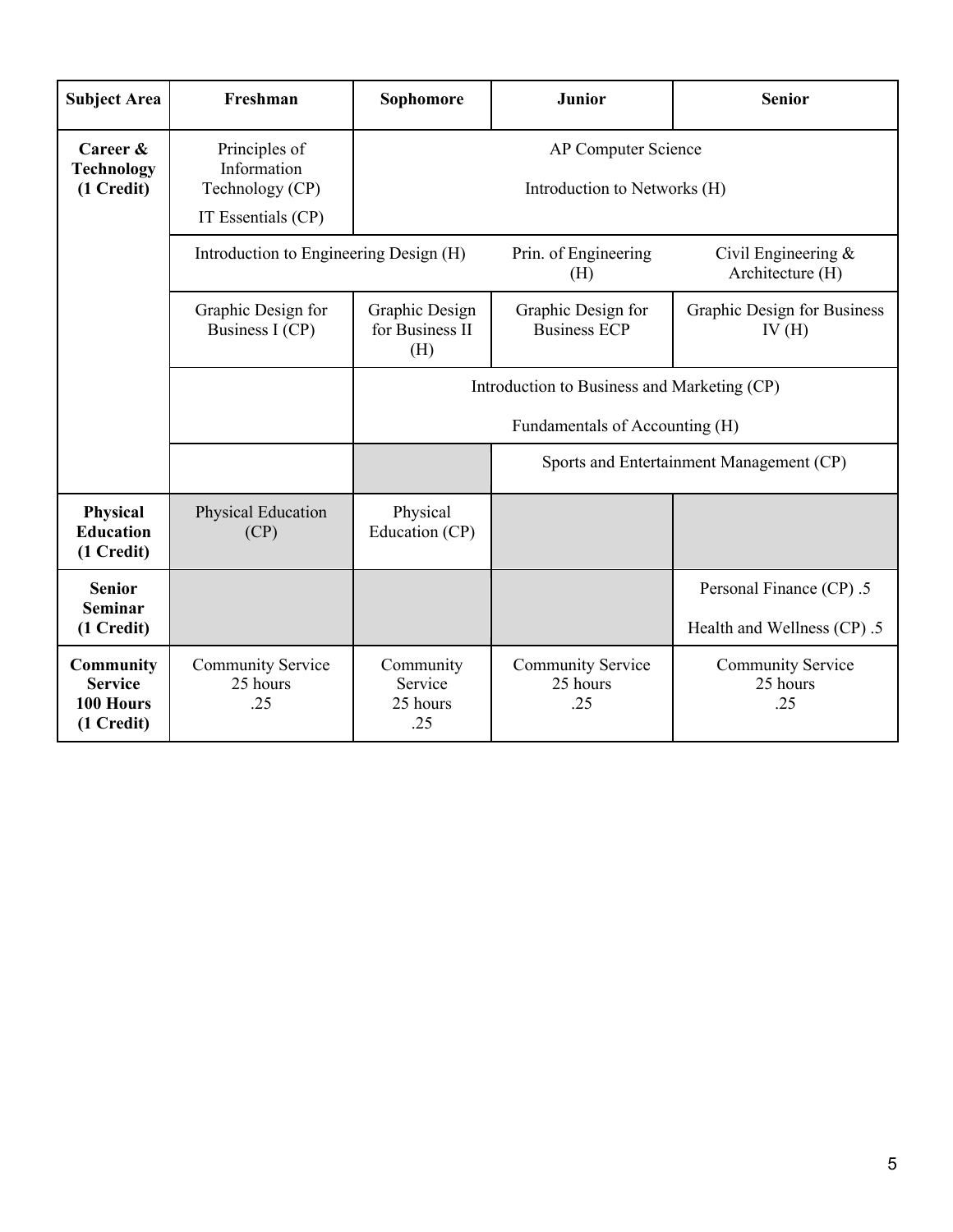## **COLLEGE AND CAREER PATH REFERENCE CHART**

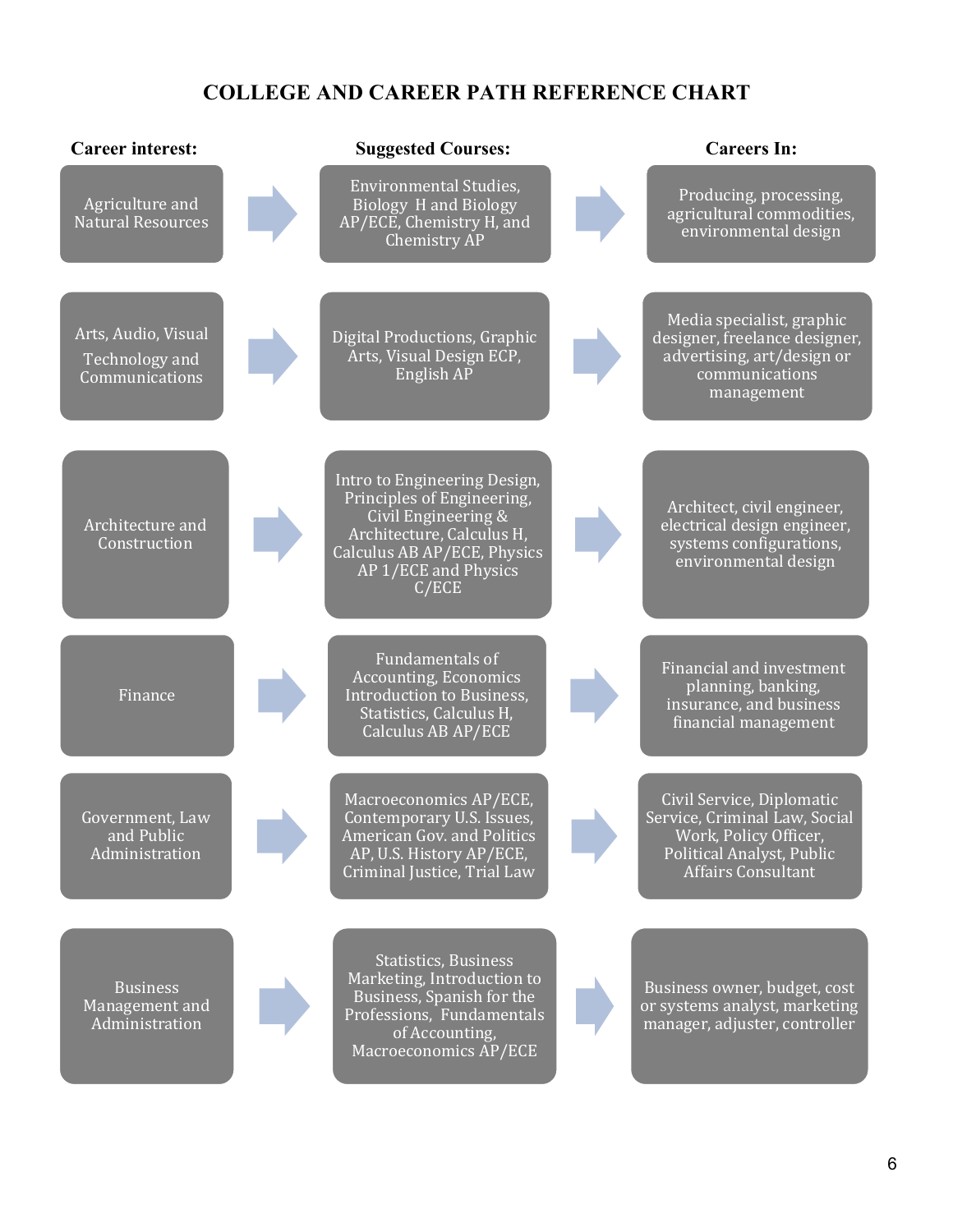## **COLLEGE AND CAREER PATH REFERENCE CHART**

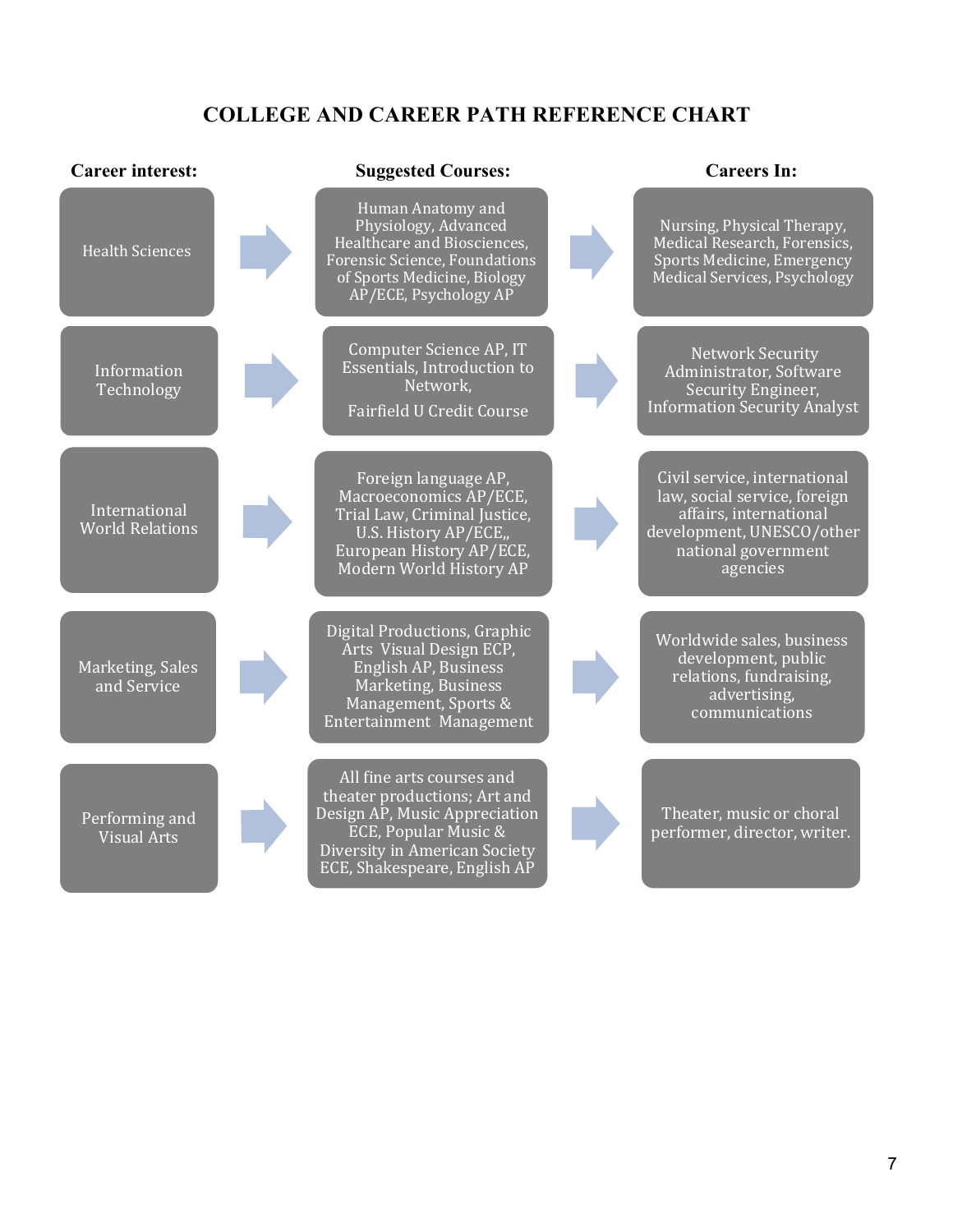### **COURSE DESCRIPTIONS AND LEVELS**

Immaculate High School course offerings are designed to provide an opportunity for students to pursue their interests as well as meet the requirements established by the Diocese of Bridgeport and the State of Connecticut. The process for selecting courses includes students reviewing the course guide, registering electronically and meeting with a counselor. Registration for courses should represent a firm commitment to enrollment in courses for the following year. However, a student may request a program change in June on a date specified by the Counseling Department.

The following are accepted reason for schedule change consideration after the specified June deadline:

- -successful completion of an approved summer school course
- -discovery of a clerical error or,
- -a course has been canceled due to insufficient enrollment.

### *Course Levels*

All course levels are created to provide an opportunity for every student to be successful as they prepare for college and beyond. We develop the courses with the intent to support learning needs and abilities so that students may progress to more challenging coursework during their four years at Immaculate. Students matriculate each school year with the opportunity for being engaged in new academically challenging courses.

### *College Preparatory Courses*

The College Preparatory program is designed to offer stringent scholastic requirements for entry into colleges and universities. Courses include a rigorous quantity of classwork, homework, and expectations to achieve and meet the content skills expected by diverse colleges and universities. This level offers extended student support to master content, organizational and study skills.

### *Honors College Preparatory Courses*

The rigor of a regular college preparatory course is extended and demands that a student be independent and have an ability to have more time for additional writing assignments, homework and classwork. The GPA weight per course is  $+0.3.$ 

### *AP and College Courses*

This level of coursework has a syllabus approved by the College Board and affiliated colleges. Students must meet stringent prerequisites and are expected to engage in a college-level instruction model where the teacher facilitates instruction, and the student is independent. Students must take the required AP or ECE exam as well as the course exam. The GPA weight for this level is  $+0.7$ . Exemption from the course exam is offered to seniors who have achieved a 90% in the course. *All AP and college courses require an exam fee.*

### *Student Ranking*

Immaculate High School adheres to the common practice of internal ranking of students beginning at the end of five semesters to those colleges who request such information for scholarships/other, for military school requests and for top ten student announcements in June. Percentile ranking only will appear on student transcripts. It is at the discretion of the school administration to determine the process of a top ten graduation speaker.

### *Virtual Course Program*

Immaculate High School offers courses in collaboration with The Virtual High School, a nonprofit organization based in Maynard, Massachusetts, which serves as a portal through which schools and teachers throughout the world offer online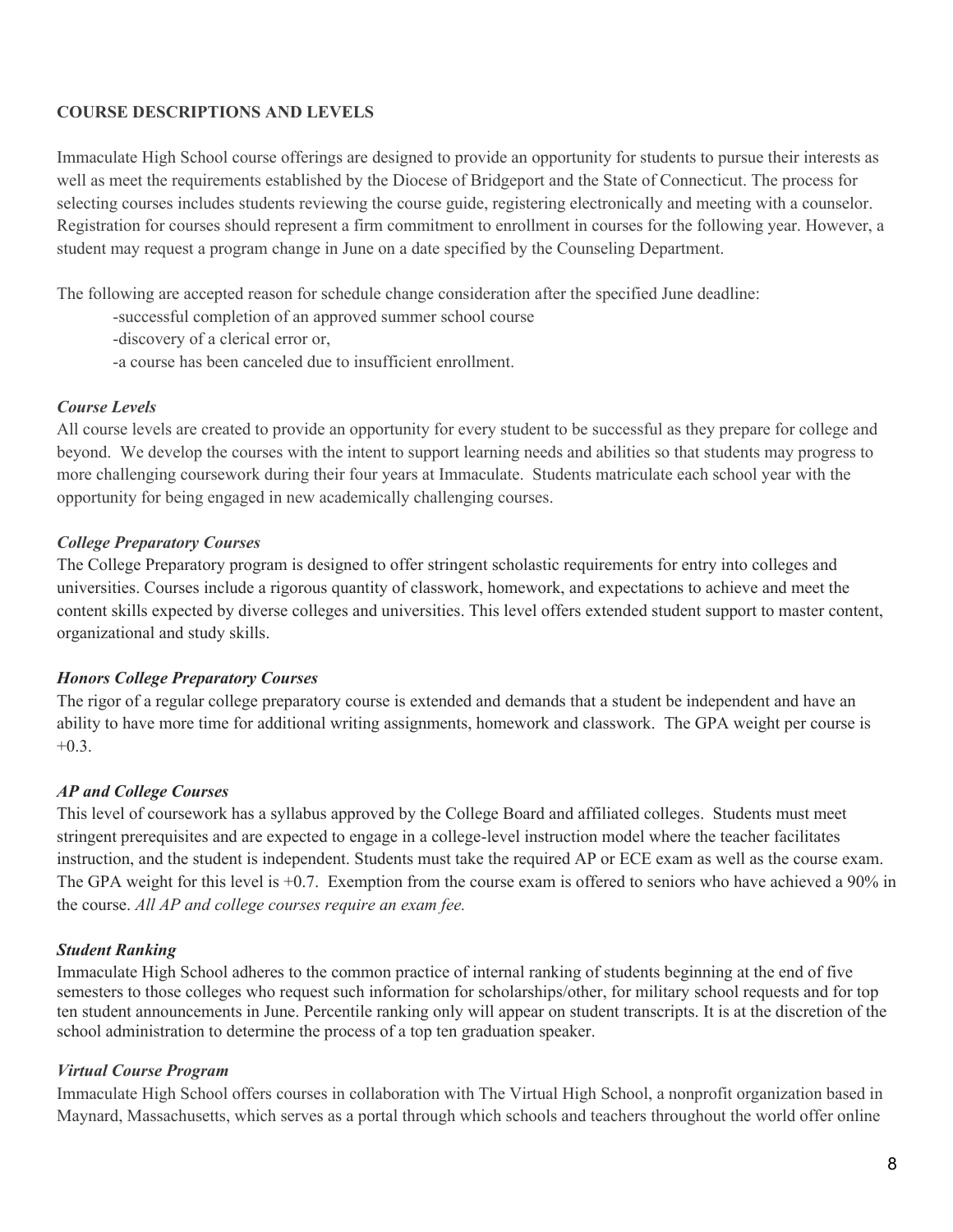courses. Our partnership with VHS allows us to expand our course offerings to provide students with the most challenging and extensive academic curriculum possible taught by certified teachers in accredited schools.

## **VIRTUAL COURSE OVERVIEW**

Immaculate students have the opportunity to participate in online courses not offered at I.H.S. through Virtual High School (VHS). Courses are open to students who opt to enroll in a virtual world language program and to seniors who have completed Immaculate High's program and want to take advanced classes that are not available. Teacher and administration endorsement required for senior courses.

## *Prerequisites*

The ability to learn independently and to make and keep commitments and submit assignments on time are essential to the success of a VHS student. Students enrolled in an online course must demonstrate strong time management skills, disciplined work habits, and good problem-solving skills.

## *Requirements*

- An interview with the Assistant Principal for Curriculum, Instruction and Assessments.
- Approval to enroll in an online VHS class will be made by the Assistant Principal.
- Each course offered through VHS has its own set of requirements, learning objectives and expectations.
- Each student is required to comply with the individual VHS teacher's expectations. The VHS teacher is an online teacher employed by VHS.
- Students selected for this program will participate in an online orientation in order to become familiar with the VHS learning environment.
- Each participant will be scheduled to spend the equivalent of a full class period each during school hours to work on his/her VHS course.
- It is understood that students will also need to complete tests, quizzes, homework, outside reading and projects assigned by the VHS teacher.
- Students must be willing to spend eight (8) to ten (10) hours per week on homework and independent assignments in a VHS course.
- Students are required to secure access to an online computer outside the scheduled class time (either at home or at school) in order to complete assignments and projects.
- Students who enroll in an AP course through VHS must follow the AP policies established by IHS and VHS and are required to take the AP examination in May.
- All assignments are completed online.
- Course grades virtual courses are posted on student report cards, transcripts and factor into honor roll status and cumulative GPA. A passing grade of 65 is required.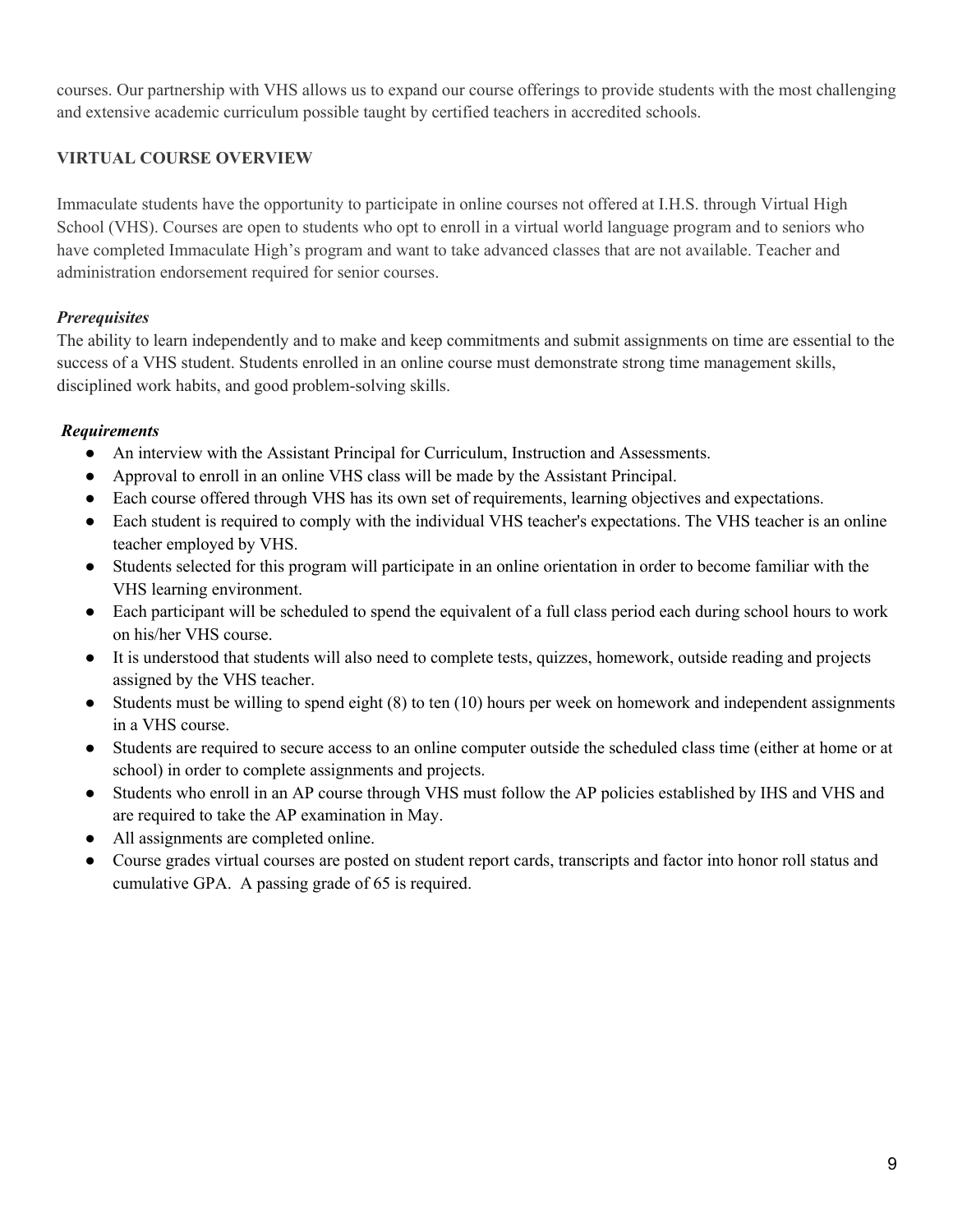#### **ENGLISH**

### **0111 ENGLISH I CP** 1 Credit

This two-semester course is an introduction to basic concepts of literature and composition. Students read, analyze, and evaluate various genres of literature including short story, drama, novel, essays, poetry, biography, and autobiography. Text such as; *Fahrenheit 451* by Ray Bradbury, *Romeo and Juliet* by William Shakespeare, and Harper Lee's *To Kill a Mockingbird will be studied.* Review of basic grammar, unity, and coherence in writing is stressed. Other topics include study skills, research skills, and vocabulary development. Additionally, there will be training in standardized test-taking strategies.

#### **0118 FOUNDATIONS OF ENGLISH LANGUAGE ARTS CP 1 Credit Prerequisite: HSPT Score and/or Academic Review Committee Recommendation (Freshmen Elective)**

This two-semester course is offered concurrently with English I CP to assist students with additional critical thinking skills in reading, writing, listening, and speaking. Students are challenged to progress in all areas necessary for effective oral and written communication. Review of basic grammar, unity, and coherence in writing is stressed. Other topics include study skills, research skills, and vocabulary development. Additionally, there will be training in standardized testtaking strategies.

#### **0112 ENGLISH I H 1 Credit**

#### **Prerequisite: HSPT Score and/or Academic Review Committee Recommendation**

This two-semester course is an introduction to basic concepts of literature and composition. Students read, analyze, and evaluate various genres of literature including short story, drama, novel, essays, poetry, biography, and autobiography. In addition, this level course focuses on close-reading strategies as well as written and oral communication. Quarterly independent reading is required throughout the year. Students have multiple opportunities throughout the year for creative writing and presentations based upon their reading. Additionally, there will be training in standardized test-taking strategies.

## **0121 ENGLISH II CP 1 Credit**

### **Prerequisite: Successful completion of English I**

This two-semester course is a logical development of the close reading and writing skills and critical- thinking techniques acquired in English I. Students read, analyze and apply critical thinking reading skills for coherent oral presentations, essay and journal writing. In addition to strengthening grammar, writing, reading and vocabulary development, the mechanics of the research paper will be covered; students will be required to produce a paper of moderate length. Additionally, there will be training in standardized test-taking strategies. Students read and analyze literature such as; William Shakespeare's *Macbeth, A Christmas Carol* by Charles Dickens, and *Antigone* by Sophocles.

### **0122 ENGLISH II H 1 2 Credit Prerequisite: 83 in English I H or 93 in English I CP**

English II Honors is an accelerated two-semester course that consists of in-depth analyses of challenging classical and modern readings. Students examine textual and supplementary examples of short story, poetry, drama, non-fiction, novels, and medieval legends. Expository writing and the writing process are emphasized, complemented by extensive vocabulary study. The students read independently and produce several small papers and one comprehensive research paper. Critical thinking skills are emphasized in preparation for the PSAT, ACT, and SAT. Additionally, there will be training in standardized test-taking strategies.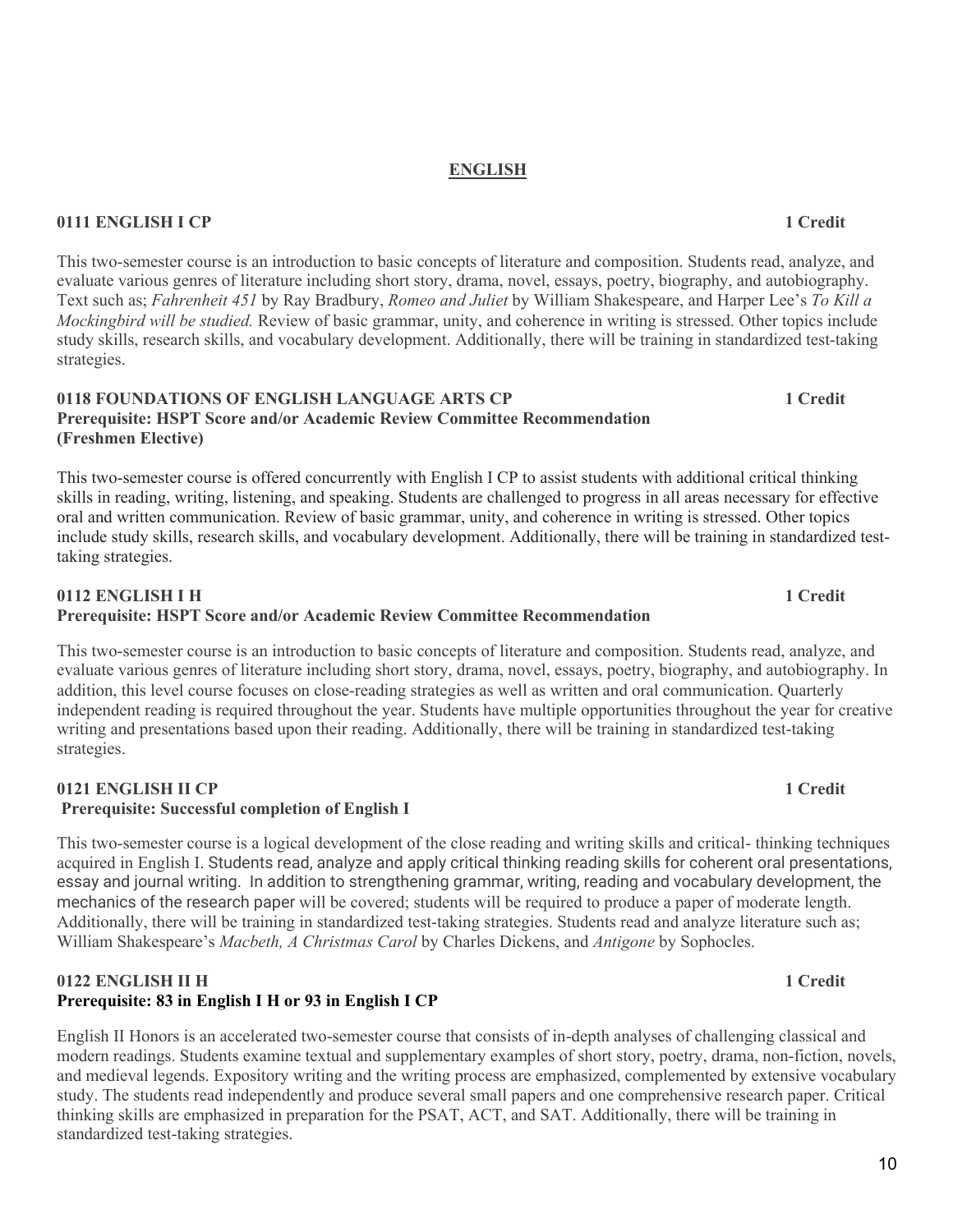#### **0131 ENGLISH III CP: AMERICAN LITERATURE 1 Credit Prerequisite: Successful completion of English II CP**

English III is a two-semester course that surveys the tradition of American literature. Literary works such as; *The Crucible*  by Arthur Miller, F. Scott Fitzgerald's *The Great Gatsby, Just Mercy* by Bryan Stevenson are chosen to reflect the evolution of American thought within a historical setting. In addition to selections from the text, several novels/essays, short stories, poetry, non-fiction and drama will be analyzed as representations of American thought and literary movements. Reading selections are analyzed as representative pieces of American thought and literary movements from 1620 into the 1900s. Students will be required to produce a research paper and complete all outside assigned readings. Additionally, there will be training in standardized test-taking strategies.

#### **0132 ENGLISH III H: AMERICAN LITERATURE H 1 Credit Prerequisite: 83 in English II H or 93 in English II CP**

English III Honors is a two-semester course that introduces literary works that reflect the evolution of American thought within a historical setting from the 17th to the 20th centuries. In addition to selections from the text, several novels/essays will be analyzed as representations of American thought and literary movements. Furthermore, the student will examine the role of the individual in American society, his search for identity, and his pursuit of the American Dream. The concerns of modern man as reflected in the literature of each era will be the focus of the short stories, poetry, non-fiction, drama, and novels for this course. Students will be required to do independent reading, write several papers, and deliver oral presentations. Additionally, there will be training in standardized test-taking strategies.

### **0133 LANGUAGE AND COMPOSITION AP 1 Credit Prerequisite: 85 in English II H or 95 in English II CP and/or Academic Review Committee Recommendation**

In the two-semester AP English Language and Composition class, student reading and writing experiences focus on diversified non-fiction prose. Teachers ask that students become skilled readers of prose written in a variety of periods, disciplines, and rhetorical contexts. Writing tasks give students the practice necessary to make them aware, flexible writers who can compose in different modes and for different purposes. In developing sophisticated reading and writing skills, students explore and describe how language works. They learn to observe and analyze diction and syntax that create subtle effects on language. AP students learn to describe language through discussion of rhetorical strategies and terms, demonstrating a working knowledge of parts of speech, structural patterns, awareness of connotation and shades of meaning in context. Attention will be focused on models from major American literature selections. Workshops will be used to develop additional skills required on the AP exam and to provide students with a more intensive writing experience. Students enrolled in this course are required to take the AP Language  $\&$  Composition exam as well as course exam.

#### **040 TEXT AND CONTEXTS / COLLEGIATE COMPOSITION CP 1 Credit Prerequisite: Successful completion of English III or English III H**

Students will compare and contrast the elements and techniques of both literary and cinematic form, as well as study the challenges of adapting a work of fiction for film. The course focuses on written as well as visual literacy and students will develop critical criteria to judge the ultimate success of an artistic creation and its effect on the reader or viewer. Reading is assigned regularly, and students are expected to produce a comprehensive final project and presentation on a book of choice with a film companion. Collegiate Composition English is designed to improve students' writing ability, as it is necessary for success in college and a future career. The coursework focuses on active reading and analytic writing, with an emphasis on organization, unity, coherence, and development. Students will also learn how to reflect on their writing and revise their errors in grammar, mechanics, and tone. Finally, this course will provide students with the study skills necessary for college success.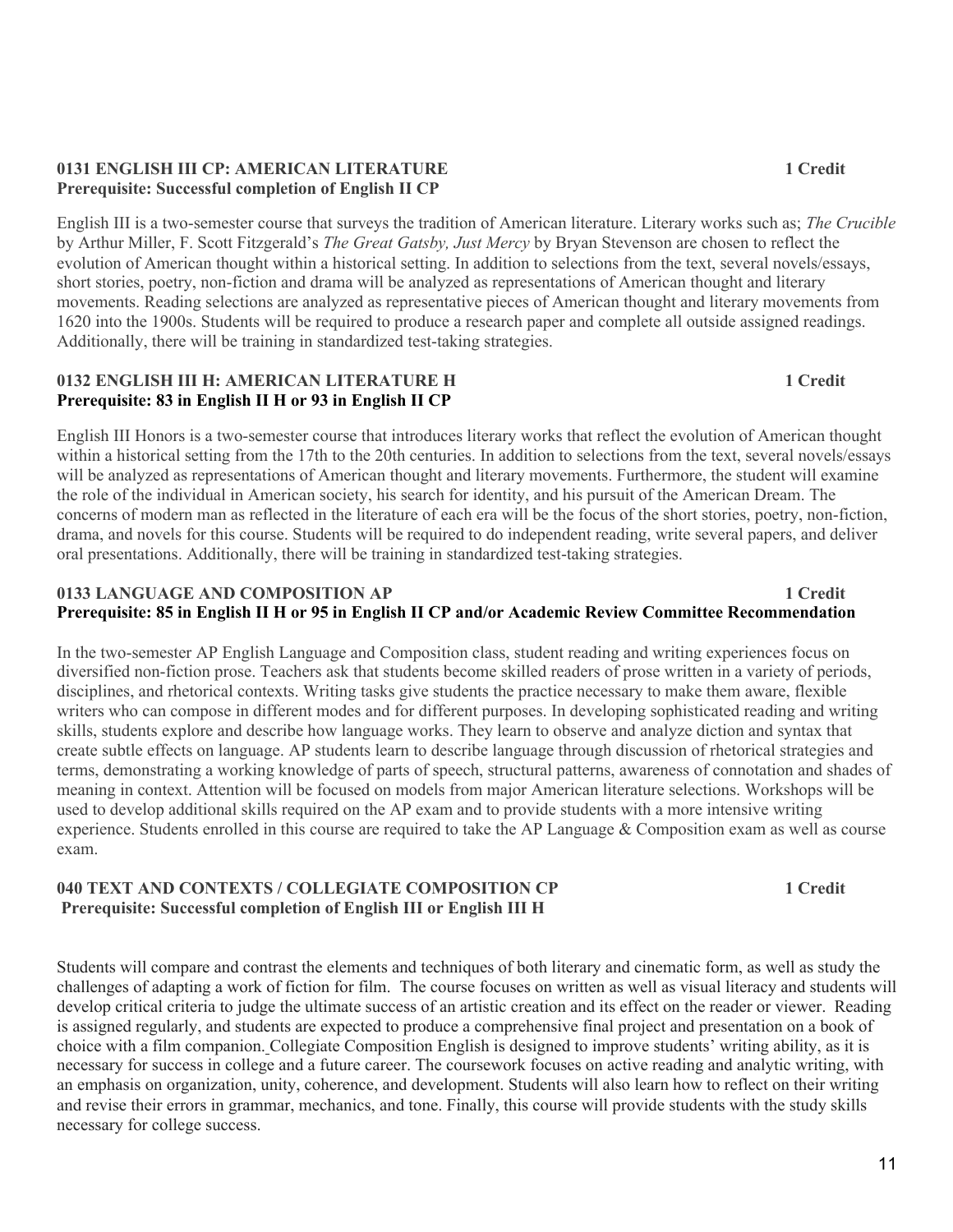#### **0147 PUBLIC SPEAKING / COLLEGIATE COMPOSITION CP 1 Credit Prerequisite: Successful completion of English III or English III H**

This one-semester course offers an overview of the process of communication and provides a variety of public speaking experiences. Students will develop critical speaking and listening skills. Required speeches are the self-introduction speech, the informative speech, the persuasive speech, and the speech for a special occasion. Speech provides the study of and practice in the basic principles and techniques of effective oral communication. This course includes instruction in adapting speech to different audiences and purposes. Students are given opportunities to express subject matter knowledge and content through creative, analytical, and expository writing, as well as reading a variety of literary genres related to course content and speaking assignments. Collegiate Composition English is designed to improve students' writing ability, as it is necessary for success in college and a future career. The coursework focuses on active reading and analytic writing, with an emphasis on organization, unity, coherence, and development. Students will also learn how to reflect on their writing and revise their errors in grammar, mechanics, and tone. Finally, this course will provide students with the study skills necessary for college success.

### **0148 - SCI-FI/FANTASY LIT./COLLEGIATE COMPOSITION CP 1 Credit Prerequisite: Successful completion of English III CP or English III H**

Students in this two-semester course will develop an understanding and appreciation of the genres of science fiction and fantasy. Students will read a wide variety of works and will be guided to make thematic and topical connections between texts and time periods. Students will also analyze the literary and structural elements specific to the science fiction and fantasy genres and be asked to expand their thinking about science and its connection to humanity, society, and its role in our past and future. Collegiate Composition English is designed to improve students' writing ability, as it is necessary for success in college and a future career. The coursework focuses on active reading and analytic writing, with an emphasis on organization, unity, coherence, and development. Students will also learn how to reflect on their writing and revise their errors in grammar, mechanics, and tone. Finally, this course will provide students with the study skills necessary for college success.

#### **0142 ENGLISH IV H: BRITISH LIT./ADV. COLLEGIATE COMP. H 1 Credit Prerequisite: 83 in English III H or 93 in English III CP**

English IV Honors: British Literature and Advanced Collegiate Composition is intended for students of exceptional reading and writing ability. The course surveys English literature in the Anglo-Saxon, Medieval, Renaissance, and Elizabethan periods, and the 17th, 18th, and Romantic 20th centuries, where students will study literary genres including English poetry, drama, the essay, short story, and novel. In addition to outside readings of critical analysis and comparative studies, independent study, research, and expository papers are required. Advanced Collegiate Composition English is designed to improve students' writing ability, as it is necessary for success in college and a future career. The coursework focuses on active reading and analytic writing, with an emphasis on organization, unity, coherence, and development. Students will also learn how to reflect on their writing and revise their errors in grammar, mechanics, and tone. Finally, this course will provide students with the study skills necessary for college success.

#### **0143 - ENGLISH LITERATURE AP (Senior AP Class) 1 Credit Prerequisite: 85 in English III H or 95 in English III CP or 83 in Language and Composition AP and/or Academic Review Committee Recommendation**

Students are required to take the Literature & Composition AP exam as well as course exam. Literature and Composition AP is a college-level course for qualified, highly motivated seniors. The course includes representative works in several genres including novel, short story, poetry, drama, and essay. Students receive a list of required works to be read during the summer. In addition to close analysis of the representative works, frequent writing assignments develop the student's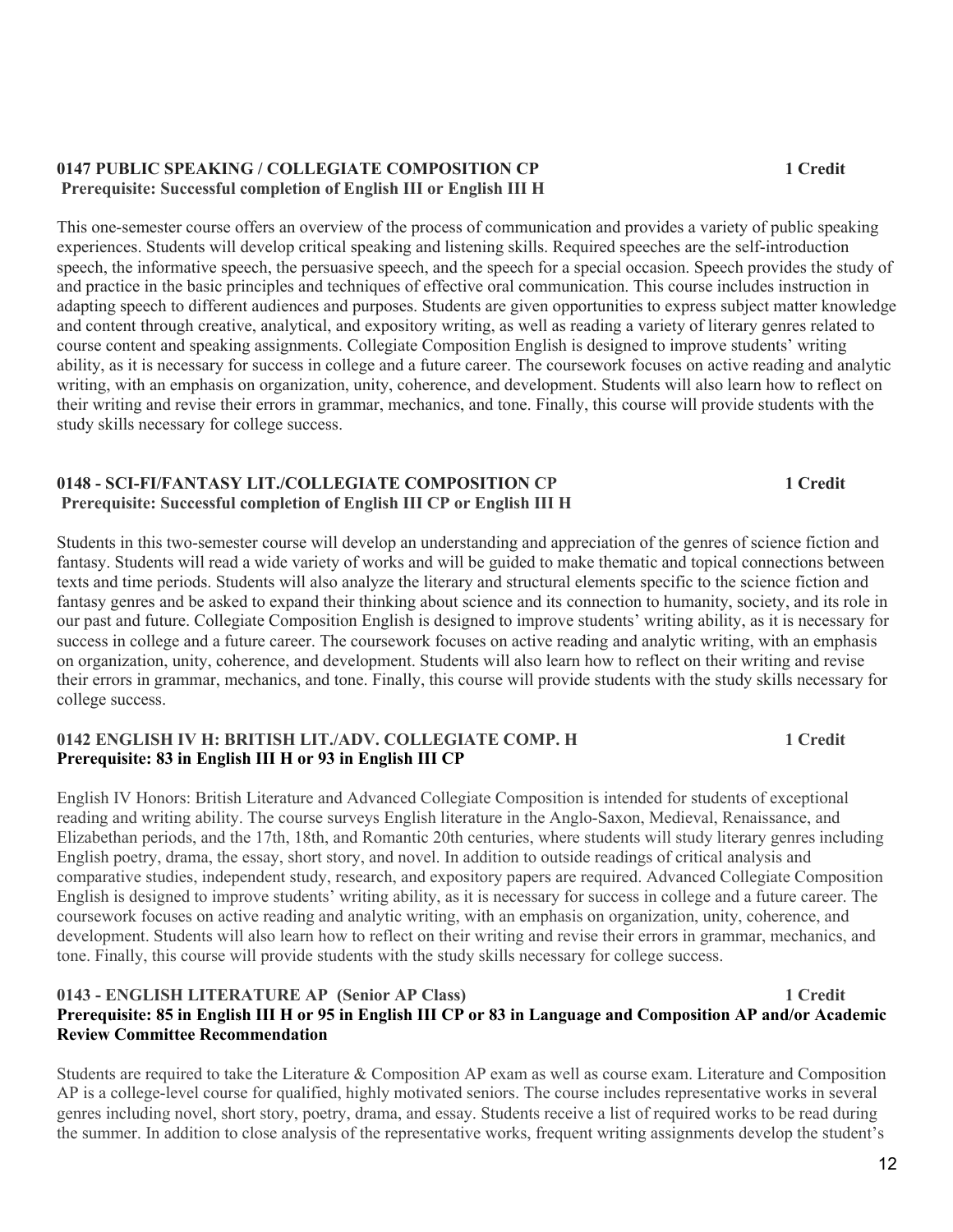style and skill. Workshops will be used to develop additional skills required on the AP exam and to provide students with a more intensive writing experience.

#### **0117 ENGLISH FUNDAMENTALS CP 1 Credit**

This two-semester course focuses on increasing listening and reading skills and strategies with an intensive focus on vocabulary development. Students will practice writing in English in a variety of contexts. At the end of the class, students should be able to write an evidence-based essay with few grammatical and spelling errors. Students will also participate in a discussion forum about a novel they read together in this class. Additionally, there will be training in standardized test-taking strategies.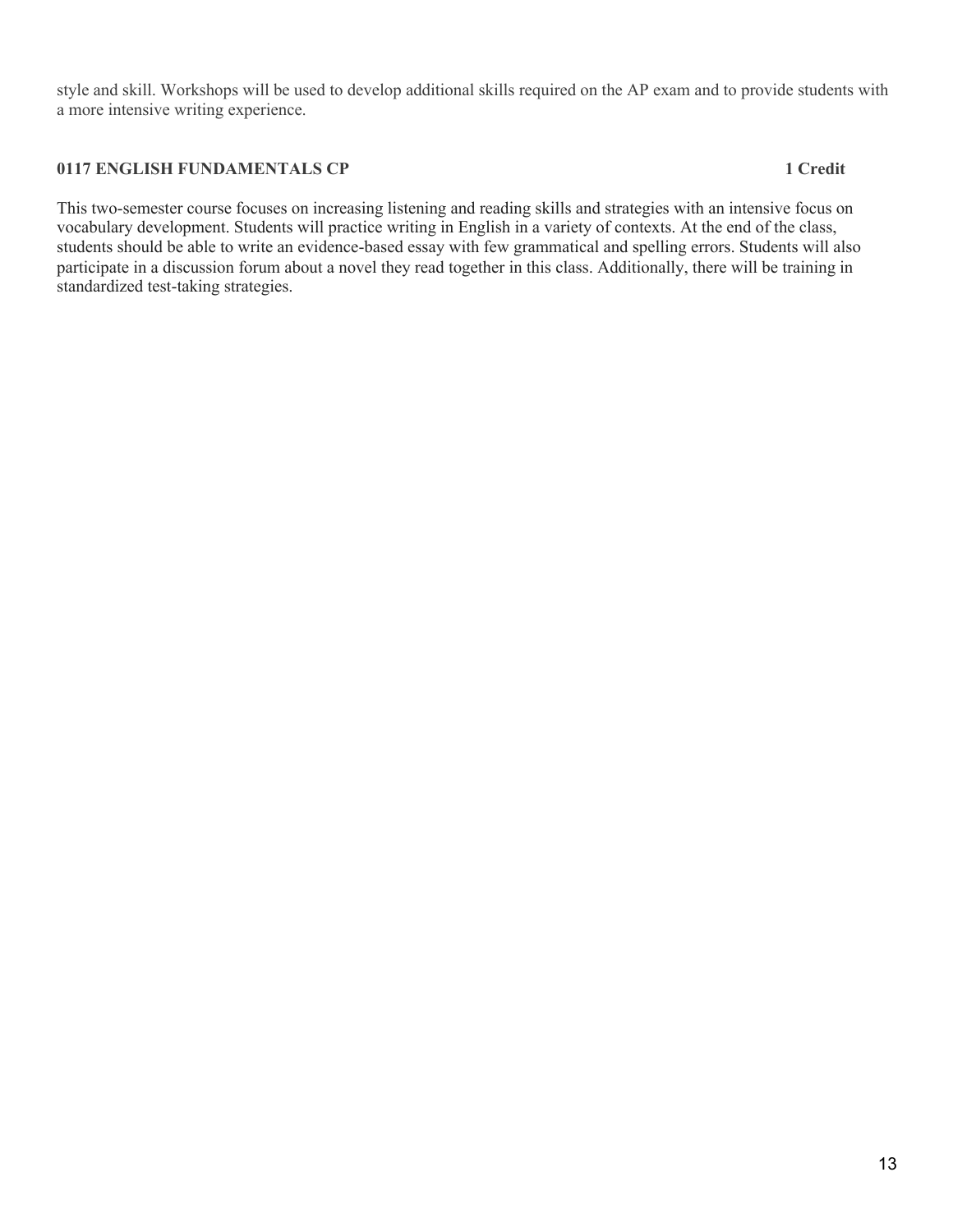## **MATH**

#### **O251 FOUNDATIONS OF ALGEBRA CP 1 Credit Prerequisite: Placement Test Score and/or Academic Review Committee Recommendation**

This two-semester course is offered five days a week to master basic algebraic skills in solving first- degree equations, word problems using first-degree equations, solving and graphing first-degree inequalities, word problems using firstdegree inequalities, graphing linear functions in two variables, solving linear systems in two variables by graphing, substitution and linear combination, word problems using linear systems in two variables, operations with radicals, operations with polynomials, factoring polynomials, simplifying rational expressions, operations with rational expressions, solving quadratic equations over the rational numbers by factoring and quadratic formula, and solving word problems using quadratic equations. Additionally, there will be training in standardized test-taking strategies.

### **0211 ALGEBRA I CP 1 Credit**

## **Prerequisite: Placement Test Score and/or Academic Review Committee Recommendation**

This two-semester course builds on basic algebraic skills where students will master solving first- degree equations, word problems using first-degree equations, solving and graphing first-degree inequalities, word problems using first-degree inequalities, graphing linear functions in two variables, solving linear systems in two variables by graphing, substitution and linear combination, word problems using linear systems in two variables, operations with radicals, operations with polynomials, factoring polynomials, simplifying rational expressions, operations with rational expressions, solving quadratic equations over the rational numbers by factoring and quadratic formula, and solving word problems using quadratic equations. Additionally, there will be training in standardized test-taking strategies.

### **0212 ALGEBRA I H (Honors) 1 Credit**

## **Prerequisite: Placement Test Score and/or Academic Review Committee Recommendation**

This two-semester course requires an in-depth study of all the topics covered in the Algebra I Course with an increase in pace and rigor and offers additional topics such as; linear, quadratic and exponential functions, solving quadratics over the real numbers by completing the square, solving quadratic functions over the real numbers by the quadratic formula. Practical applications of real-world problems will be incorporated throughout this course. Additionally, there will be training in standardized test-taking strategies.

#### **0221 GEOMETRY CP 1 Credit Prerequisite: Successful completion of Algebra I or 77 in Foundations of Algebra and/or Academic Review Committee Recommendation**

This-two semester course, sequential to Algebra I, is an integration of plane geometry with arithmetic and algebra. Syllabus includes all the basic concepts of geometry, such as points, lines, planes, angles, triangles, quadrilaterals, polygons, circles, congruence, similarity, formal and indirect proofs, constructions, areas, and volumes of solids, translations and trigonometric ratios of right triangles. Additionally, there will be training in standardized test-taking strategies.

## **0222 GEOMETRY H (Honors) 1 Credit Prerequisite: 83 in Algebra I H or 93 in Algebra I CP and/or Academic Review Committee Recommendation**

This two-semester course, sequential to Algebra I (Honors), requires an in-depth study of all topics covered in Geometry with an increase in pace and rigor and offers additional topics such as; elementary logic, 3-dimensional concepts, transformations, similarity in polygons, parallel lines and planes, coordinate geometry, inequalities in geometry,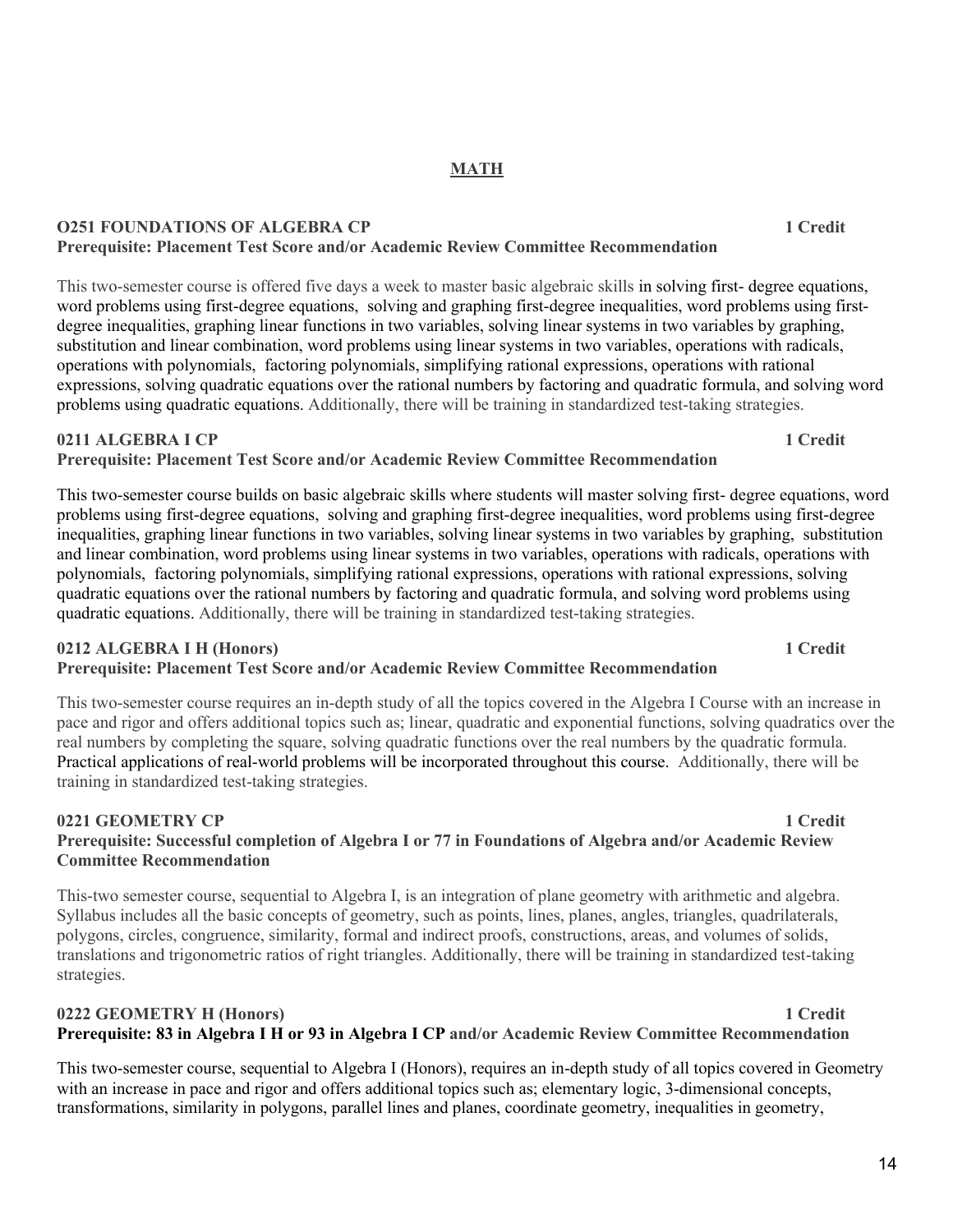trigonometric ratios of right angles, geometric probability, and applications of real-world problems relating to each topic studied. Additionally, there will be training in standardized test-taking strategies.

#### **0231 ALGEBRA II CP 1 Credit Prerequisite: Successful completion of Geometry CP**

This two-semester course, sequential to Geometry, offers a continued study of the skills and concepts of algebra: the solution of first- and second-degree equations; linear systems in two variables; quadratic systems; rational equations and expressions; irrational, imaginary and complex numbers; functions and graphs, an introduction to analytic geometry through the conic sections; exponential and logarithmic functions; and applications of real-world problems. This course is integrated with a TI-84 + calculator. Additionally, there will be training in standardized test-taking strategies.

#### **0232 ALGEBRA II H 1 2 232 ALGEBRA II H** 1 2 232 ALGEBRA II H 2 232 ALGEBRA II H 2 232 ALGEBRA II H 2 232 ALGEBRA II **Prerequisite: 83 in Geometry H or 93 in Geometry CP and/or Academic Review Committee Recommendation**

This two-semester course is sequential to Geometry, and requires an in-depth study of all topics covered in the CP Algebra II course with an increase in pace and rigor and offers additional topics such as: polynomial equations and functions; rational equations and functions; radical equations and functions; piecewise functions; operations with matrices; analytic geometry; trigonometry of the right triangle and the unit circle; graphing sine and cosine and applications of real-world problems relating to each topic studied. This course is integrated with a TI-84 + calculator. Additionally, there will be training in standardized test-taking strategies.

#### **0233 PRECALCULUS ESSENTIALS CP 1 Credit Prerequisite: Successful completion of Algebra II**

This two-semester course is a functions approach to algebra and trigonometry covering: equations and inequalities, functions and graphs, system of equations and inequalities, determinants, exponential and logarithmic functions with applications, trigonometry with both an analytic and triangular emphasis, complex numbers including graphical representation, and an introduction to sequence, series, and probability. This course is integrated with a TI-84 + calculator. Additionally, there will be training in standardized test-taking strategies.

#### **0246 PRECALCULUS CP 1 Credit Prerequisite: 83 in Algebra II or successful completion of Algebra II H**

This two-semester course, uses a functions approach to advanced algebra and trigonometry, covers the following topics: factoring, completing the square, discriminate, quadratic formula, equations of lines, polynomial and rational functions, partial fraction decomposition, linear and nonlinear systems of equations, linear programming, exponential and logarithmic functions, matrices and determinants. Additional emphasis is given to the trigonometric functions including the unit circle, graphs, identities, and inverse functions and their graphs. This course is integrated with the TI-84+ calculator. Additionally, there will be training in standardized test-taking strategies.

#### **0242 PRECALCULUS H 1 Credit Prerequisite: 83 in Algebra II H or 93 in Algebra II CP and/or Academic Review Committee Recommendation**

This two-semester course is sequential to Algebra II (H), and provides an in-depth study of advanced algebra and trigonometry with an increase in pace and rigor and covers the following topics: polynomial and rational functions and their graphs, inverse functions, composition of functions, linear and nonlinear systems of equations, partial fraction decomposition, linear programming, polynomial and rational inequalities, exponential and logarithmic functions with applications, matrices, and determinants. Additional emphasis is given to the trigonometric functions including the unit circle, graphs, identities, inverse functions and their graphs, complex numbers in polar form, DeMoivre's Theorem, and graphs of polar equations. The curriculum of the College Board SAT Subject Test (Level II) is covered. This course integrated with a TI-84+ calculator. Additionally, there will be training in standardized test-taking strategies.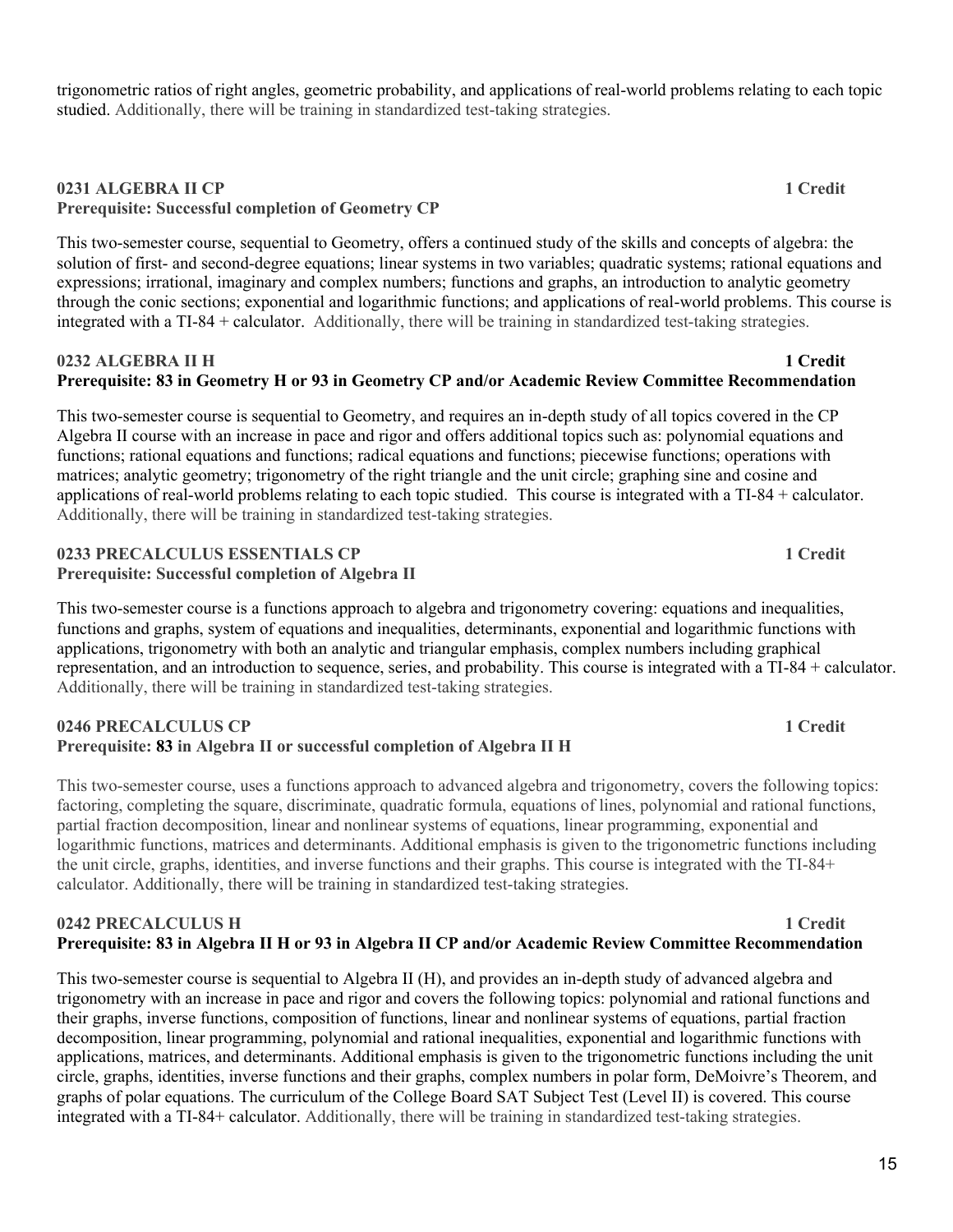### **0244 CALCULUS H 1 Credit Prerequisite: 83 in Pre-Calculus H 87 in Pre-Calculus CP and/or Academic Review Committee Recommendation**

Two-semester course, sequential to Pre-Calculus, is an introductory college-level course intended for students who desire to enroll in a university Calculus course or in AP Calculus. The course contains an examination of polynomials; rational, exponential, trigonometric, and logarithmic functions with an emphasis on the study of differential and integral calculus in one variable. This course is integrated with the TI-84+ calculator. Additionally, there will be training in standardized testtaking strategies.

#### **0243 CALCULUS/AB ECE /AP 1 2 Credit Prerequisite: 87 in Pre-Calculus H or Completion of Calculus H and/or Academic Review Committee Recommendation**

This two-semester course, sequential to Pre-Calculus H, prepares students for the Advanced Placement Calculus examination (AB level). Topics include limits and continuity. L'HÔpital's Rule; the differential calculus of algebraic, trigonometric, exponential, and logarithmic functions; anti-derivatives of algebraic, trigonometric, exponential and logarithmic functions; techniques of integration, definite integrals and numerical approximations; the solutions of differential equations and their representation by slope field. The derivative, as the slope of a function at any given point and the definite integral, as the area under a function between any two given points, are regularly graphed and checked on a graphing calculator. Applications of derivatives and integrals are explored regularly. This course is integrated with the TI-84+ calculator. **Students are required to take the Calculus AP exam and course exam in May.** *By registering with UCONN (Additional fee) students can earn three college credits that are transferable to 90% of the colleges and universities throughout the nation.* 

#### **0203 INTRODUCTION TO STATISTICS CP** 1 Credit **Prerequisite: Completion of Pre-Calculus or Pre-Calculus Essentials**

This two-semester course is a general introductory course to the field of statistics. The content is designed to provide students with the basics of statistics that can be used across many fields of study. Students study the organization, analysis, and interpretation of data; methods of planning and conducting a study, survey, and experiment and probability theory and simulations in everyday situations. This course is integrated with the TI-84+ Calculator.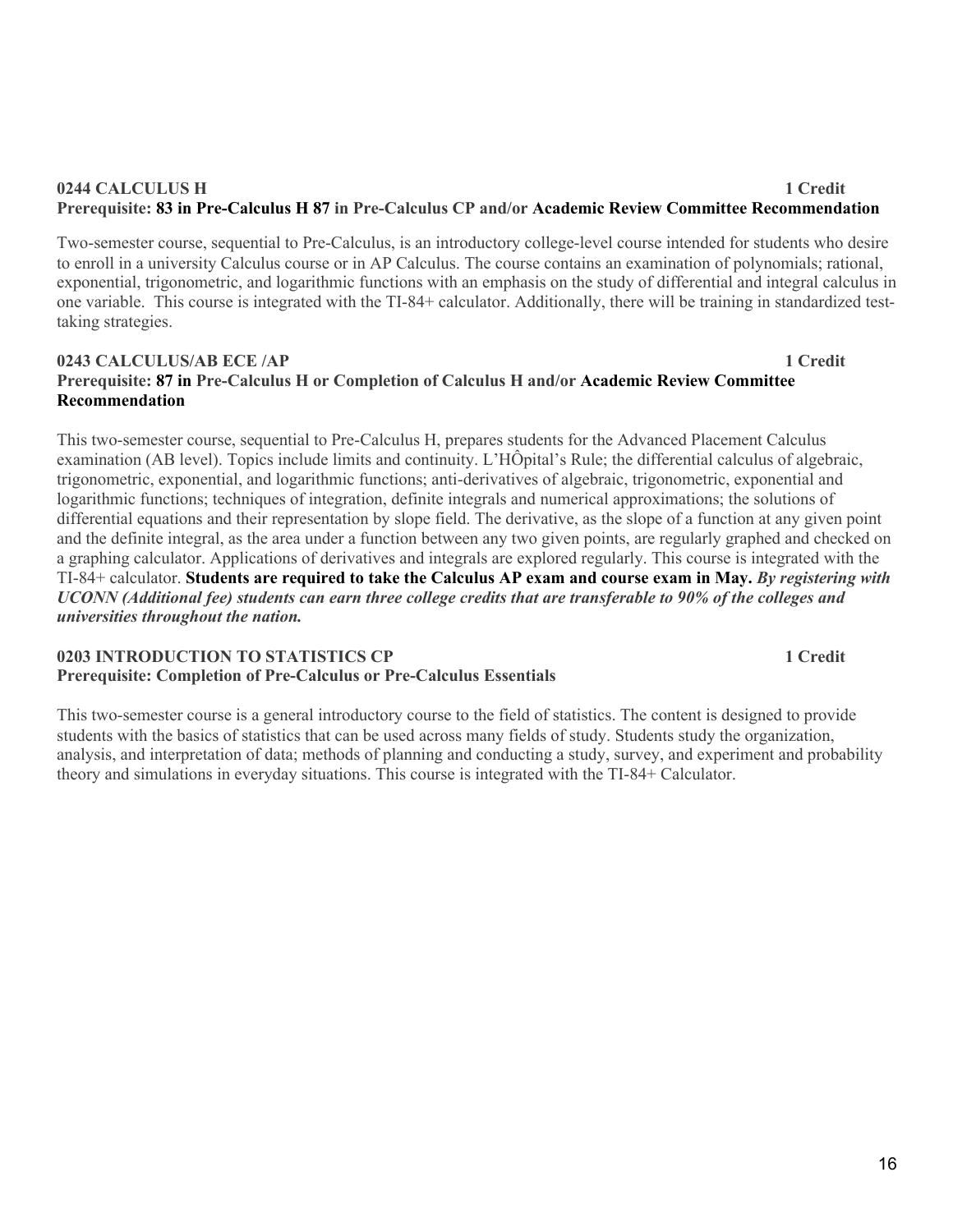#### **SCIENCE**

**0411 BIOLOGY CP 1 Credit**

This two-semester lab course introduces fundamental principles of biology to freshmen including an introduction to biochemistry, cellular structure and function, metabolism, the central dogma of biology, genetics, and evolution. Students will be introduced to inquiry based learning through hands-on laboratory activities, where they will become familiar with basic laboratory techniques and master the scientific method.

**0412 BIOLOGY H 1 Credit**

## **Prerequisite: Academic Review Committee Recommendation**

This two-semester lab course introduces the honors level freshmen to major biological principles including biochemistry, cellular structure and function, evolution, genetic continuity, metabolism, and the diversity of life. Emphasis is placed on science as inquiry based. Students perform numerous experiments, covering basic laboratory skills, biochemical analysis, and microscopic procedures and studies.

### **0431 CHEMISTRY CP 1 2 Credit Co-requisite: Completed or Co-registered for Algebra II or Algebra II H**

This two-semester lab course conceptually examines the basic physical and chemical properties of matter and the energy changes that occur during phase changes and chemical reactions. It includes the study of atomic structure, chemical bonding, naming compounds, equation writing, stoichiometry, gas laws, kinetic theory, solutions, and acids and bases. The problem-solving approach is emphasized when appropriate. Scientific calculator is required.

#### **0422 CHEMISTRY H 1 Credit Prerequisite: 83 in Biology H and 83 in 9th Grade Honors Math Course or 93 in Biology CP and 93 in Geometry and/or Academic Review Committee Recommendation**

This two-semester lab course conceptually and mathematically analyzes basic chemical phenomena. Topics studied include the unit analysis method of problem-solving, measurement, atomic structure, the historical development of modern atomic theory, the periodic table, chemical bonding, and energy changes in chemical and physical changes. Skill in naming chemical compounds and writing balanced chemical equations is emphasized. Both the behavior of various states of matter and the gas laws are studied with the kinetic molecular theory. Studies of solutions and acid/base chemistry are included. Scientific calculator required.

#### **0463 CHEMISTRY AP 1 2 2 2 2 2 2 3 2 2 3 2 3 4 4 5 4 6 7 2 3 4 6 7 2 3 4 6 7 2 3 4 6 7 2 3 4 6 7 2 3 4 6 7 2 3 4 6 7 2 3 4 6 7 2 3 4 6 7 2 3 4 7 2 3 4 7 2 3 4 7 2 3 4 7 2 3 4 7 2 3 4 7 2 3 4 7 2 3 4 7 2 3 4 7 3 4 7 3 4 7 3 Prerequisite: 85 in Chemistry H or Physics H, 95 in Chemistry or Physics and/or Academic Review Committee Recommendation**

This two-semester lab course is a first-year college chemistry program. This course prepares students for the Advanced Placement Examination in Chemistry. A summer assignment to review fundamental skills is required. Strong emphasis is placed on chemical calculations, the mathematical treatment of problems, and laboratory work. Topics covered extensively include atomic structure and properties, molecular and ionic compound structure and properties, intermolecular forces and properties, chemical reactions, kinetics, thermodynamics, equilibrium, acids and bases, and applications of thermodynamics. Students are required to take the final exam and the AP Chemistry exam. Each student must have a scientific/graphing calculator.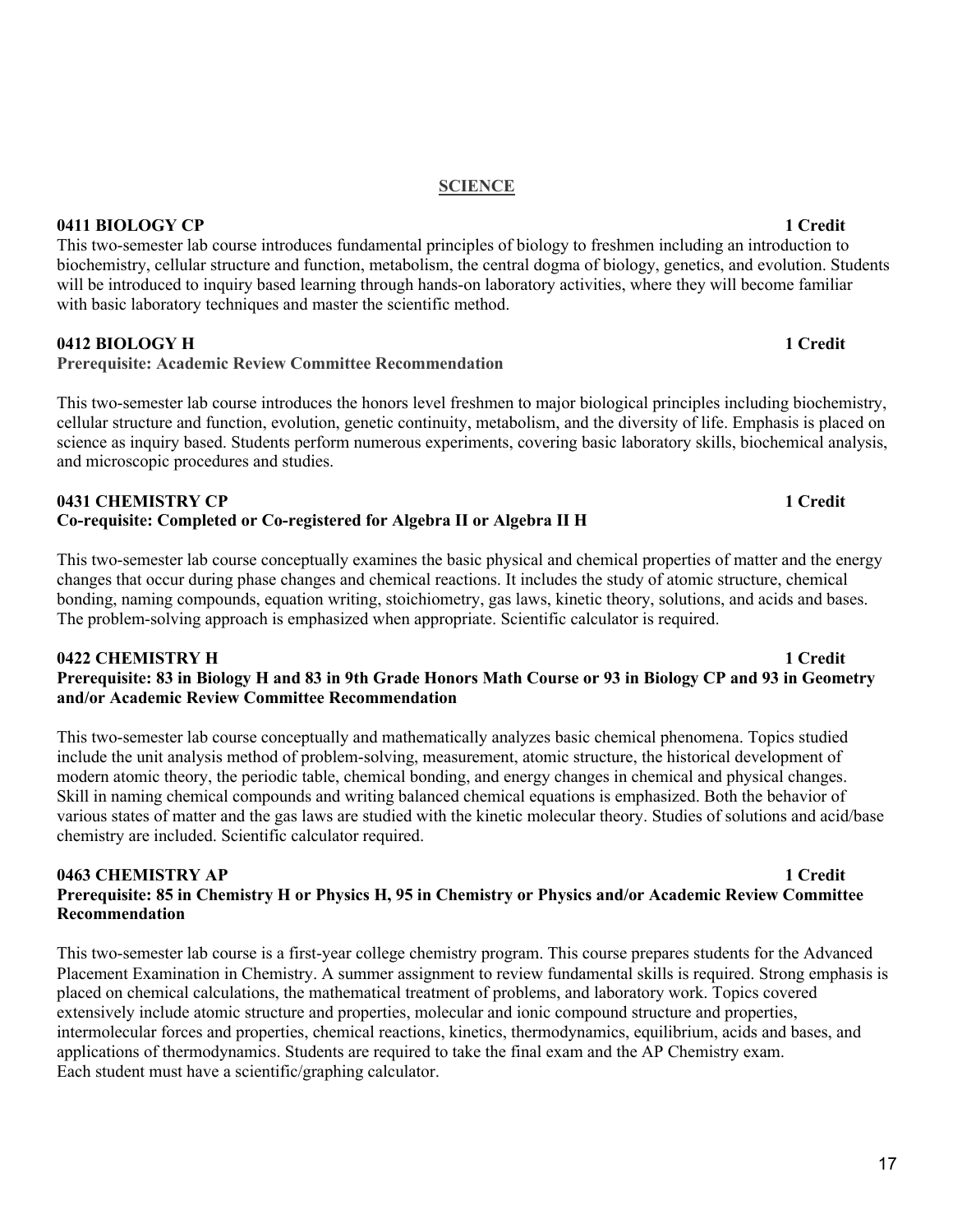#### **0424 INTRO TO BIOMEDICAL SCIENCE CP 1 Credit Prerequisite: Biology CP or Biology H**

This two-semester lab course introduces students to the various disciplines that encompass the biomedical sciences: human anatomy and physiology, cell biology, bacteriology, virology, immunology, and epidemiology. Emphasis is placed on examining lifestyle choices, understanding various health conditions, and exploring available medical treatments. Students conduct a variety of labs, activities, and research projects to support their learning and reinforce the important concepts.

#### **0448 ENVIRONMENTAL STUDIES CP (Junior/Senior Course) 1 Credit Prerequisite: Introduction to Biomedical Science CP or Chemistry CP/H**

This course examines the earth's natural systems and the impact that human activity has on these systems including positive, solution-oriented responses from a local, regional, and global perspective. Students will collaborate on projects, pursue independent study and participate in field trips. Topics include agroecology/organic agriculture, carbon dioxide sequestration, natural resource management, water quality and environmental monitoring, renewable energy, sustainable systems design, and bioremediation. Case studies may involve regional natural resource study of the Long Island Sound, Lake Candlewood, area organic farms, and renewable energy installations.

#### **0453 BIOLOGY AP / UCONN ECE 1 Credit 1 Credit Prerequisite: 85 in Biology H and Chemistry H or 95 in Biology CP & Chemistry CP and/or Academic Review Committee Recommendation**

This two-semester lab course is part of the Early College Experience program for the University of Connecticut, as well as an AP program, and offers the potential for students to earn 4 University of Connecticut transferable credits upon successful completion of the course. Students examine topics such as the chemistry of life, cellular energetics, cell structure and function, heredity, molecular genetics, evolutionary biology, diversity of organisms, ecology, and human anatomy. Students will perform various inquiry-based laboratory experiments as well as dissections. **Students are required to take the AP Biology course exam in May and the final exam.** *By registering with UCONN (Additional fee) students can earn four college credits that are transferable to 90% of the colleges and universities throughout the nation. Summer readings and assignments may be a requirement for the course.*

### **0435 PHYSICS CP 1 Credit Prerequisite: Completion of Chemistry CP or Chemistry H and Algebra II CP or Algebra II H**

Physics is the study of matter and energy and how they interact. This lab course focuses on the central concepts of physics with an emphasis on the relationship to events in everyday environments, problem solving techniques that apply to several different problems, basic algebra to solve analytical problems as well as logic and synthesis of information to solve conceptual problems. Newton's Laws of Motion, velocity and acceleration, conservation of energy and momentum, gravity, thermodynamics, waves and sound, optics, electrostatics, electricity, and magnetism are introduced.

#### **0436 PHYSICS H 1 Credit Prerequisite: 83 average in Honors Geometry or Honors Algebra II and Honors Chemistry or 93 average in Algebra II CP and Chemistry CP, and/or Academic Review Committee Recommendation**

## **Co-requisite: Concurrent enrollment in Honors Algebra II or Pre-Calculus or Pre-Calculus Essentials**

This course mathematically analyzes basic physical phenomena: motion, force, energy, heat, waves, sound, light, electricity, and magnetism. During the year, each student performs approximately 16 experiments on these topics.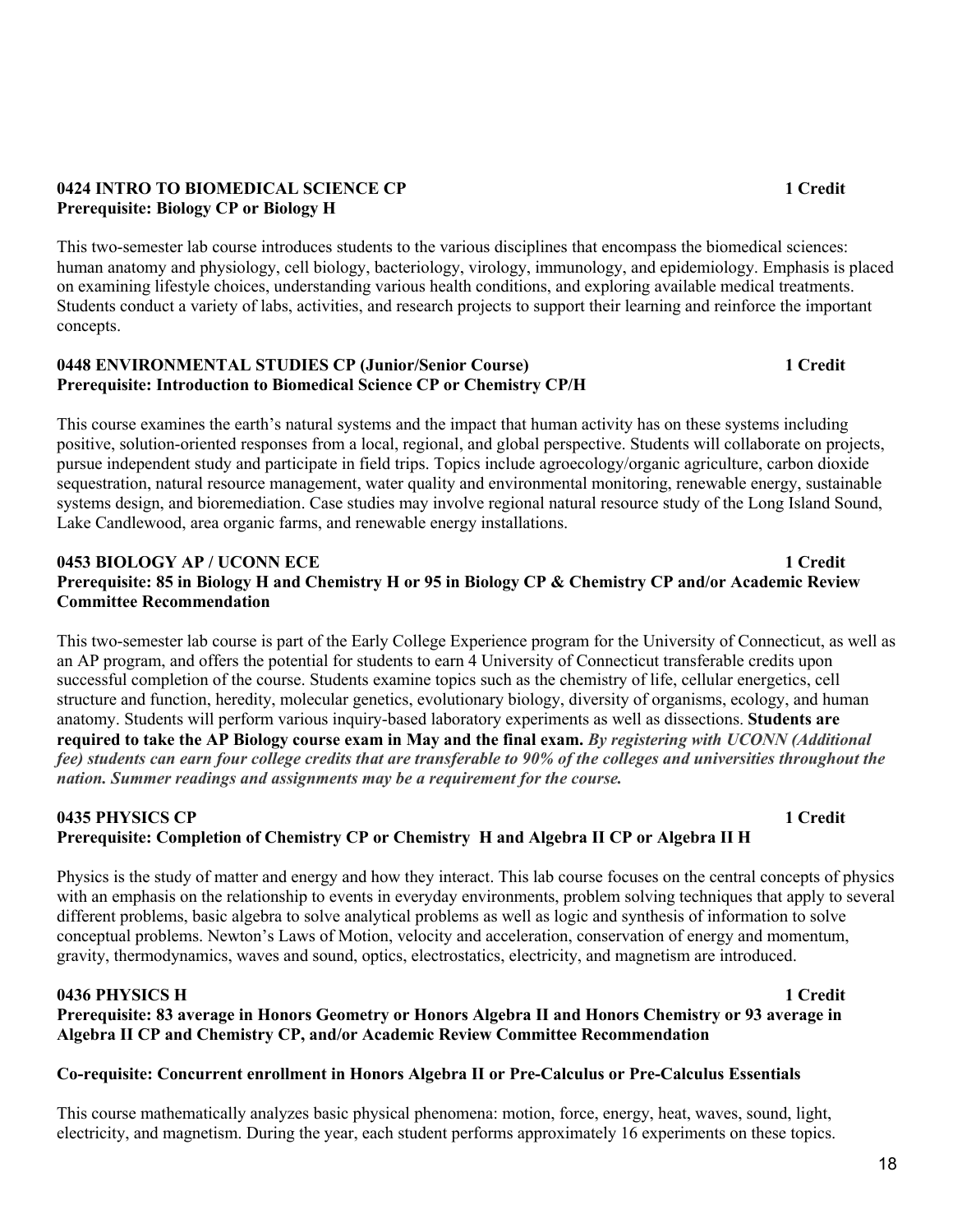Comprehensive written lab report is submitted following each experiment. Intended for those students who desire a college physics course for degrees other than engineering, sciences, math, and medical fields. Scientific calculator, protractor, and compass required.

#### **0444 PHYSICS AP 1 UCONN 1201Q/ECE 1 Credit 1 Credit Prerequisite: 85 in Honors Algebra II or 95 in Algebra II and/or Academic Review Committee Recommendation Co-requisite: Concurrent enrollment in either Pre-Calculus or Calculus**

This inquiry-based course with a laboratory section prepares students for the Advanced Placement examination in Physics 1. The curriculum represents topics covered in a non-calculus first semester college physics course: Newtonian mechanics, work/energy and power, mechanical wave and sound as well as an introduction to electric circuits. A strong emphasis is placed on the application of familiar principles in new situations in which the student must devise a logical solution. Each student must have a scientific or graphing calculator. Intended for those students planning on majoring in chemistry, biology or physics, any engineering course, mathematics, or medical fields. **Students are required to take AP Physics 1 Exam and course exam**. Students will earn 4 college credits for UCONN Physics 1201Q; General Physics. *By registering with UCONN (Additional fee) students can earn four college credits that are transferable to 90% of the colleges and universities throughout the nation. Summer readings and assignments may be a requirement for the course.* 

#### **0445 PHYSICS AP 2/UCONN ECE 1202Q 1 Credit Prerequisite: Completion of AP Physics 1 or 85 in Honors Physics and/or Academic Review Committee Recommendation**

A non-calculus-based course introducing the principles governing electromagnetic phenomena, including electromagnetic radiation, waves and electric circuits. The laboratory offers fundamental training in precise measurements. This course meets standard scope and sequence requirements for a second-semester, algebra-based physics course. It is grounded in real-world examples to help students grasp fundamental physics concepts. It requires knowledge of algebra and some trigonometry, but not calculus. **Students are required to take AP Physics 2 Exam and course exam**. Students will earn 4 college credits for UCONN Physics 1202Q; General Physics. *By registering with UCONN (Additional fee) students can earn four college credits that are transferable to 90% of the colleges and universities throughout the nation. Summer readings and assignments may be a requirement for the course.* 

#### **0441 HUMAN ANATOMY & PHYSIOLOGY 1 Credit Prerequisite: Junior/Senior elective, Completion of Biology CP or Biology H, concurrent enrollment in Chemistry advised**

This two-semester lab course offering is for any student considering a career in health studies, medical science, physical training or any other related field. Designed for motivated students, a review of human biological concepts learned in earlier courses is quickly followed by the study of human structure and function, both in health and illness. Lecture and lab activities as well as various research and independent work projects are included.

#### **0404 HUMAN ANATOMY & PHYSIOLOGY H 1 Credit Prerequisite: Junior/Senior elective, 93 in Biology CP or 83 in Biology H and/or Academic Review Committee Recommendation**

### **Concurrent course with Advanced Healthcare & Biosciences course.**

This two-semester lab course offering is for any student considering a career in health studies, medical science, physical training or any other related field. Designed for highly motivated students, a review of human biological concepts learned in earlier courses is quickly followed by the study of human structure and function, both in health and illness. Lecture and lab activities as well as various research and independent work projects are included.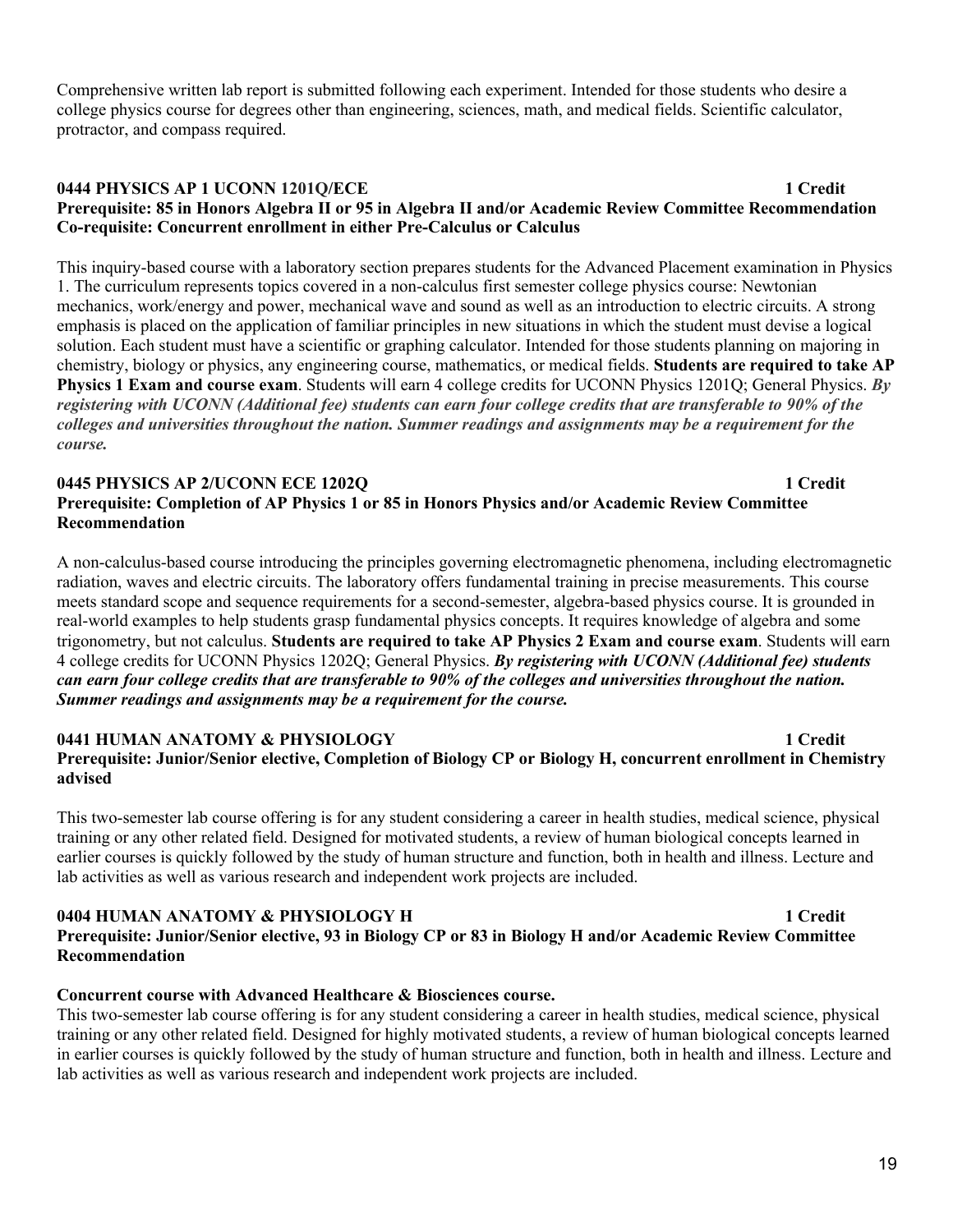#### **0403 ADVANCED HEALTH CARE & BIOSCIENCES H 1 Credit Prerequisite: Junior/Senior elective 83 in Biology H or 93 in Biology CP. Anatomy and Physiology H prerequisite or must be taken concurrently. Concurrent enrollment in Nursing Assistant Clinical H**

This is a two semester state certified health course that prepares students for entry into health and medical science college studies including nursing, physical and occupational therapy and supports students with broadening their understanding of medical career pathways and health care systems while developing skills in Allied Health infection control, common and acute health conditions, communication, patient rights, patient safety, medical record documentation, medical terminology, physical rehabilitation, and more.

#### **0402 NURSING ASSISTANT CLINICAL H .5 Credit Prerequisite: 83 in Biology H or 93 in Biology CP. Concurrent enrollment in Advanced Health Care & Biosciences H and Anatomy & Physiology H.**

Students participate in off-campus clinical rotations to meet the requirements of 60 or more clinical experience hours as required for CT Nursing Assistant Certification. Strong focus is on the development of healthcare skills and procedures. Course is taken concurrently with Advanced Health Care & Biosciences H and Anatomy and Physiology H.

### **0407 FORENSIC SCIENCE CP 1 Credit**

Forensic science is a comprehensive study of the sciences used by police agencies in the criminal justice system. Major topics include processing a crime scene, identification and analysis of evidence, fingerprint analysis, serology, document analysis, firearm identification, toxicology, and explosion and arson identification. This course will use real world examples, multimedia sources, basic theory and laboratory work to create an exciting way for the student to explore the subject. Lab experiments will reinforce or teach basic principles of biology, chemistry and physics.

### **0804 PHYSICAL EDUCATION CP 1 Credit Sophomore Year**

Physical education provides an array of activities with an abundance of opportunities for every student to be successful. The program provides students a release from daily stress and strain while they participate in both competitive and noncompetitive events. Skills, interests and appreciation for life-long learning, activity and recreation are developed through both team and individual activities. Also stressed is that students should be totally accountable for their own actions, both in and out of the classroom.

#### **0455 HEALTH AND WELLNESS CP .5 Credit Required Senior Seminar Course**

This one-semester course is paired with Personal Finance as part of the Senior Seminar. Personal Health emphasizes the importance of knowledge, attitudes, and practices relating to personal health and wellness. It is a course designed to expose students to a broad range of issues and information relating to the various aspects of personal health, which include physical, social, emotional, intellectual, spiritual, and environmental aspects. A combination of lecture, group discussion, activities, presentations, guest speakers, video, and nutritional and fitness projects are included. This course covers all aspects of health as it pertains to the students as they go to college.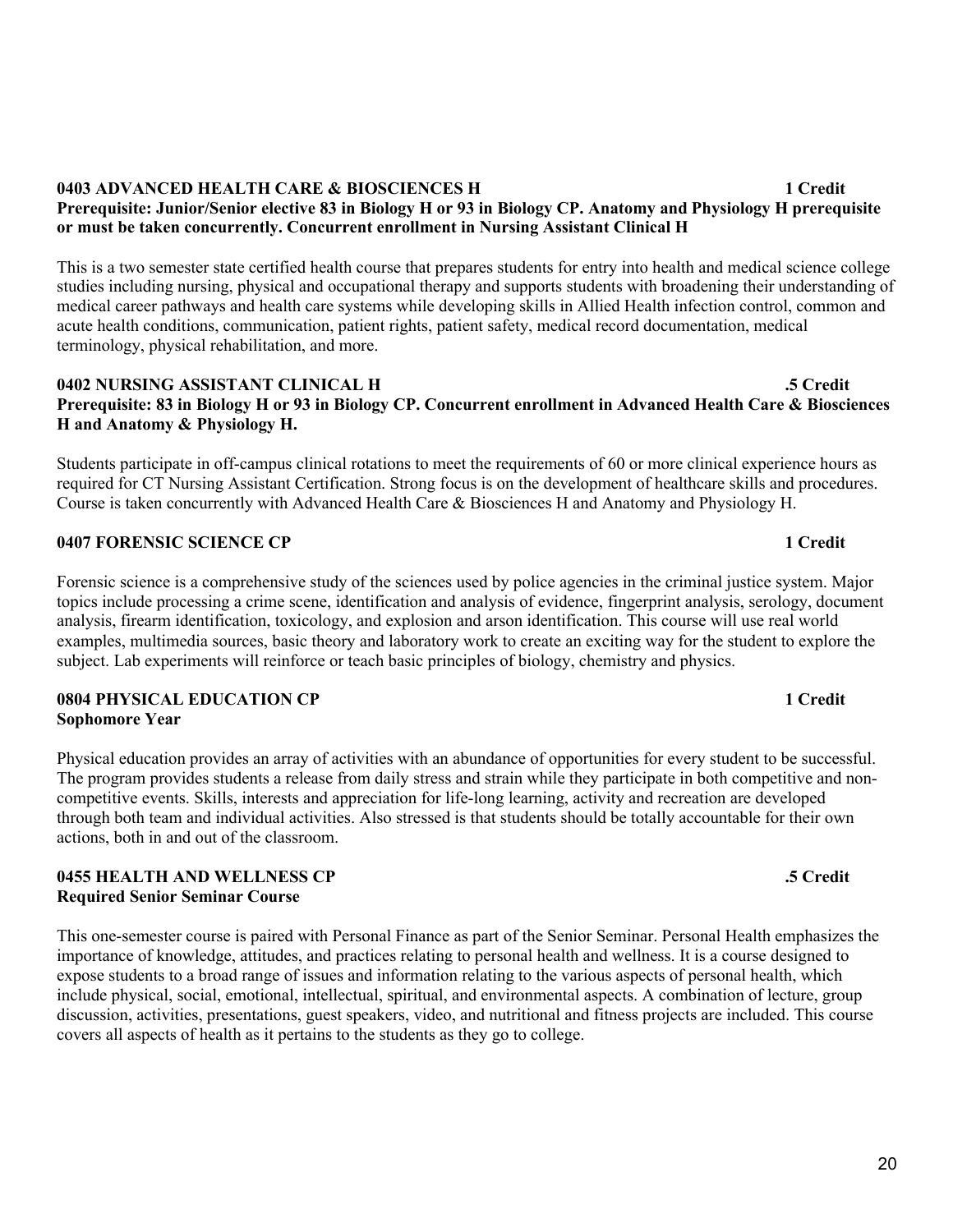### **0456 FOUNDATIONS OF SPORTS MEDICINE CP .5 Credit**

This course provides a general overview of sports medicine, athletic training, and exercise science. It examines human anatomy and the care and prevention of athletic injuries. Topics emphasize First Aid, CPR, muscular and skeletal anatomy, injury prevention, sports nutrition, and athletic training. This course is intended to help students gain an understanding of sports medicine, various associated disciplines, and the role they play in the physically active community

## **SOCIAL STUDIES**

## **0525 MODERN WORLD HISTORY 1 Credit**

This survey course examines the progress of human civilization from the time of the French Revolution of 1789 to the emergence of the 21st Century. Topics include the general evolution of government from absolutism to popular consent. Overview of major world events such as the Age of Enlightenment, Modern Revolutions, National Unification Movements, Age of Imperialism, the World Wars, the Cold War, Decolonization, and the emergence of Global thinking at the dawn of the 21st Century are closely examined.

## **0526 MODERN WORLD HISTORY H 1 Credit**

## **Prerequisite: Academic Review Committee Recommendation**

This survey course examines the progress of human civilization from the time of the French Revolution of 1789 to the emergence of the 21st Century. Topics include the general evolution of government from absolutism to popular consent. Overview of major world events such as the Age of Enlightenment, Modern Revolutions, National Unification Movements, Age of Imperialism, the World Wars, the Cold War, Decolonization, and the emergence of Global thinking at the dawn of the 21st Century are closely examined. There will be an emphasis on historical research and appreciation through essay writing.

## **0527 World History: Modern AP 1 Credit Prerequisite: Academic Review Committee Recommendation**

In AP World History: Modern, students investigate significant events, individuals, developments, and processes from 1200 to the present. Students develop and use the same skills, practices, and methods employed by historians: analyzing primary and secondary sources; developing historical arguments; making historical connections; and utilizing reasoning about comparison, causation, and continuity and change over time. The course provides six themes that students explore throughout the course in order to make connections among historical developments in different times and places: humans and the environment, cultural developments and interactions, governance, economic systems, social interactions and organization, and technology and innovation

## **0510 AMERICAN GOVERNMENT .5 Credit**

American Government is a one semester course and a general introduction to the American Governmental system. It provides a description of the framework within which political decisions in the United States are made. Students will become aware of their basic rights, duties, and responsibilities as American citizens. Topics will include basic principles of government, the U.S. Constitution, branches of government, personal liberties and justice, election campaign patterns, and voting procedures. **American Government is a state mandated course for graduation. This course is concurrent with Principles of Economics.**

### **0509 AMERICAN GOVERNMENT H .5 Credit Prerequisite 83 in Social Studies course H or 93 in Social Studies course**

American Government (H) is a one-semester course with an in-depth study of the government of the United States with emphasis on individual rights and liberties. Students will study the Bill of Rights, the Constitution, the federal court system, landmark Supreme Court cases, political parties, mass media and public opinion, the branches of government,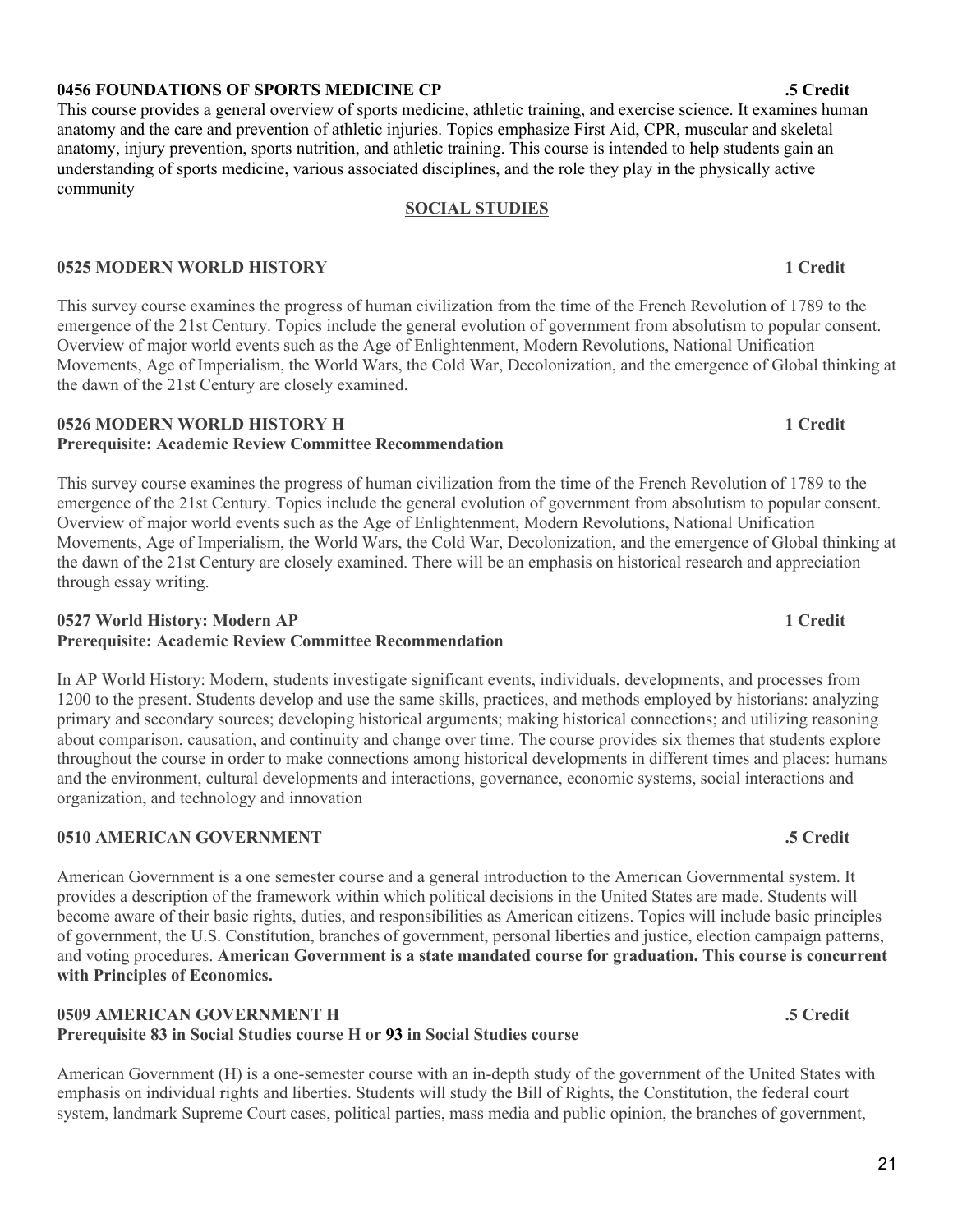and comparative economic and political systems. **American Government is a state mandated course for graduation. This course is concurrent with Principles of Economics Honors.**

#### **0578 PRINCIPLES OF ECONOMICS CP .5 Credit**

This semester program of study is an introduction to the principles of macroeconomic and microeconomics. This course will look at themes such as scarcity, the laws of supply and demand, and elasticity while building to broader topics such as competition, market structures, and businesses and labor. Students will also look at how ideas and themes of economics affect their daily life, their local economy, their country, and the international economy.

#### **0579 PRINCIPLES OF ECONOMICS H .5 Credit Prerequisite:83 in H Social Studies course or 93 in Social Studies Course**

This semester program of study is an in-depth study of the principles of macroeconomic and microeconomics. This course will look at themes such as scarcity, the laws of supply and demand, and elasticity while building to broader topics such as competition, market structures, and businesses and labor. Students will also look at how ideas and themes of economics affect their daily life, their local economy, their country, and the international economy.

#### **0531 US HISTORY SINCE 1877 CP 1 Credit**

This two-semester college-preparatory level class offers a survey of United States history from the end of the Reconstruction (1877) to the present. Emphasis is placed on the growth of the United States as a world power, America's role in the World Wars, its domestic issues and world involvement in the second half of the 20th century, and the country's entry into and the new challenges of the 21st century. **This is a required state mandated course for graduation.**

### **0532 U.S. HISTORY SINCE 1877 H 1 Credit Prerequisite 83 in H Social Studies course or 93 in Social Studies course**

The honors level course offers a more detailed approach to United States history from the end of Reconstruction (1877) to the present than the survey style of the CP level course. Emphasis is placed on the growth of the United States as a world power, America's role in the World Wars, its domestic issues and world involvement in the second half of the 20th century, and the country's entry into and the new challenges of the 21st century. **This course fulfills the US History graduation requirement.**

#### **0533 U.S. HISTORY AP / UCONN ECE 1 Credit Prerequisite: 85 in H and/or Academic Review Committee Recommendation**

This two-semester advanced-placement AP level course is an in-depth examination of American history from the Age of European Exploration to the present, emphasizing political, social, economic, diplomatic, and intellectual interpretations of events. Students are required to do extensive reading and essay assignments at an advanced level, in order to develop the reading-comprehension and writing-proficiency skills required on the advanced-placement exam. A successful performance on the AP exam may earn college credit and/or advanced placement in college for the participating student. Additionally, the course is affiliated with the University of Connecticut. **Students are required to take the AP US History Exam in May. This course fulfills the US History graduation requirement.** *By registering with UCONN (Additional fee) students can earn six college credits that are transferable to 90% of the colleges and universities throughout the nation. Summer readings and assignments are a requirement for the course.* 

### **0508 TRIAL LAW CP (Fall Semester) .5 Credit**

This course will center upon torts, contracts, Constitutional Law, property, Civil Procedure, and Criminal Law. This program will be co-taught with guest attorneys who will serve as the Mock Trial coaches. **Be aware that there will be a**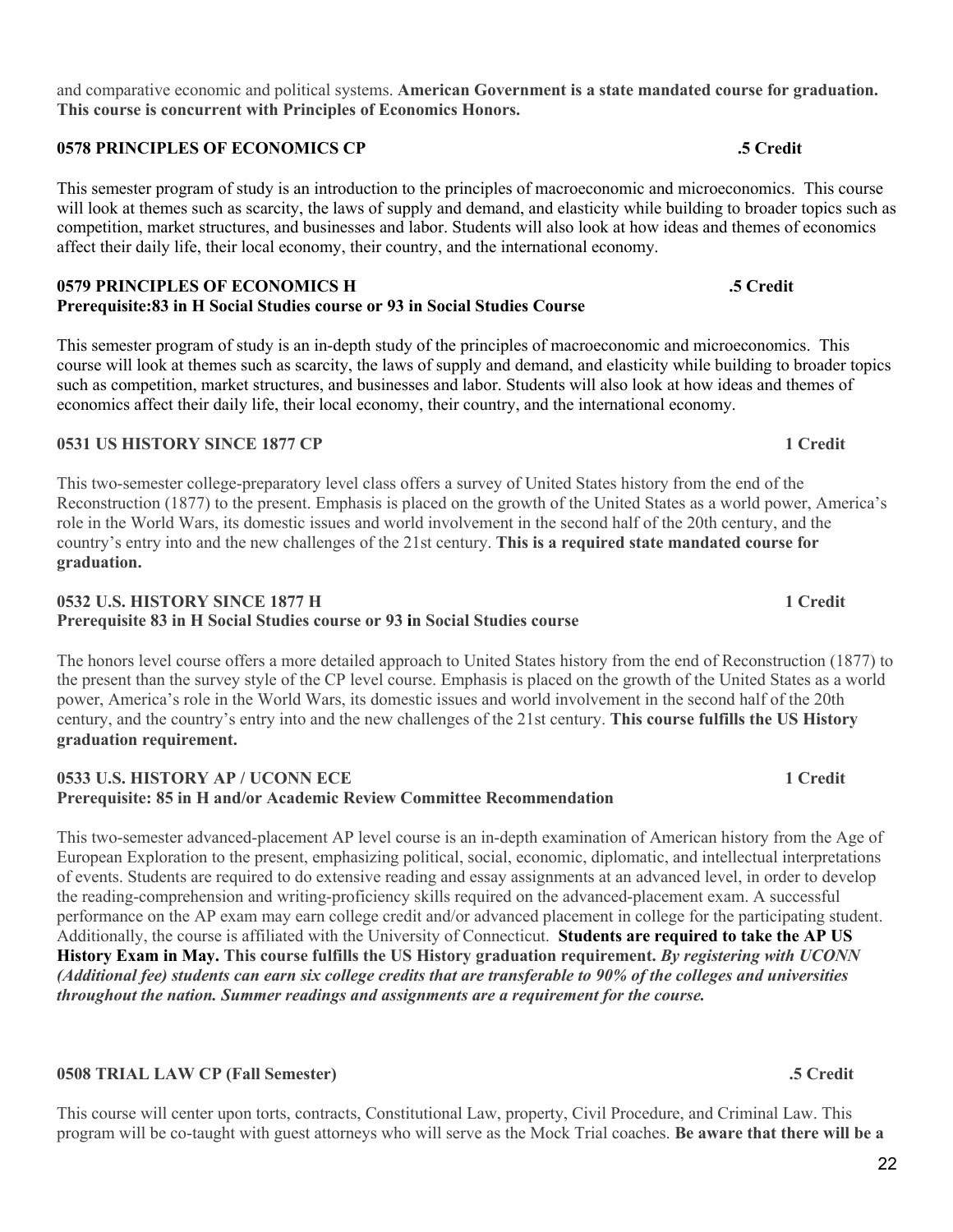#### **fee to participate in the Mock Trial Competition. This course will run in the Fall. Participation in a courtroom simulation is mandatory to receive credit.**

#### **0513 CRIMINAL JUSTICE CP (Spring Semester) .5 Credit**

This course will provide students with an opportunity to learn how the justice system works in our society. Students will be given a practical understanding of law and the American legal system. The course will focus on two key areas of jurisprudence: criminal law and criminal procedure. The course will focus on the responsibility of citizens in the framework of the judicial system of the United States.

#### **0562 UNITED STATES GOVERNMENT AND POLITICS AP 1 Credit Prerequisite: 93 in Modern World History (H) for Sophomore placement or 83 in AP US History or US History (H) for placement and/or Academic Review Committee Recommendation**

This two-semester course in government and politics provides the student with a variety of theoretical perspectives and explanations of the general concepts used to interpret and analyze U.S. politics. Particular attention is paid to the interaction between the various government branches and the role of Congressional committees, Executive departments, and judicial oversight. The methods by which the individual can affect government policy and the importance of public opinion will be the focus of study. **Students are required to take the AP American Government and Politics course exam in May.**

#### **0573 PSYCHOLOGY AP 1 Credit Prerequisite: 83 in Social Studies H or AP course or 93 in Social Studies, and/or Academic Review Committee Recommendation**

Psychology is the study of human behavior based on social interaction with others. What effects does behavior have upon the lives of others, as well as upon oneself? This course explores these basic questions as well as other topics dealing with human behavior, including states of consciousness, memory, intelligence, personality theories, behavior disorders, and their treatments. The class focuses on the ways in which psychology operates in everyday life. In addition to lectures, teaching strategies include videotapes, interviews, debates, and other active learning exercises. **Students are required to take the AP Psychology and course final exam in May.**

#### **0566 PRINCIPLES OF MACROECONOMICS AP/ UCONN ECE 1 Credit Prerequisite: 83 in Social Studies H or AP course or 93 in Social Studies, and/or Academic Review Committee Recommendation**

This full year course will introduce students to the "behavior" of entire economies. Concepts such as inflation, unemployment, interest rates, money, income distribution, productivity, and world trade are examined. In order to provide real-world application to and understanding of these economic concepts, articles and publications will be utilized from sources such as *The Wall Street Journal, Economist Magazine, and The Financial Times*. **Students are required to take the AP Exam in May.** *By registering with UCONN (Additional fee) students can earn six college credits that are transferable to 90% of the colleges and universities throughout the nation. Summer readings and assignments are a requirement for the course***.** 

#### **0570 EUROPEAN HISTORY AP/UCONN ECE 1 Credit 1 Credit Prerequisite: 83 in Social Studies H or AP course or 93 in Social Studies, and/or Academic Review Committee Recommendation**

This full year course provides students an intensive course in college European History from the period 1500 to the present. Special emphasis will be placed on the emergence of the modern state system, the Renaissance and Reformation, the French Revolution, The Industrial Revolution, the World Wars, the Russian Revolution, the Cold War, and the Post - Cold War world. Major emphasis will be placed on extended reading and document-based assessments. **Students are required to take the AP European History course exam in May.** *By registering with UCONN (Additional fee)*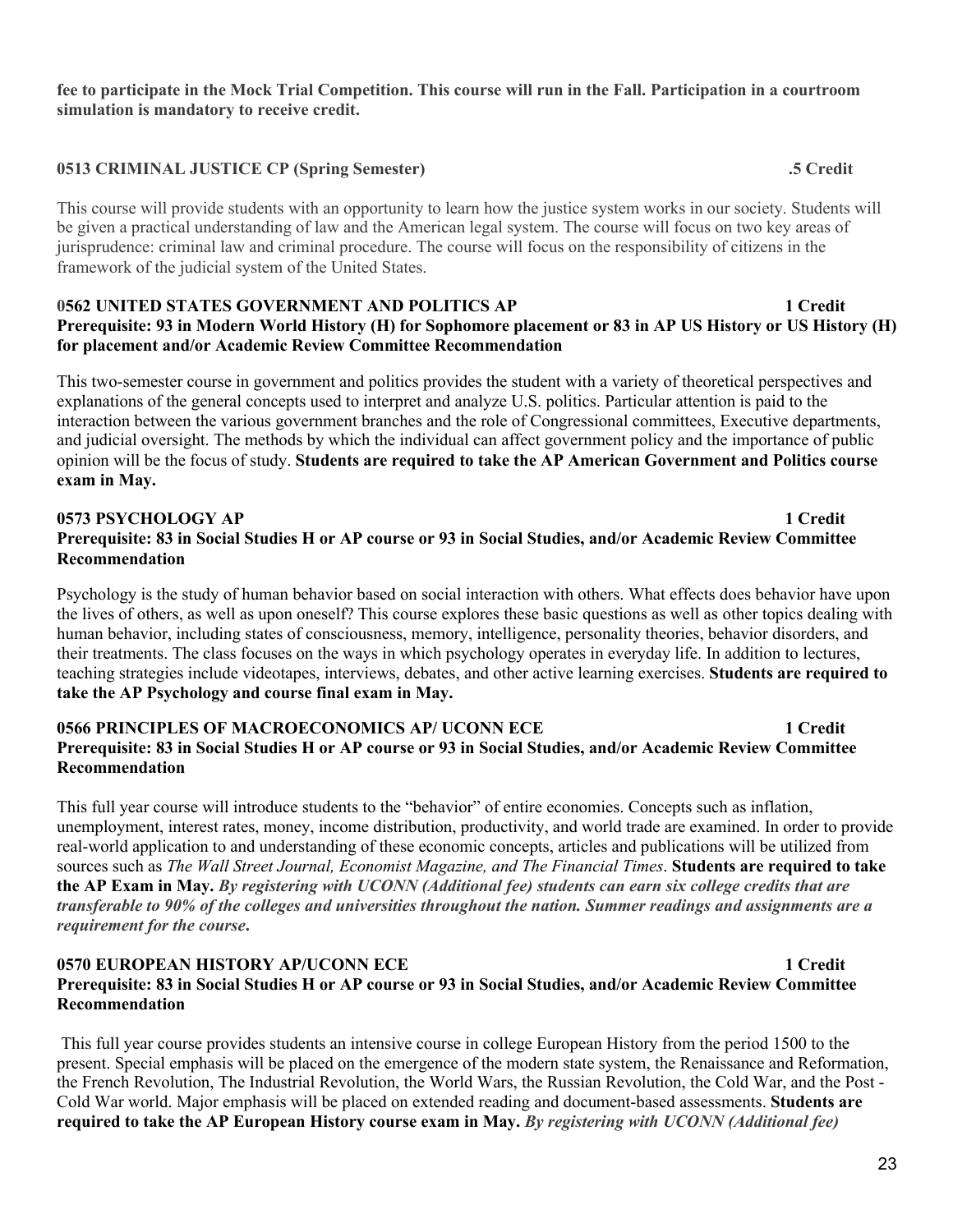*students can earn six college credits that are transferable to 90% of the colleges and universities throughout the nation. Summer readings and assignments are a requirement for the course.* 

#### **0568 AFRICAN AMERICAN/BLACK AND PUERTO RICAN/LATINO STUDIES CP 1 Credit**

"This (full year) course is an opportunity for students to explore accomplishments, struggles, intersections, perspectives, and collaborations of African American/Black and Puerto Rican/Latino people in the U.S. Students will examine how historical movements, legislation, and wars affected the citizenship rights of these groups and how they, both separately and together, worked to build U.S. cultural and economic wealth and create more just societies in local, national, and international contexts. Coursework will provide students with tools to identify historic and contemporary tensions around race and difference; map economic and racial disparities over time; strengthen their own identity development; and address bias in their communities." – Course Description taken from SERC – State Education Resource Center Curriculum for Connecticut Public Act No. 19-12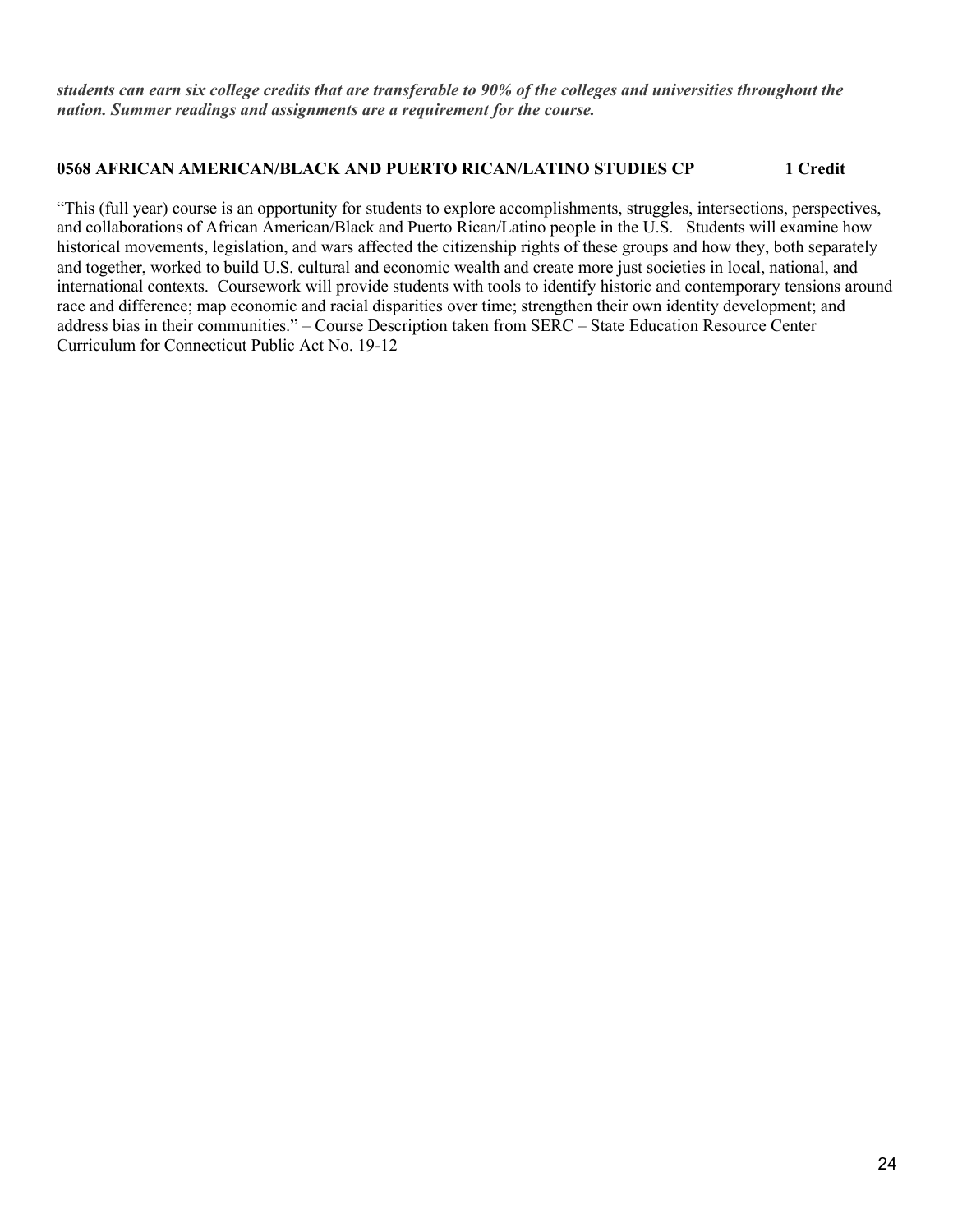### **THEOLOGY**

### **011 THEOLOGY I CP: A STUDY OF THE OLD TESTAMENT: 1 Credit CHRIST REVEALED IN THE HEBREW SCRIPTURES**

This two-semester course illustrates how the Old Testament contains over a thousand years of God's self-revelation to His chosen people of Israel. Starting from the view of religion as a relationship, this course will explore the nature of revelation as recorded in Sacred Scripture. We will examine how the Scriptures were formed over many centuries and the role of the Church in defining the canon. Students learn to read Sacred Scripture as literary genre and historical context while relying on the Magisterium of the Church for interpretation. Students will immerse themselves in the stories of the Bible from Creation through the end of the Babylonian Exile and examine the role of Old Testament heroes as types for Christ, the Biblical foreshadowing of the sacraments, the structures of the Church, and the role of personal and communal prayer in deepening our relationship with God.

#### **021 THEOLOGY II CP: A STUDY OF THE NEW TESTAMENT AND EARLY CHURCH 1 Credit**

Jesus asks His disciples "Who do you say that I am?" The way that a person answers this question has had life changing implications. Grounded in an understanding of Revelation, students begin to seek answers to Jesus' question in the New Testament. After a brief examination of the historical context of first century Palestine and a review of the canon of the New Testament, students explore the Christology of the Infancy Narratives, the Kingdom of God as revealed in Jesus' actions, His parables, death, and resurrection. The course will also investigate Christ's mission through the Church, the Church as the People of God, and the Mystical Body of Christ along with the implications of those models on the life of the individual. The Nicene Creed, the historical development of the Church's hierarchy, the universal call to holiness, evangelical counsels, the Lay Apostolate, common priesthood, communion of saints and the study of the role of Mary in the life of the Church culminates the purpose of this course.

#### **031 THEOLOGY III CP: SACRAMENTS AND CHRISTIAN MORALITY 1 Credit**

Through the study of the Sacraments, students will experience Jesus' continued living presence in the world. The development and historical significance of the sacraments, symbols, and rituals of the Roman Catholic Church will be explored. Students will study the fundamental principles for living a moral life based on the Roman Catholic belief that all persons possess a sense of dignity and are created in the image and likeness of God. Grounded in prayer and study of the Church's moral teachings, students will deepen their process of moral development. In addition, students will be offered a broader insight into their role in the life of the Church, especially in Sacrament of Reconciliation, as part of their ongoing moral development.

### **042 THEOLOGY IV CP: CHRISTIAN LIFESTYLES .5 Credit**

This one semester course will discuss how to live like Jesus Christ in order to achieve happiness with God. Students will explore the importance of choosing a vocation not just accepting and expected vocation. The individual vocations, (married life, single life, consecrated life, and priesthood.) It will be discussed from the point of view of creating a Christian lifestyle, the demands, responsibilities, strengths and weaknesses.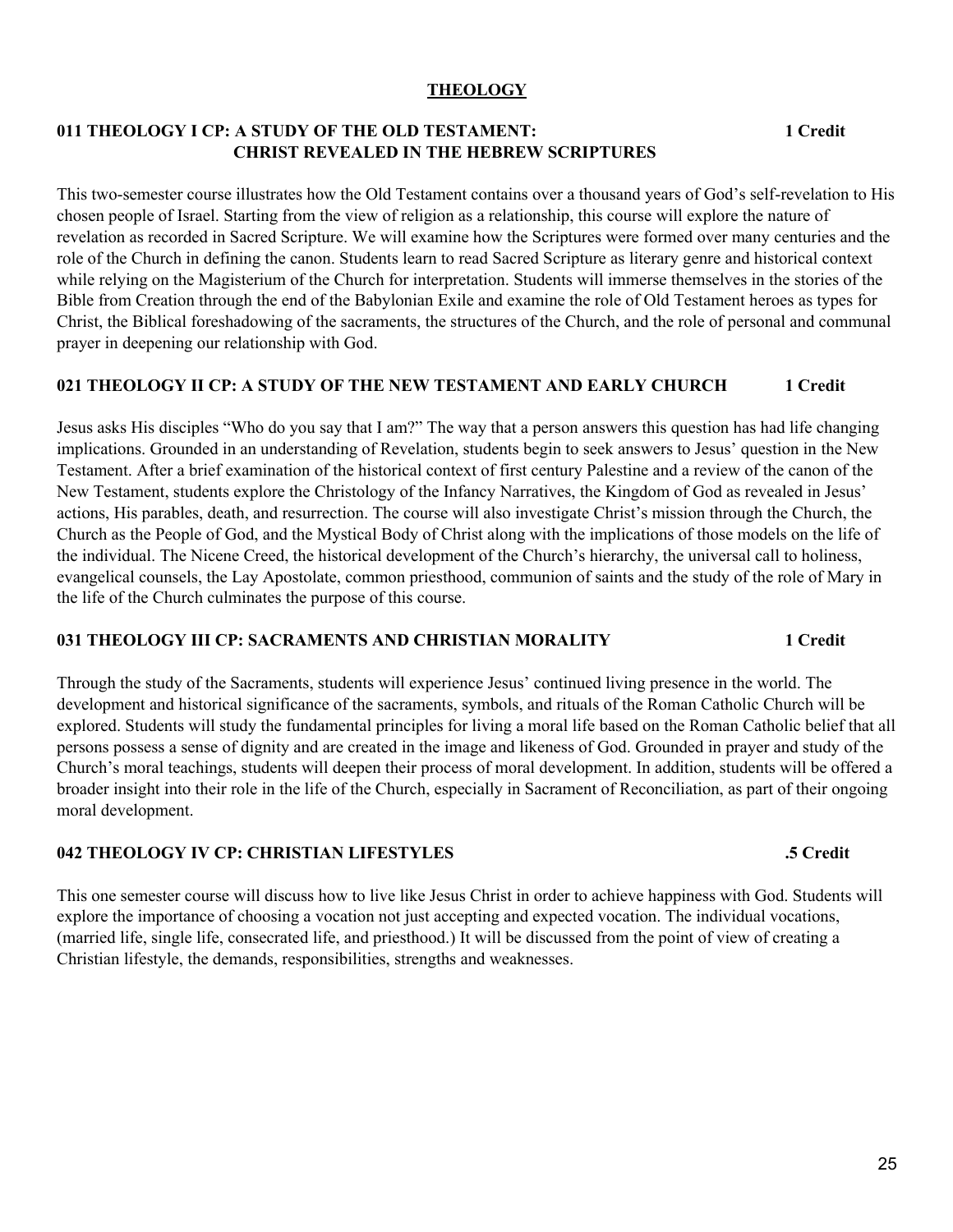### **044 THEOLOGY IV: SOCIAL TEACHINGS OF THE CHURCH CP .5 Credit Prerequisite: Completion of Christian Lifestyles**

In this one semester course students will concern themselves with the Teaching of the Catholic Church and Social Issues as it has developed in the last 150 years. They will learn about the twelve documents of the Popes and Bishops that have dealt with modern issues, such as, working conditions, family life issues, health issues, and the issues dealing with war, justice and personal freedom.

### **043 THEOLOGY IV: WORLD RELIGIONS CP .5 Credit Prerequisite: Completion of Christian Lifestyles**

Throughout history people have sought to understand the meaning of their existence and their place in the world. The result of this search for truth has been the growth of the world's great religious traditions. This world religions course will examine many of these traditions including Daoism, Confucianism, Hinduism, Buddhism, Judaism and Islam. This course will look at the history, major beliefs and practices of these traditions and consider how they relate to our own Christian tradition. How do these diverse religions experience God? How do they confront death and the problem of evil? What do they have in common? How are they different? Along the way we will explore the concepts of sacred time and sacred spaces; consider the roles of prophets, sages, saints and shamans and examine the function of myth and scripture. Students will have a working knowledge of the role religion plays in the life of the individual and the community as well as a deeper appreciation for the power of their own faith.

### **015 - THEOLOGY IV H: CHRISTIAN LIFESTYLES H .5 Credit Prerequisite: 93 in Religion III**

This one semester course will discuss how to live like Jesus Christ in order to achieve happiness with God. Students will explore the importance of choosing a vocation not just accepting and expected vocation. The individual vocations, (married life, single life, consecrated life, and priesthood. It will be discussed from the point of view of creating a Christian lifestyle, the demands, responsibilities, strengths and weaknesses.

## **013 – THEOLOGY IV: MARIOLOGY H .5 Credit Prerequisite: 93 in Religion III and Christian Lifestyles H**

This one semester course in Roman Catholic Mariology deals with the life and appreciation of the Virgin Mary, as the New Eve, Mother of Jesus, God and all humanity, as well as her veneration throughout the ages in theology, prayer and apparitions. Essays, reflection papers, group projects and a pilgrimage to a local Marian Shrine will be part of this Honors course

## **014 – THEOLOGY IV: CURRENT CATHOLIC CULTURE H .5 Credit Prerequisite: 93 in Religion III and Christian Lifestyles H**

This one semester course will examine current events, art, and films as a means for reflection upon the meaning and truth of Christian faith. The course will also examine how social media plays a role in understanding our culture. Scripture, Catechism of the Catholic Church, the lives of the saints, and current news articles will serve as supplementary class material. Students will be expected to participate in class discussions, oral presentations, written papers, and group projects. The course will use a broad cross section of various methods to open creative windows for understanding and communicating the Christian faith. The tools developed in this course will serve as a lifetime of evangelization.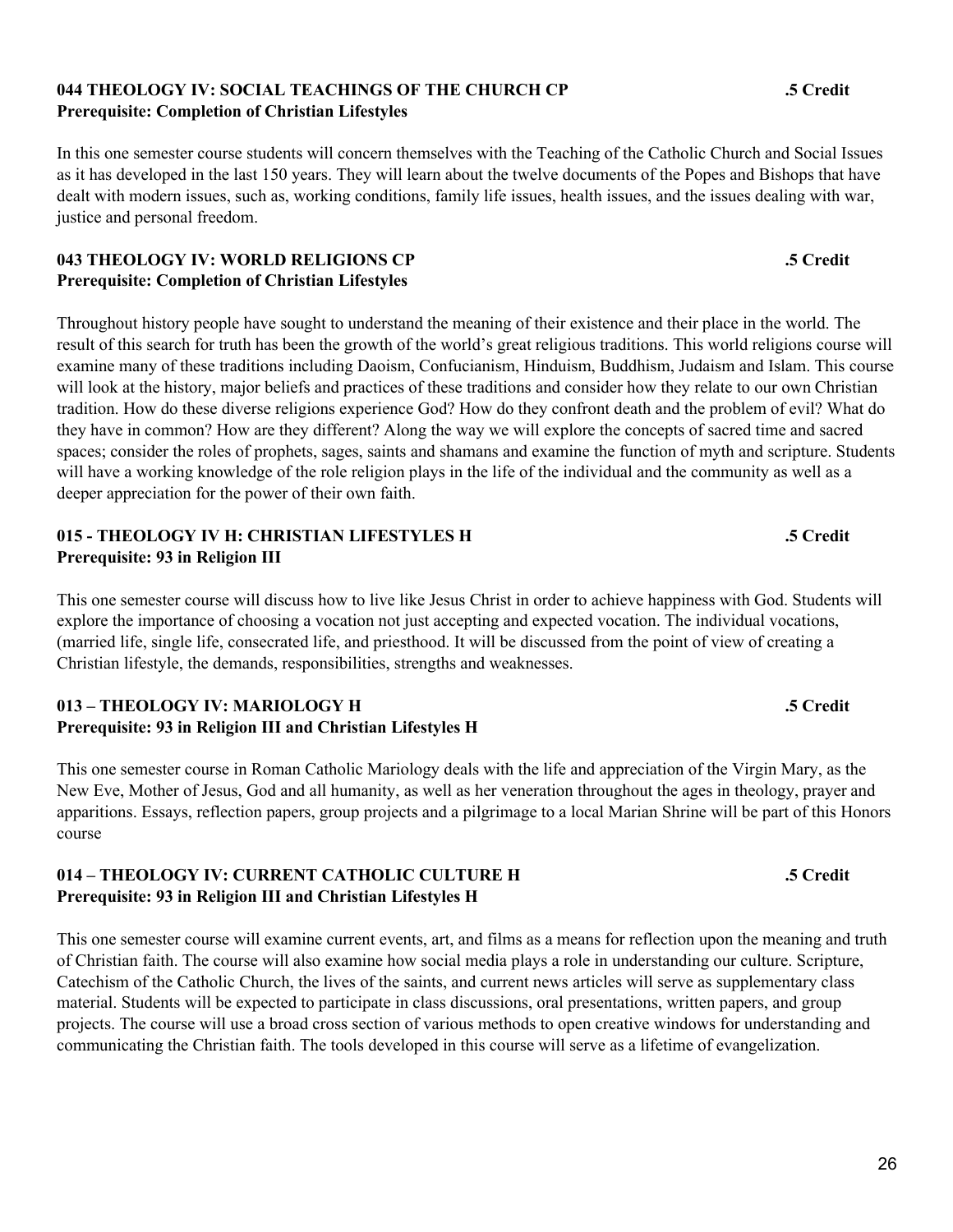### **WORLD LANGUAGE**

#### **0319 SPANISH I CP 1 Credit**

This two-semester course is an introduction to basic grammatical concepts, vocabulary, and idiomatic expressions. It will help students to develop all four of the basic skills needed for success in second-language acquisition: listening, speaking, reading, and writing. Vocabulary topics include talking about family, friends and possessions and communication about likes, dislikes, and daily activities. Students also learn about the commonalities and differences between and among the various Hispanic cultures and our own.

#### **0312 SPANISH I H 1 Credit Prerequisite: Score on Placement Exam and/or Academic Review Committee Recommendation**

This two-semester course is designed for the qualified, highly motivated beginner. The four basic skills of listening, speaking, reading, and writing are stressed at an accelerated pace with Spanish being the primary language spoken in class. Students accrue vocabulary and learn grammatical concepts that enable them to communicate effectively in both the present and past tenses. A variety of audio, video, reading, and hands-on activities related to the Spanish-speaking world enable the students to compare and contrast the various Hispanic cultures with each other as well as with their own culture.

## **0326 SPANISH II CP 1 Credit Prerequisite: Successful completion of Spanish I or Score on Placement Exam and/or Academic Review Committee Recommendation**

This two-semester course reviews and continues to build on the basic grammatical, vocabulary and syntactical concepts begun in the first year. Using for their studies the Level 2 textbook in the students are introduced to several new grammatical concepts, and they learn how to talk and write about past events. Cultural comparisons and contrasts continue to be an important focus. Vocabulary and language structures used in a broader variety of everyday situations will be emphasized and practiced using all four major language skills.

## **0322 SPANISH II H** 1 Credit **1 Prerequisite: 83 Spanish I H or 93 in Spanish I CP and/or Academic Review Committee Recommendation**

This two-semester course reinforces and builds upon previously learned skills using pair and group activities. Students will practice new vocabulary and language structures used in many everyday situations. Grammar structures will be presented with greater emphasis on reading skills and quick recognition of meanings and cognates. Cultural aspects of the Spanish-speaking world are highlighted through student reports. Students are expected to maintain an accelerated pace. Spanish is used as the medium of instruction and communication as much as possible.

## **0330 SPANISH III CP 1 Credit Prerequisite: Successful Completion of Spanish II CP**

Continuing and reinforcing the work done in Spanish II CP, students continue developing the four language skills. More advanced grammatical structures are introduced with greater emphasis on reading skills and quick recognition of vocabulary and cognates. Cultural aspects of the Spanish-speaking world are highlighted in readings.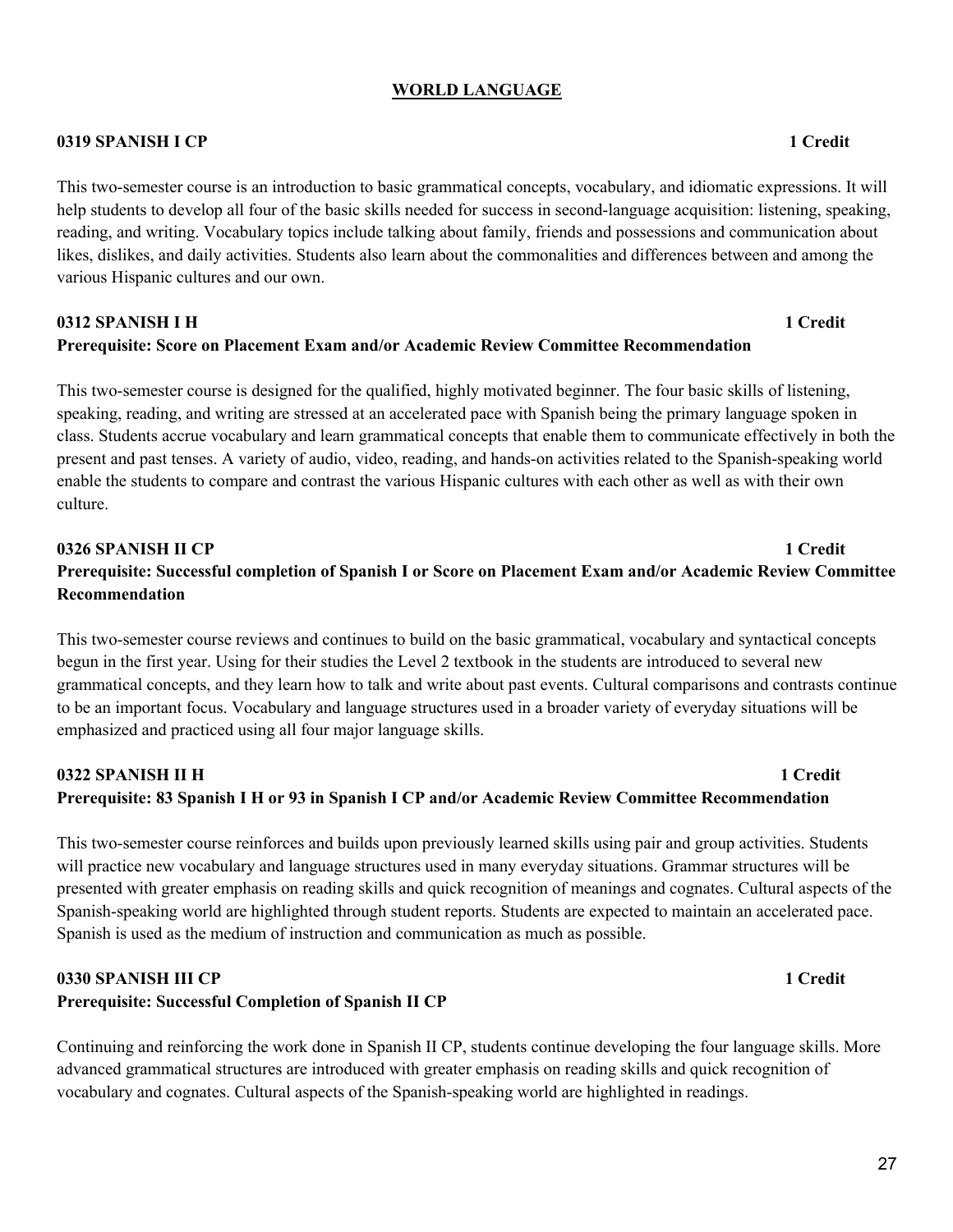## **0332 SPANISH III H 1 Credit Prerequisite: 83 in Spanish II H or 93 in Spanish II CP and/or Academic Review Committee Recommendation**

This is an extensive and more challenging two-semester course for superior students who have excelled in Spanish II H and who plan to continue their study of Spanish at the most advanced levels. Communication skills are stressed while students practice and master more complicated grammatical structures. More difficult readings are presented. Class discussions stress the utilization of the language and incorporate the diverse cultures of Hispanic countries. The goal is to make Spanish the main medium of communication in all listening, speaking, reading and writing activities.

### **0352 SPANISH FOR THE PROFESSIONS CP 1 Credit Prerequisite: Successful Completion of Spanish III and/or Academic Review Committee Recommendation (Juniors and Seniors)**

This course provides students with the linguistic and cultural skills that are necessary to be successful in healthcare, business, and legal profession in Spanish-speaking settings. Students will have the ability to expand their knowledge of the functional use of Spanish in those professional settings. In doing so, students will be introduced to the vocabulary necessary in these workplace environments. Student's will also have the ability to enhance their speaking, writing, and listening skills through task-based activities and simulated real-world scenarios related to the professions. In addition, students will learn how cultural understanding is essential in effective communication. This course is ideal for those contemplating a career in healthcare, law or international business.

### **0341 SPANISH IV H 1 Credit Prerequisite: 83 in Spanish III H or 93 in Spanish III CP and/or Academic Review Committee Recommendation**

The immediate precursor to Advanced Placement Spanish Language, this two-semester course is specifically designed for the highly motivated student who has successfully completed Spanish III (H) and plans to continue study of the Spanish language at the college-level. Great emphasis is placed on auditory and oral exposure to the language as well as more complex grammatical structures in writing assignments. All class activities use the Spanish language as the primary vehicle for communication. English is spoken only with the permission of the instructor.

### **0349 AP SPANISH (Virtual) 1 Credit Prerequisite: 85 in Spanish IV H and/or Academic Review Committee Recommendation**

This two-semester course is an opportunity for advanced students to continue the study of Spanish with an emphasis on extensive daily use of the spoken language. Comparative studies of Spanish films paired with specific Spanish literary works will give the students the opportunity to use their skills in listening, speaking, reading, and writing. In addition to emphasizing the shift from being conversational to achieving fluency in the spoken language, students will continue to reinforce grammatical structures previously learned as they encounter new concepts throughout the course work. *Students must take the AP Spanish exam.*

### **0313 or 0314 FRENCH I CP or H 1 Credit**

Students are introduced to the skills of understanding basic spoken French, expressing their own ideas related to the topics studied in understandable French, and to reading and writing about essential concepts correctly. Vocabulary is studentcentered, dealing with friends, family, shopping, eating, and daily activities. In addition to learning grammar and vocabulary, the students use supplementary materials which introduce them to the culture and civilization of France and the countries where French is spoken.

28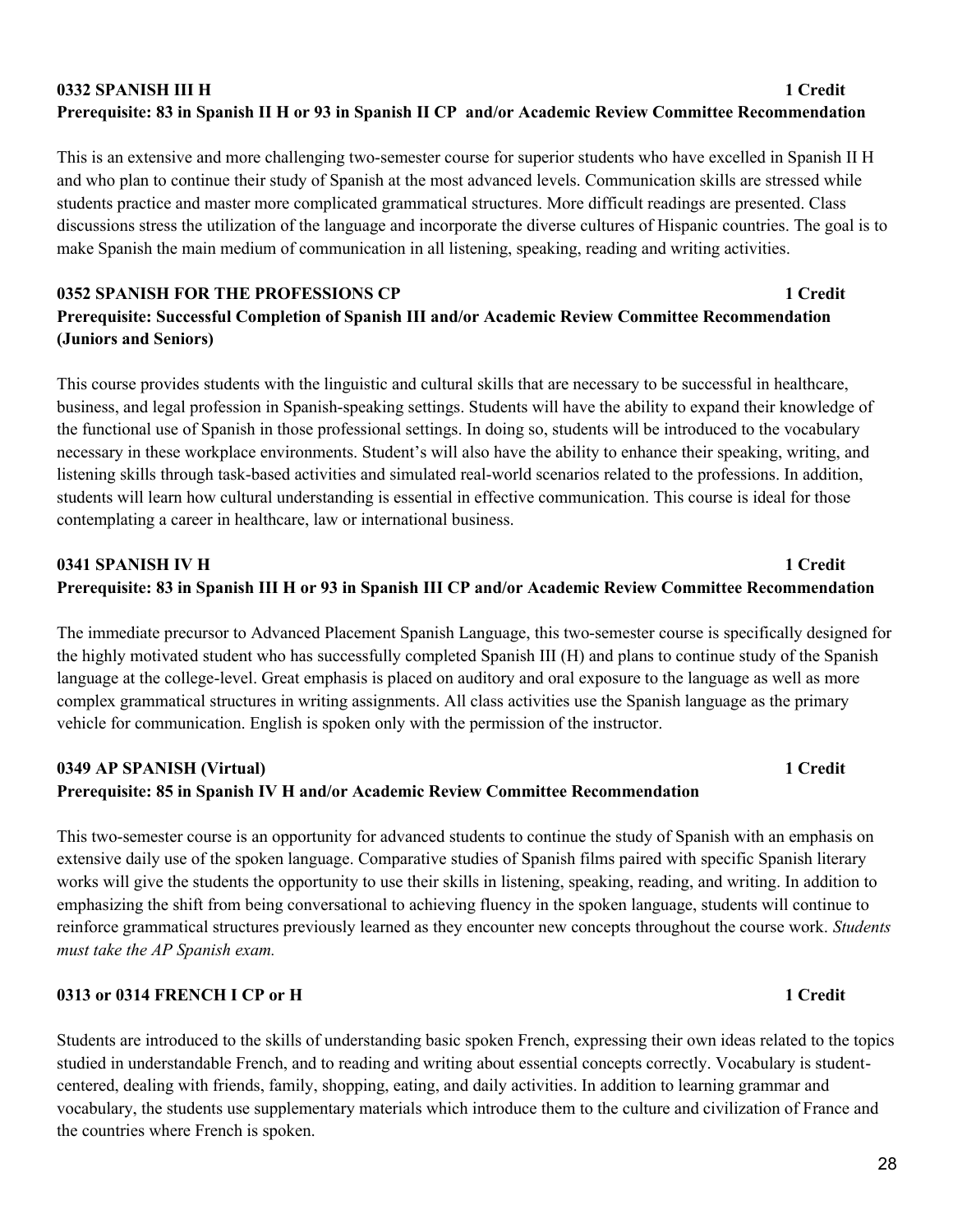## **0323 or 0324 FRENCH II CP or H 1 Credit Prerequisite: Successful Completion of French I**

Students continue their study of French culture and language, adding mastery of past tenses and more advanced grammar concepts. Additional vocabulary on many topics is added to the students' repertoire, and there is a continued emphasis on accurate pronunciation to reinforce their progress towards fluency in French.

## **0333 or 0334 FRENCH III CP or H 1 Credit Prerequisite: Successful Completion of French II**

Students are challenged to grow in listening comprehension and communicative skills as their confidence and fluency in French increases. Longer readings, frequent short writing assignments, and daily use of the language will be standard. During the second semester, French becomes the main medium of communication for most purposes. Students will be introduced to the remaining non-literary indicative tenses and to the subjunctive mood. Students will learn how to respond effectively in French in many situations and predicaments. The text will be supplemented with a variety of authentic French materials, including news articles, literature, and film.

### **0361 CHINESE I CP 1 Credit**

Students use compelling stories, games, videos and multimedia experiences in this introduction to Chinese. They learn the elegant simplicity of Chinese grammar and the subtleties of Chinese pronunciation through entertaining lessons that give a base of conversational ability and listening comprehension. Students build a foundation for reading and writing in the Chinese language through an adaptive technology that lets them choose an approach that works best for them. Engaging graphics, video, and games keep students interested, making learning languages exciting. An integrated, game-based reward system keeps learners motivated and eager to progress.

### **0363 CHINESE II H 1 Credit**

## **Prerequisite: Successful completion of Chinese I**

This Mandarin Chinese II course builds on the basics covered in level one and continues to develop skills in four key areas of foreign language study: listening comprehension, speaking, reading, and writing. Some of the topics covered include counting, sports, weather, seasons, feelings, and activities. Each week consists of an ongoing adventure story, a new vocabulary theme and grammar concept, numerous interactive games reinforcing vocabulary and grammar, reading, and listening comprehension activities, and speaking and writing activities.

#### **0366 CHINESE III H 1 Credit Prerequisite: Successful completion of Chinese II**

Students continue to expand their abilities in various aspects of Chinese Mandarin. Students continue to build and expand their knowledge of vocabulary, character recognition, sentence patterns and grammar points in communicative contexts. They also enhance their Chinese Mandarin listening and speaking skills, such as pronunciation and intonation. Students learn more in depth Chinese reading and writing strategies and skills. This course greatly improves students' reading abilities and students are able to write in Chinese in various formats such as journal, letter, invitation and essay. The course also enriches and fortifies the student's knowledge and skills in writing simplified Chinese characters. In this course, students learn more essential knowledge of culture, including the origins, histories. Anecdotes, and etiquettes for various cultural settings, events, and occasions. Students also learn to compare and contrast Chinese culture with their own cultures in many different aspects.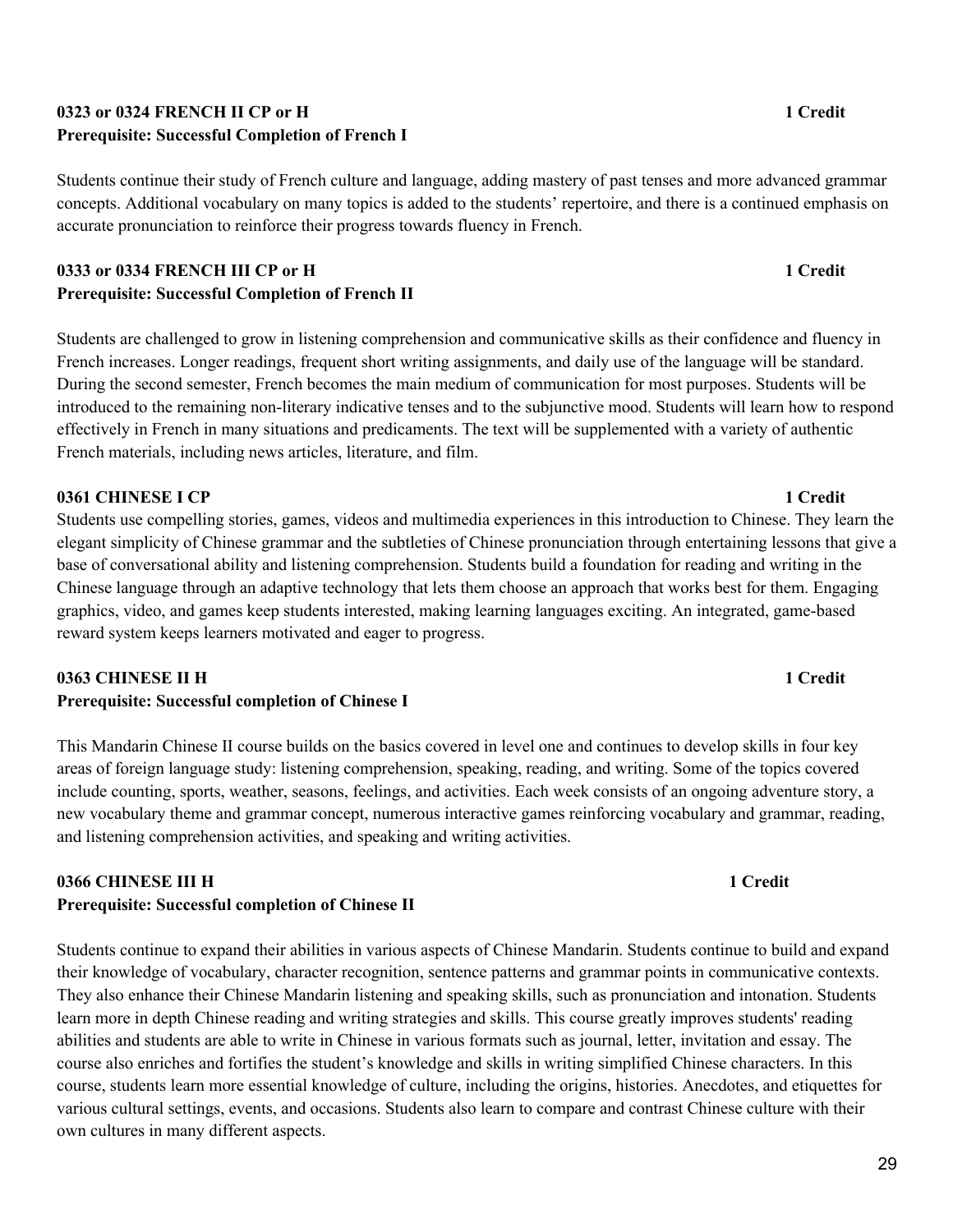## **0367 CHINESE IV H 1 Credit Prerequisite: 93 in Chinese III**

Continuing and reinforcing the work done in level III, students develop increased fluency of the spoken language and literary skills. Research and history of Chinese culture is enhanced. Chinese is used as the medium of instruction as much as possible.

### **AMERICAN SIGN LANGUAGE (ASL) I CP 1 Credit**

This two-semester course is an introduction to basic grammatical concepts, vocabulary, and Deaf culture. Everyday communication is the centerpiece of every lesson. Topics revolve around sharing information about our environment and us. Grammar is introduced in context, with an emphasis on developing question and answering skills. Students will learn conversational strategies to help maintain a conversation. Interaction activities allow you to rehearse what you've learned.

#### **AMERICAN SIGN LANGUAGE (ASL) II CP 1 Credit Prerequisite: Successful completion of American Sign Language I.**

This two-semester course reviews and continues to build on the basic grammatical, vocabulary and cultural concepts begun in the first year. ASL II is an interactive course which focuses on expanding the students' ability to communicate in ASL through classroom instruction and participation. The course will explore all aspects of the language, including mechanics and culture.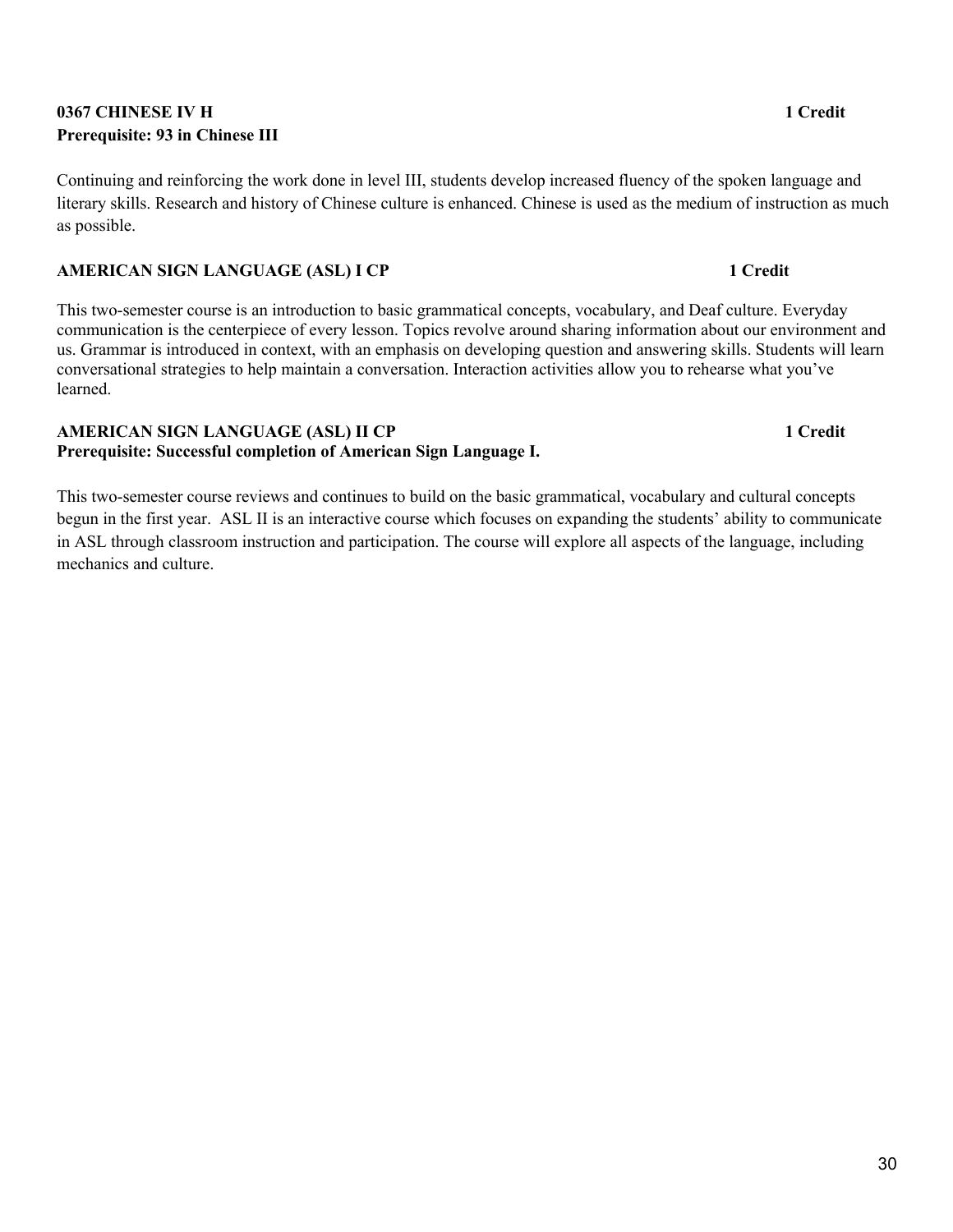### **FINE ARTS**

#### **0750 INTRODUCTION TO ART CP 1 Credit**

This course will concentrate on the basics of drawing, painting, and sculpture. Introduction to Art is a foundational-level class focusing on the process of creating artwork in a variety of media such as pencil, paint, polymer clay, wire, and more. Concepts such as composition and perspective, as well as the Elements of Art and the Principles of Design will be addressed. Students will be required to think about their own creative process and utilize critical thinking skills in order to improve their artwork. They will be introduced to the vocabulary of art and will be asked to use such vocabulary in class critiques.

#### **0752 3-D SCULPTURE AND DESIGN CP (Offered in Even Years) 1 Credit Prerequisite: Introduction to Art CP**

Students will focus on creating artwork that goes into the three-dimensional plane (3-D). This course will expand on the sculpture techniques learned in the Introduction to Art Course. The class will also gain an understanding of how the 2-D concepts and techniques learned in Introduction to Art can help bolster their three-dimensional work. The importance of working from good references (both picture and life) will be stressed to build up the student's visual library. Such a library will enhance their skill of interpreting their ideas in 3-D space. Students will work in both additive and subtractive sculpture methods, and work in a variety of materials such as polymer clay, oil-based clay, wood, paper, and metal.

#### **0751 DRAWING AND PAINTING CP (Offered in Odd Years) 1 Credit Prerequisite: Introduction to Art**

Students will focus on creating artwork on the two-dimensional (2-D) plane. The course will reinforce and go beyond the concepts that were covered in Introduction to Art. The importance of working from good references (both picture and life) will be stressed to build up the student's visual library. Such a library will enhance their skill of representing the threedimensional world on a 2-D space. The course will delve deeply into the issues of value, color, and composition. Students will create many pieces, including landscapes, portraits, still life and abstract works of art.

#### **0783 STUDIO 2D ART & DESIGN AP 1 Credit Prerequisite: Drawing & Painting CP, 3-D Sculpture CP, or Graphic Design CP and approval of Instructor**

This is an intensive course that is designed for students serious about continuing their art education through college. The student will create a minimum of 24 highly refined works of art for their AP Portfolio. Students in this course will focus on three areas to fill out their portfolio: quality, concentration and breadth. Students will be expected to pursue mastery in concept, composition and execution of drawing. The importance of the artistic process, creative integrity, and problem solving will be a focus of this course.

#### **0780 PORTFOLIO DEVELOPMENT/INDIVIDUAL STUDY H (Honors) 1 Credit Prerequisite: Drawing & Painting, 3-D Sculpture, or Graphic Design and approval of Instructor**

This course is designed for students who want to continue their art education beyond high school. The student will create a variety of highly refined artwork for their college application portfolio. Students in this course will have many options when it comes to creating their artwork in terms of subject matter and media. The importance of the artistic process and problem solving will be the focus of this course. Becoming self-sufficient in the area of critique will help students identify and fix their artwork's deficiencies. Learning how to work through mistakes and utilize critical thinking to solve such events will help the student evolve as an artist.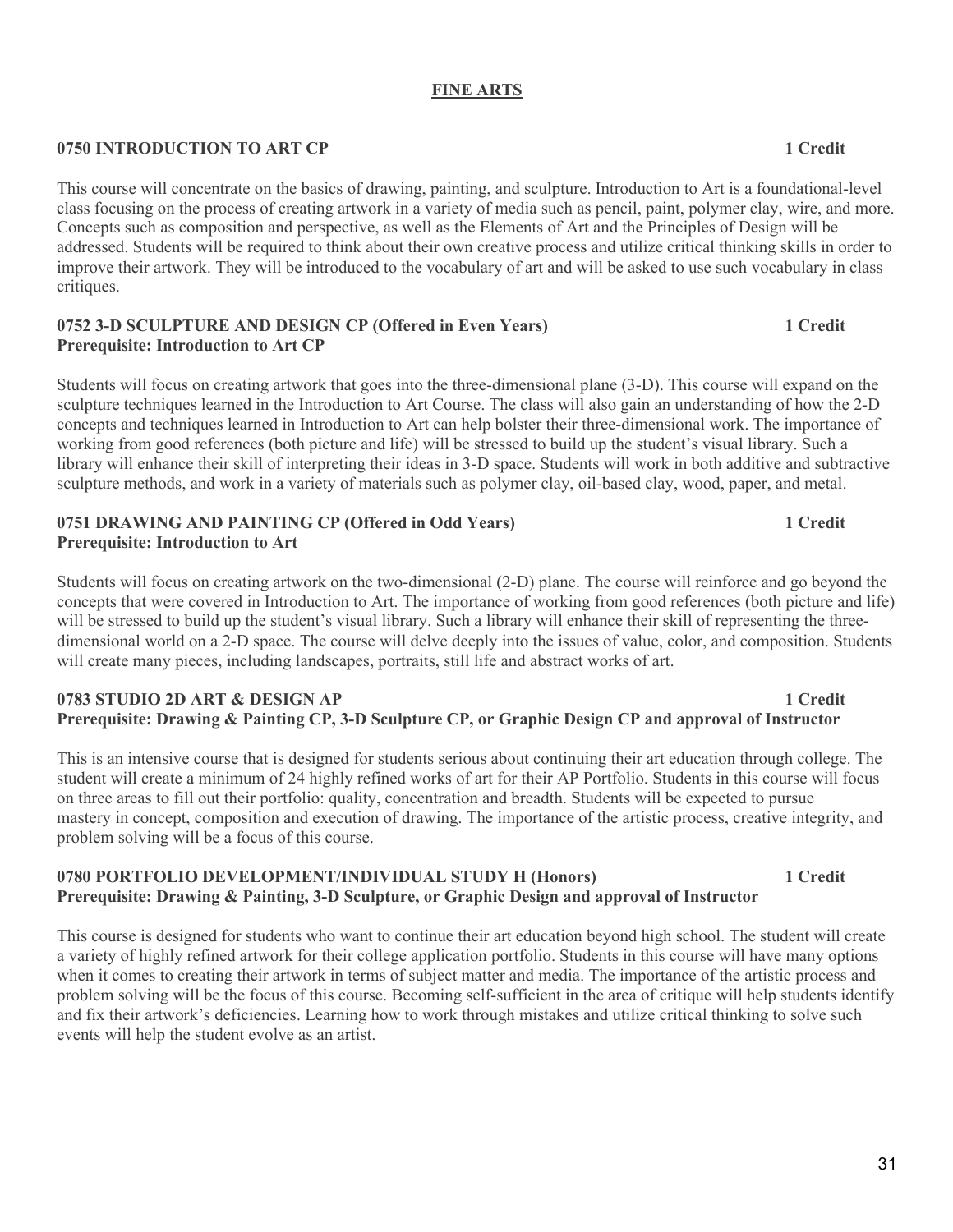## **0700 GRAPHIC DESIGN I CP 1 Credit**

This course will introduce students to the broad field of graphic arts. Through hands-on projects, students will learn about design fundamentals, color theory, typography, and the design process. Students will be introduced to a wide variety of technical concepts and details related to graphic design, computer applications, digital and traditional photography, and career opportunities. Students will learn the basics of the Adobe Creative Suite to design and produce a variety of printed products and display graphics.

### **0716 GRAPHIC DESIGN II H 1 2 Credit Prerequisite: 93 in Graphic Design I CP or Department Chair Endorsement**

Graphic Design II is an extension of Graphic Design I. The students will be involved with advanced techniques in photo manipulation, page and package design, and digital printing. Students will gain significant knowledge of the different programs in the Adobe Creative Suite. This course will significantly increase understanding of design thinking and problem solving as well as visual literacy.

#### **0724 VISUAL DESIGN ECP** 1 Credit **Prerequisite: 85 in Graphic Design II H or Department Chair Endorsement**

This course introduces students to the design process using professional-level software for digital image creation and editing, typesetting and typography, page layout and design in preparation for advanced coursework. Students produce course projects that demonstrate creativity, design concepts, critical thinking, aesthetic principles, and basic technical competence. ECP credit from Quinnipiac University. (additional fee required).

### **0715 DIGITAL GRAPHICS DESIGN IV H 1 Credit Prerequisite: Successful Completion of Visual Design ECP/College course or Department Chair Chairperson**

This is an independent study course for Advanced Graphics course for students who intend to pursue a career in design or related business/arts field. Students will receive certification in several Adobe suite programs including PS, Id and Ai. Students will identify an area for improvement and work to obtain an increased implementation of their knowledge as well as working with clients to create marketing materials including but not limited to fliers, outdoor advertising, promotional items such as t-shirts, buttons, stickers and more.

#### **0705 INTRODUCTION TO ENGINEERING DESIGN FOR ART H 1 Credit Prerequisite: 90 in Algebra I CP or 85 in Algebra I H**

This Project Lead the Way course provides students the opportunity to dig deep into the engineering design process and apply math, science, and engineering standards to hands-on projects like designing a new toy or improving an existing project. They work both individually and in teams to design solutions to a variety of problems using 3-D modeling software and use an engineering notebook to document their work. Course concepts include the design process, technical sketching and drawing, measurement and statistics, modeling skills, geometry of design, reverse engineering, documentation, advanced computer modeling, design team and design challenges.

### **0770 CONCERT BAND CP 1 Credit Prerequisite: At least one year of experience/proficiency in woodwind, brass or precautions (Strings considered)**

Enrollment in Concert Band is open to any student who has at least one year of experience/proficiency on a woodwind, brass or percussion instrument. String instruments are also accepted, although the repertoire is based on concert band and jazz ensemble pieces rather than orchestral pieces. A wide variety of concert band and jazz ensemble literature will be studied, with increasing difficulty in the music throughout the year, and the repertoire will vary from year to year. Emphasis is placed on development of technique and interpretation, as individual instrumentalists and as an ensemble group, performance skills, and developing an overall mature musical expression. Music skills such as scale, sight reading and rhythm exercises, will be emphasized, along with music theory including music notation and key signature recognition. Attendance at all performances is mandatory.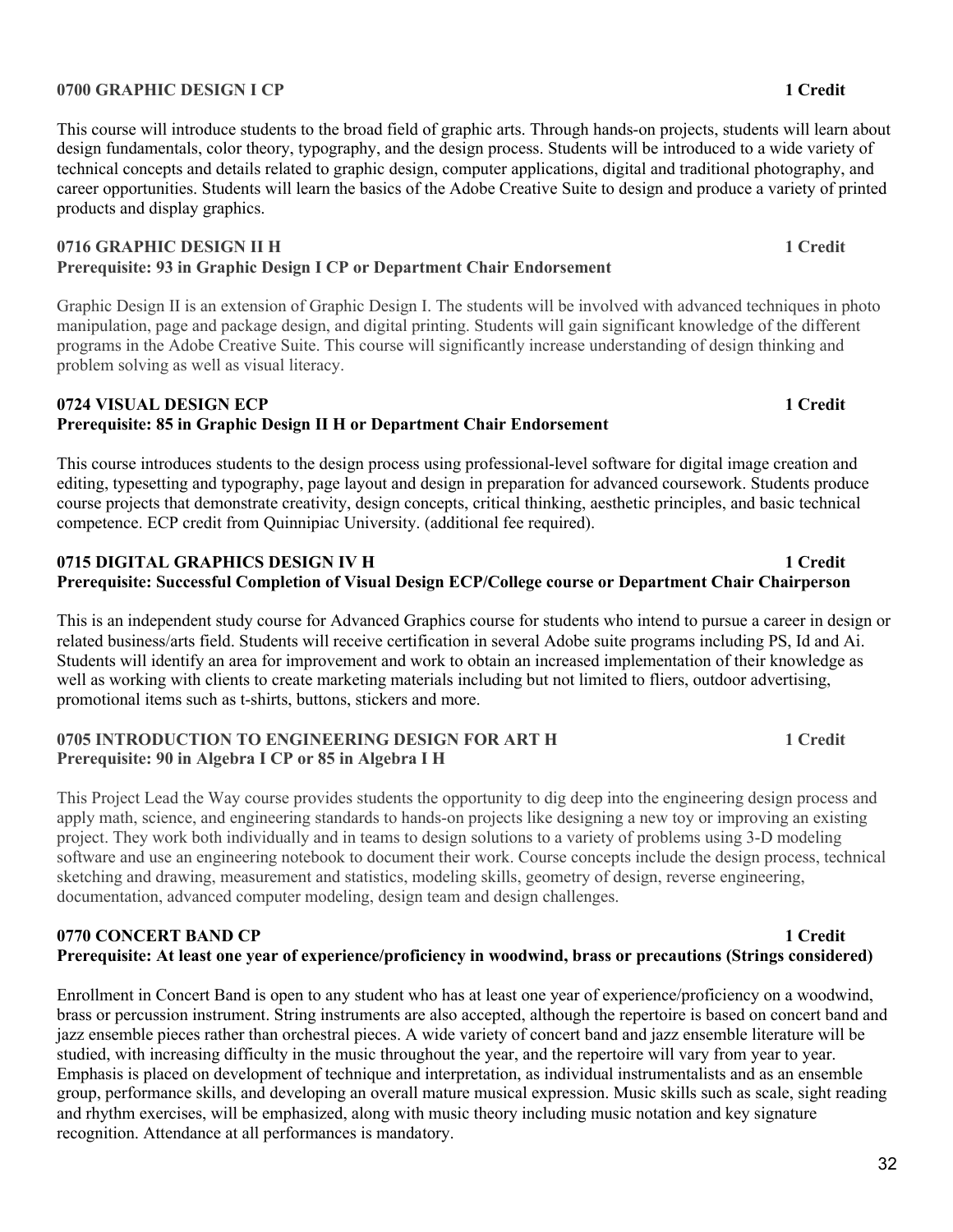### **0745 CONCERT BAND H (Honors) 1 Credit Prerequisite 90 or higher in Concert Band or Department Chair Endorsement based on audition**

*Advance musicians who are enrolled in Concert Band will audition for this course*. Honors Concert Band members are leaders of the school music department in areas of performing, coursework and class conduct. Requirements for the honors level include higher level assigned parts, community service through performance, regional auditions and challenging written assessments including composition and history of music. Students will mentor incoming freshmen after school.

## **0776 BEGINNING PIANO CP 1 Credit**

Students of all musical backgrounds are welcome in Beginning Piano. Although the course is structured so that students with no prior background in music may learn to play the piano, experienced pianists are also welcome. The course will cover reading music, playing melodies with accompaniment, and various exercises to strengthen technical ability. The emphasis in the course is on solo playing. Owning a piano at home is helpful, but not necessary.

### **0778 PIANO II CP 1 Credit**

## **Prerequisite: Beginning Piano or Department Chair Endorsement**

Piano II is for students looking to progress further in their piano playing. It is open to students who have completed Beginning Piano as well as those who pass an audition with the instructor. The course builds on the foundations of notereading and piano technique and will also incorporate new topics such as music theory and music history. Students will continue to develop their musical abilities in a class setting with a focus on solo playing. The course covers a wide range of musical styles including pop, classical, jazz and blues. Although some method book material is required, students will be expected to learn piano literature. Students are not required to own a piano at home.

## **0771 GUITAR ENSEMBLE CP 1 Credit**

Enrollment in Guitar Ensemble is open to any student who plays guitar. Students should have their own acoustic guitar\*. Guitar ensemble literature in varied styles (folk, rock, classical, jazz) will be studied and will change from year to year. Emphasis is placed on performance skills such as playing with a group and not just as a solo instrument, guitar picking and strumming techniques, and basic music theory involved in ensemble and solo playing. Grading includes performance evaluations and written examinations and quizzes, along with written exercises as homework. Attendance at all performances is mandatory.

### **0747 GUITAR ENSEMBLE H 1 Credit Prerequisite 85 or higher in a music elective or Department Chair Endorsement**

This course is open to advanced guitar players, drummers, pianists, vocalists and other instrumentalists. Students plan, rehearse, and perform music while also learning the fundamentals of musical theory, composition and history. Repertoire is centered around modern music and musical styles. Students will form bands that play regularly around the school and surrounding community.

## **0749 MIXED CHORUS CP 1 Credit**

This is a year-long course offered to current and aspiring singers in 9-12 grade, regardless of previous choral experience. We explore vocal technique and sing through a range of musical genres. Students in the class will be expected to participate in our annual Christmas concert and spring musical showcase.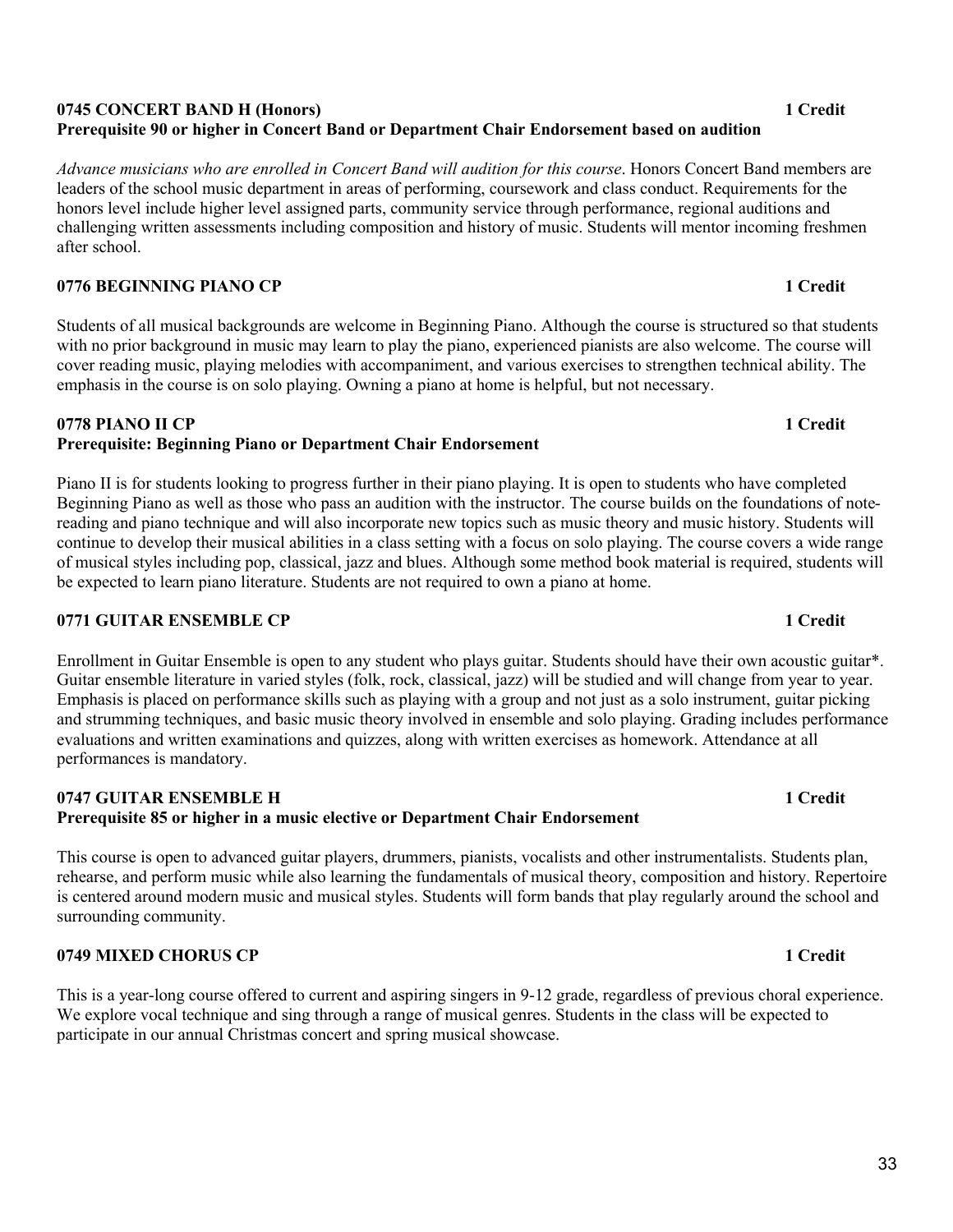### **0762 CONCERT CHORUS CP 1 Credit Prerequisite: 90 or Higher in Mixed Chorus CP or previous years' experience or Department Chair Endorsement**

This is a year-long, upper-level performance opportunity offered to experienced music students who are accomplished in vocal performance. Students will continue to develop their vocal technique and musicianship. In addition to class repertoire, students are expected to prepare for, and participate in the Western Region concert Chorus auditions. Additionally, this group sings at various events throughout the school year including concerts at school and in our community.

### **0761 TREBLE CHORUS CP 1 Credit Prerequisite: Concert Chorus**

This class is a year-long course offered to female students as a continuation in the choral sequence. Strong emphasis is placed on furthering vocal technique and musicianship. Singers will be expected to audition for the Western Region Concert Chorus as individuals, but this group will also compete as a group in a regional chorus competition.

### **0763 CONCERT CHOIR H (Honors) 1 Credit Prerequisite: Treble chorus/Concert Chorus**

This class is a year-long course offered to both male and female students who have an interest in pursuing music in college. The class will be performance oriented, but students will have an opportunity to direct musical pieces, lead small group vocal rehearsals, and lead class vocal warm-ups. Elements of musical theater will be integrated into the class with choreographed songs and dances. Students will learn a variety of genres of music. Honors Chorus will participate in a regional chorus competition. Introduction to Music Theory will be part of this class.

## **0748 PODCAST 101CP** 1 **Credit**

Utilizing the Immaculate High School Recording Studio, students will learn the fundamentals of podcast production and distribution. The purpose, process, and execution of a successful podcast will be emphasized throughout the year, along with a stress on factual research and proper public speaking skills. Students will be instructed on the use of audio software to help improve the quality of their podcasts, as well as learning what equipment is best utilized when creating a podcast. Multiple topics will be tackled throughout the year, and student podcasts will be uploaded for viewing by their peers and faculty on a regular basis. A final hour-long podcast will be submitted at the end of the year to showcase the development each student has made. A USB flash drive will be required for this course.

#### **0779 MUSIC THEORY AND DIGITAL COMPOSITION H (Honors) 1 Credit Prerequisite: 85 or higher in a Choral or Instrumental course**

This course is designed for motivated students who are seeking a collegiate-level music study program. Students will discover the fundamental rules behind music, study a variety of music styles with a strong focus on note reading in treble and bass clefs and apply principles through ear training practice and sight singing. Students will use their knowledge of music theory to write songs and musical compositions as well as create a portfolio of music that they will bring to life through the sequencing and recording software such as *Garage Band* and record their final compositions in the IHS Recording Studio.

## **0785 MUSICAL THEATER H 1 A 2008 1 2 A 2009 1 2 A 2009 1 2 A 2009 1 2 A 2009 1 2 A 2009 1 2 A 2009 1 2 A 2009 1**

Provides comprehensive overview for students interested in pursuing a concentration in musical theater and stage production in college. Coursework focuses on acting, singing and diverse musical theater styles from operetta through rock. Includes anatomical and musical terms, voice classes, training, and performance in directing scenes and musical productions. Assessments based on participation, performance, and knowledge of course material including storytelling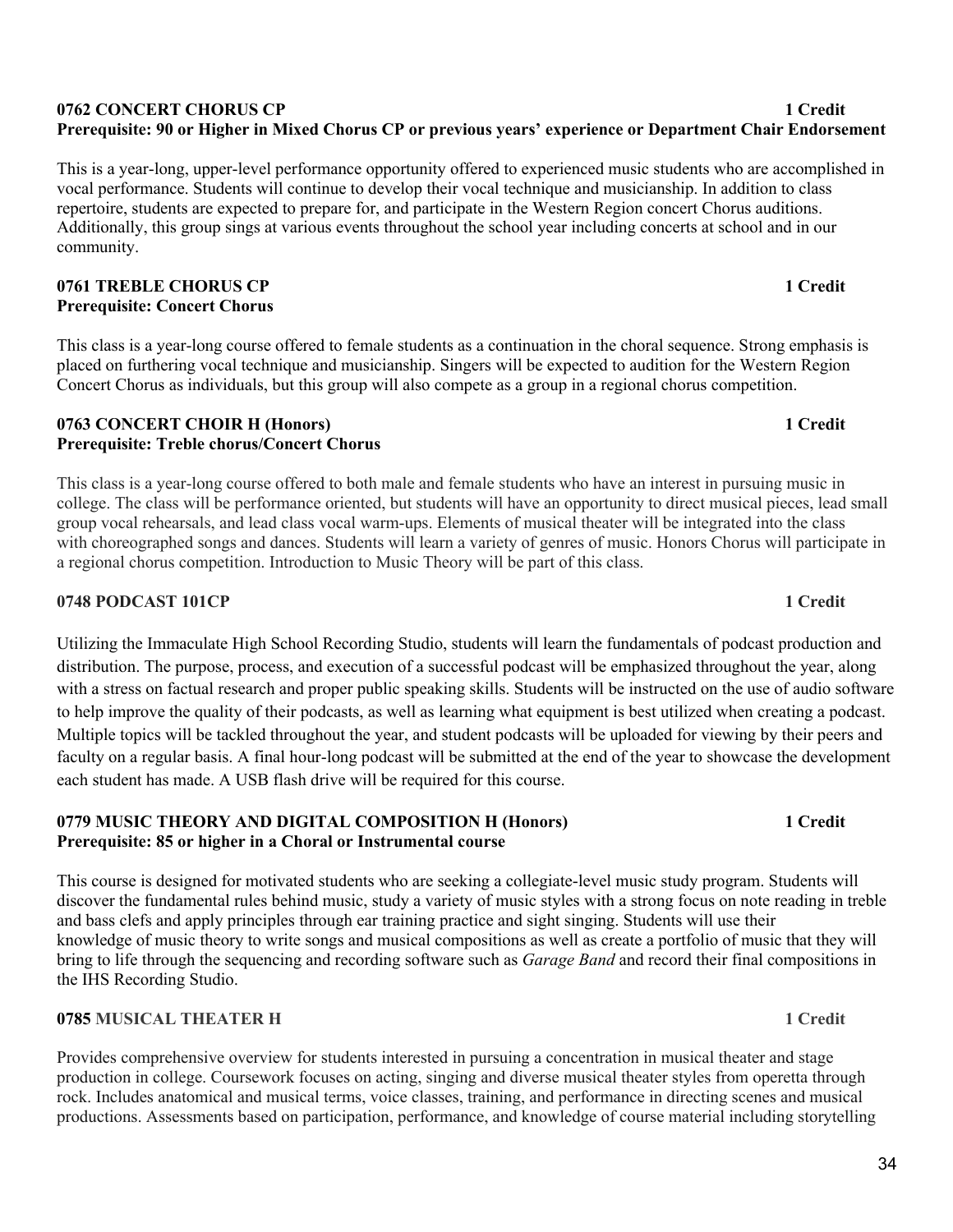through voice, improvisation, history of the American musical, analysis of Broadway productions and a project-based production assignment.

#### **0769 MUSIC APPRECIATION, UCONN ECE 1 2 2006 1 2 2006 1 2 2006 1 2 3 4 3 4 4 4 4 5 6 7 7 8 4 4 5 7 7 8 7 7 8 7 8 7 7 8 7 7 8 7 7 8 7 7 8 7 7 8 7 7 8 7 7 8 7 7 8 7 7 8 7 7 8 7 7 8 7 7 8 7 7 8 7 7 8 7 7 8 7 7 8 7 7 8 7 7 8 7 Prerequisite: 85 in a previous music course or Department Chair Endorsement**

This course presents an approach toward intelligent listening, illustrated by recordings. Students will experience a deep dive into the incredible history of Western music, spanning from ancient times to the modern era. Students will gain insight into the structure and elements of music but also learn how to understand music in its historical context. Many eras, genres, and styles of music will be covered, yet the focus of the course is on classical music. Class time will be spent learning musical concepts, music history, and music theory as well as listening to recordings. Students will develop their listening skills and learn to recognize famous classical pieces. Students will also spend time journaling, reflecting, and writing about music. Students will earn 3 college credits through the University of Connecticut with successful completion of the course with a grade of C or better. Fee required for UCONN credit.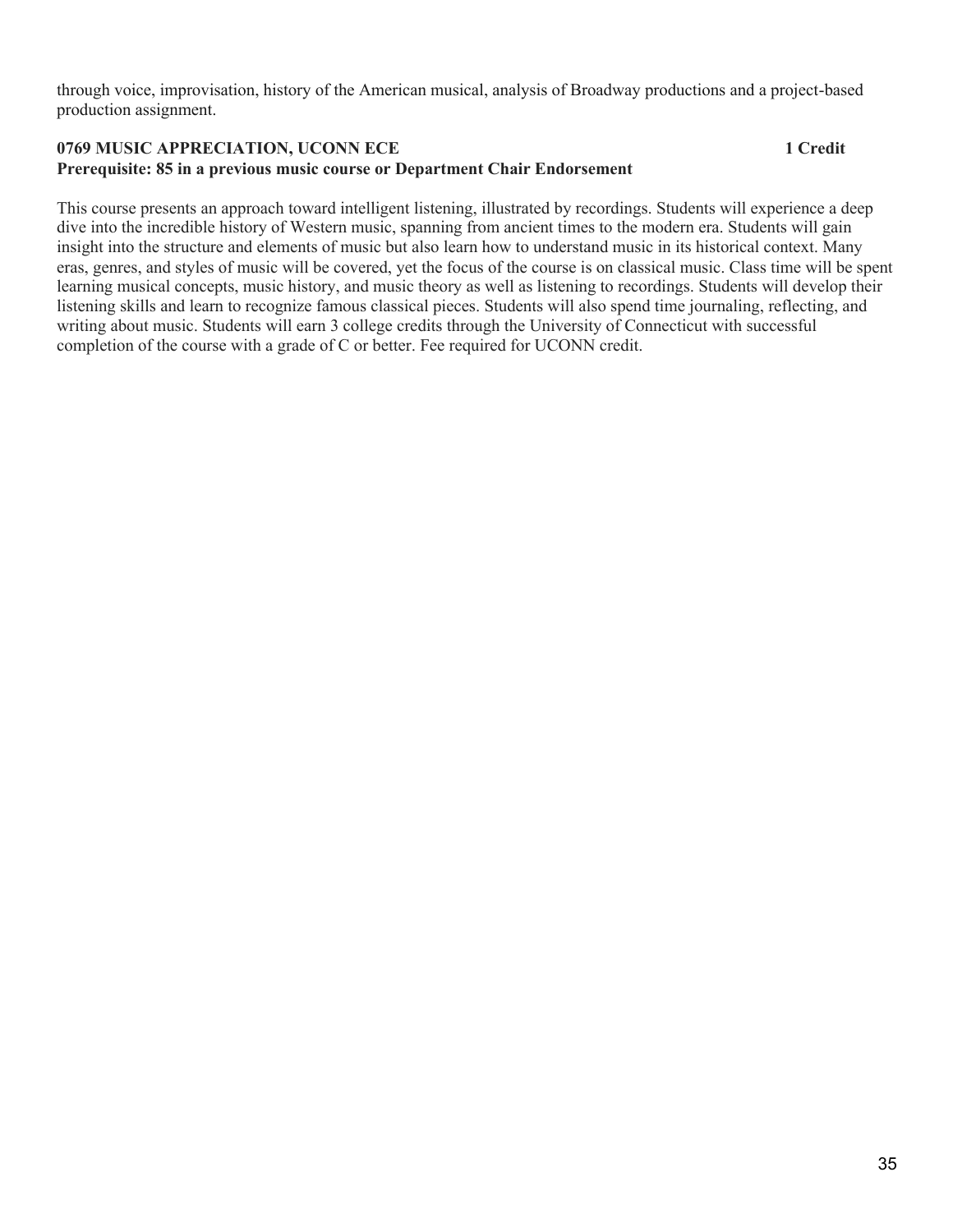## **CAREER AND TECHNOLOGY**

## **0680 PRINCIPLES OF INFORMATION TECHNOLOGY CP 1 Credit**

Principles of Information Technology course equips students with computer literacy skills necessary to adapt to emerging technologies used in the global marketplace. Students will discover how to implement personal and interpersonal skills for a rapidly evolving workplace environment. Topics covered include Operating Systems and Networking, Computer Viruses, Microsoft Office Suite (Word, Excel, PowerPoint, Outlook), Web Authorizing and Software Languages, Web Names and Registration and Web Content.

## **0610 IT ESSENTIALSCP 1 Credit**

IT Essentials is a two-semester course which covers fundamental computer and career skills for entry-level IT jobs. The IT Essentials course includes hands-on labs that provide practical experience using simulation tools to help you hone your troubleshooting skills and practice what you learn. You will learn how computers and mobile devices operate, identify common security threats and vulnerabilities (such as malware, phishing, spoofing and social engineering), apply skills and procedures to install, configure, and troubleshoot computers, mobile devices, and software and develop critical thinking and problem-solving skills using both real equipment and Cisco Packet Tracer, a network configuration simulation tool. Students who successfully complete the course may be eligible to attempt to attain the internationally recognized A+ professional certification exam.

### **0619 INTRODUCTION TO NETWORKS H 1 Credit Prerequisite: 90 in IT Essentials and/or Academic Review Committee Recommendation**

Begin preparing for a networking career with this introduction to how networks operate, including learning the architecture, structure and functions needed to support the operations and priorities of Fortune 500 companies and small innovative retailers. Students will configure a simple LAN/other network.

## **0601 COMPUTER SCIENCE AP (Not Available to Freshmen) 1 Credit Prerequisite: enrolled in any Honors/AP Math Class and/or Academic Review Committee Recommendation**

AP Computer Science A is equivalent to a first-semester, college-level course in computer science. The course introduces students to computer science with fundamental topics that include problem solving, design strategies and methodologies, organization of data (data structures), approaches to processing data (algorithms), analysis of potential solutions, and the ethical and social implications of computing. The course emphasizes object-oriented and imperative problem solving and design using Java language. The AP Computer Science A course curriculum is compatible with many CS1 courses in colleges and universities. Students are required to take the course exam as well as AP exam.

## **0620 INTRODUCTION TO ENGINEERING DESIGN H 1 Credit Prerequisite: 93 in Algebra I or 83 in Algebra I H**

This *Project Lead the Way* course provides students the opportunity to dig deep into the engineering design process and apply math, science, and engineering standards to hands-on projects like designing a new toy or improving an existing project. They work both individually and in teams to design solutions to a variety of problems using 3-D modeling software and use an engineering notebook to document their work. Course concepts include the design process, technical sketching and drawing, measurement and statistics, modeling skills, geometry of design, reverse engineering, documentation, advanced computer modeling, design team and design challenges. *Students may earn up to three college credits based on their performance in the course and the end of course assessment.*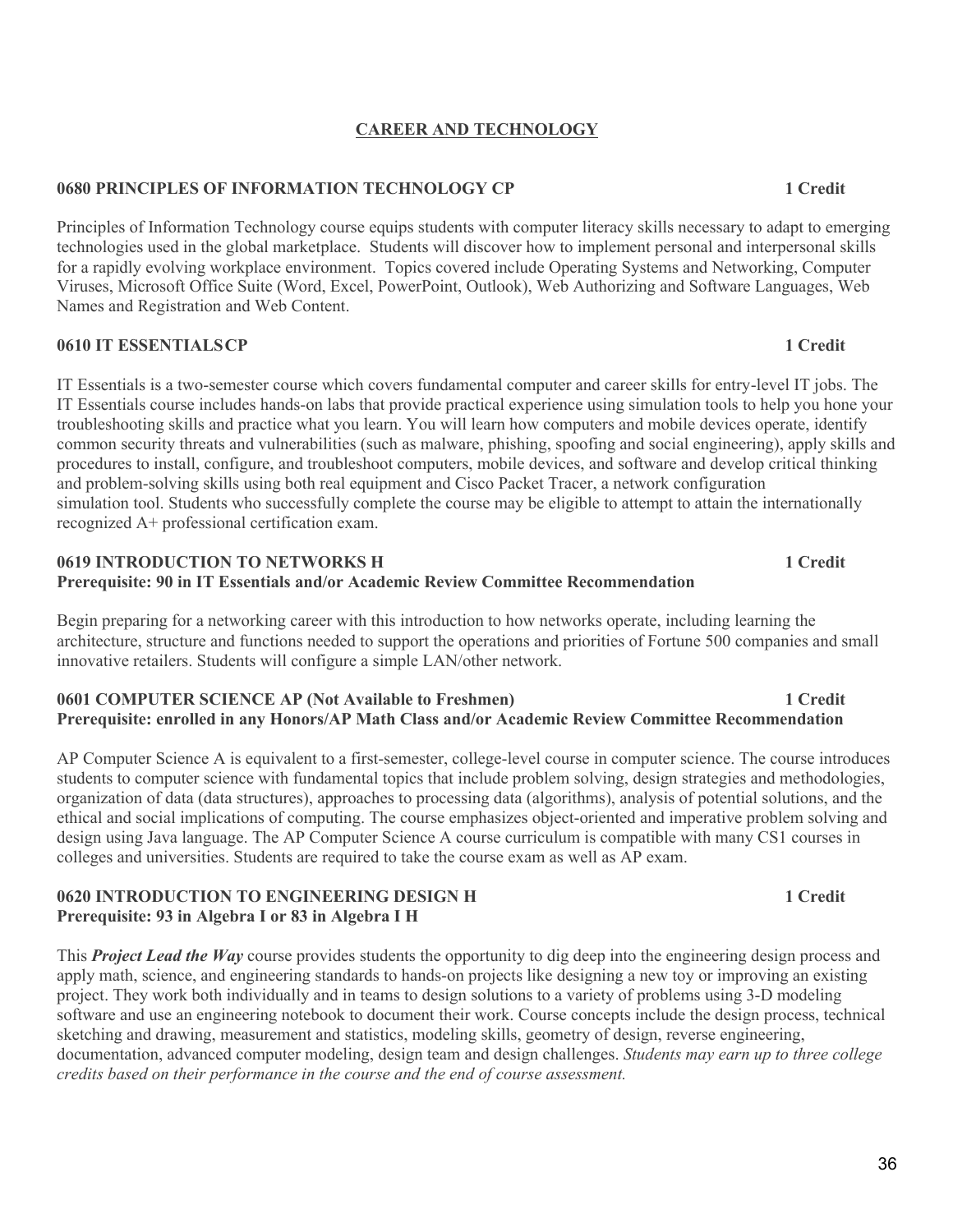#### **0621 PRINCIPLES OF ENGINEERING H 1 Credit Prerequisite: 83 in Introduction to Engineering Design H or Senior with Academic Review Committee Recommendation**

This two-semester *Project Lead the Way* course introduces engineering concepts, methodologies, and the application of engineering principles. Students explore multiple engineering fields gaining a better understanding of each. The course provides students the opportunity to apply an engineering design process and develop their analytical and problem-solving skills. Using activities, projects and problems, students learn first-hand how engineers use math, science and technology in an engineering problem solving. *Students may earn up to three college credits based on their performance in the course and the end of course assessment.*

#### **0622 CIVIL ENGINEERING AND ARCHITECTURE H 1 Credit Prerequisites 83 or Higher in Principles of Engineering or Senior with Academic Review Committee Recommendation**

This is a full year high school course level from *Project Lead the Way* Engineering Track. Students learn the fundamentals of building design, site design, and development. They apply math, science, and standard engineering practices to design both residential and commercial projects and document their work using 3D architectural design software*. Students may earn up to three college credits based on their performance in the course and the end of course assessment.*

### **0623 INTRODUCTION TO BUSINESS AND MARKETINGCP 1 Credit**

To succeed as a business professional, students need a range of specific skills and training. The marketing course covers the latest marketing strategies, theories, trends, and ethical practices. Students will take part in multiple hands-on projects with a focus on innovative thinking, adaptability, and clear articulation of ideas. The importance of public relations, branding, consumer behavior, advertising and retail merchandising are highlighted. The introduction to business is a broad-based course designed to give the student exploratory experiences as they relate to the world of business. Students will explore business aspects through problem-solving, role-playing, critical thinking, project development and business strategies.

#### **0250 PERSONAL FINANCE CP - Senior Seminar Requirement .5 Credit**

This one semester senior seminar course is paired with the Health and Wellness course. Understanding and managing personal finances are key to one's future financial success. This course presents essential knowledge and skills necessary to make informed decisions about real world personal financial planning and management as well occupational decisions.

#### **0626 SPORTS AND ENTERTAINMENT MANAGEMENT CP .5 Credit**

This course gives students a fundamental understanding of the business and marketing landscape of the ever-changing sports and entertainment industry. Encompassed in this course are points such as event and facility management, business to business marketing, social media, branding, law, and many more. Utilizing the understanding of ethical and moral standards in the business decision making process. Students will experience the responsibility of developing a major project, research endeavor or business plan.

## **0622 FUNDAMENTALS OF ACCOUNTING H 1 Credit 1 Credit Prerequisite: 93 in Algebra I CP or 83 in Algebra I H and/or Academic Review Committee Recommendation**

This course provides students with a comprehensive introduction to the principles of accounting. Students will explore why accounting is considered the language of Business. Students will learn how accurate accounting records are essential for business entities to stay profitable and thrive. Topics such as the accounting equation, the accounting cycle, journal

37